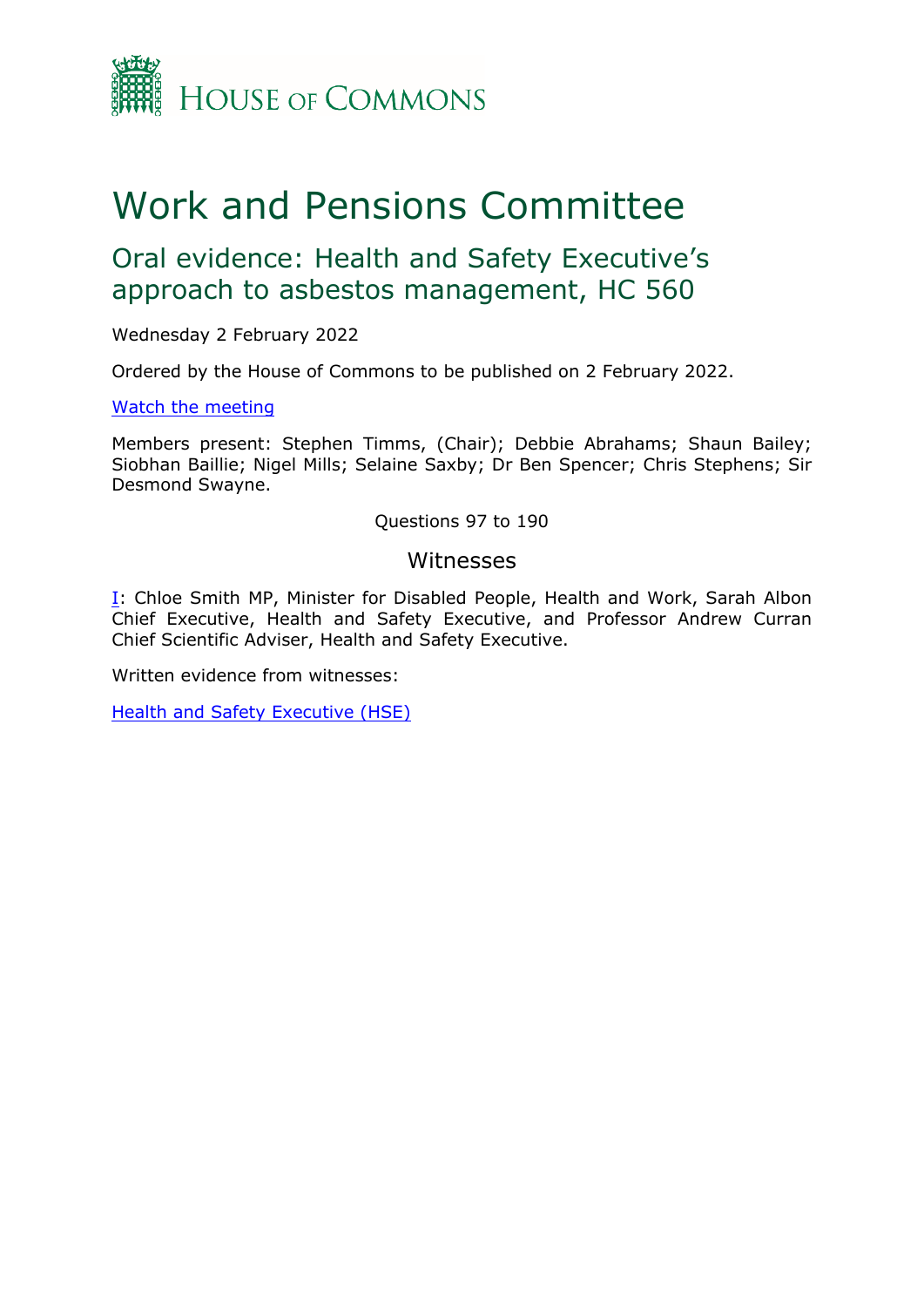

## <span id="page-1-0"></span>Examination of witnesses

Witnesses: Chloe Smith, Sarah Albon and Professor Curran.

Q97 **Chair:** Welcome, everybody, to this meeting of the Work and Pensions Select Committee and a very warm welcome to our witnesses this morning, Sarah Albon and Professor Andrew Curran, both of whom we are welcoming back. We are delighted to see you again. Thank you for coming, and a very warm welcome to the Minister, Chloe Smith, who is with us for the first time; the first of many times, we hope. Thank you all very for being here.

Can I start with the first question, which is for the HSE? Can you tell us how our inquiry might contribute to your forthcoming five-yearly statutory review of the control of asbestos regulations and what we should expect from that review?

*Sarah Albon:* To start with the first thing, we finished our wider direct evidence gathering in autumn of last year. We deliberately decided not to publish a conclusion at that point until we had heard from the various people who gave evidence to the Committee, and had had the benefit of the Committee's consideration of all the evidence that you have heard and seen your report. We would be very keen to take on board the Committee's thoughts and views following this inquiry into asbestos and to build that into our overall evidence base for the post-implementation review.

When we put out those inquiries to a wide variety of stakeholders in the normal way, we had over 1,800 responses from different stakeholders so we had a very broad range of views fed back into us.

Q98 **Chair:** Was that more than you would have expected?

**Sarah Albon:** It was more than we expected, so we were pleased with the level of response and the engagement that we had in that postimplementation review. I am sure that you would not expect me to go into details of a report that we have yet to publish. Indeed, we will not reach our final conclusions until we see the views of this Committee, but the responses that we have had so far are broadly very supportive of the regulations.

Q99 **Chair:** As things stand, you are not looking at major changes to those regulations?

*Sarah Albon:* As things stand we would not be, but we take the work of this Committee seriously and very much look forward to seeing the final report.

Q100 **Chair:** Can I raise one issue that has been raised with us? Witnesses have raised worries about the regulation of asbestos in social housing, both from the point of view of the people who live in social housing but also from the point of view of council employees who perhaps go in to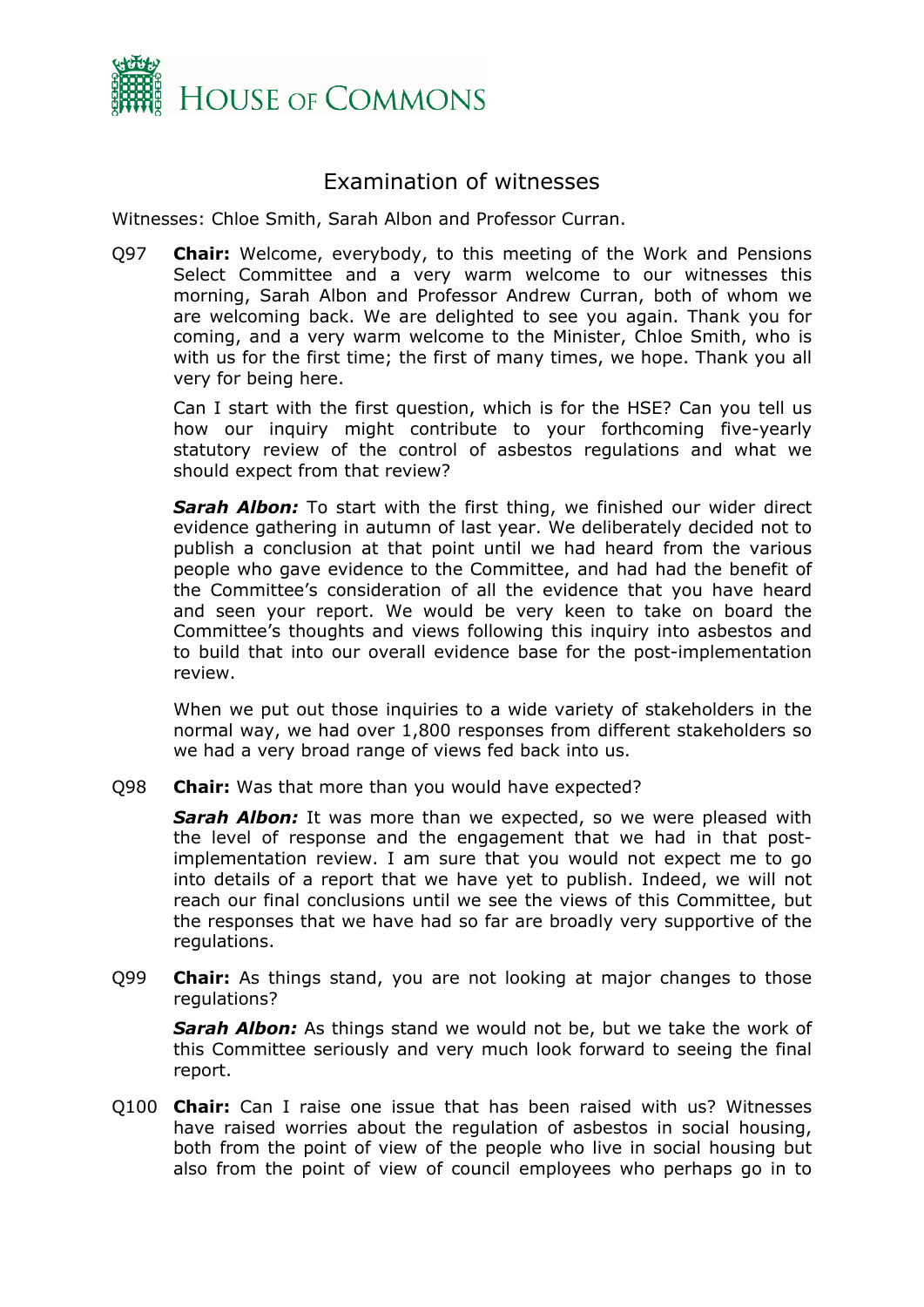

carry out repairs in social housing. Do you think action is needed over that issue? I appreciate that this is not entirely for HSE, although perhaps it is partly.

*Sarah Albon:* Partly? It is absolutely squarely within our remit. All of the Health and Safety Work at Act legislation, including the asbestos regulations, would apply to contractors or direct council employees going in to work in the common parts of social housing. To the extent that work is being done on behalf of a landlord within the premises, and that that business of renting was coming under the conduct of letting premises, that work also may come under it in terms of protecting the workers who are there.

If any major work is happening, whether it is in domestic premises or anywhere, the licensing regime applies to contracted licence-holders who are allowed to conduct work to remove asbestos if it is directly related to that. Where there is no direct regulatory requirement, it is in the use of domestic premises for domestic purposes. As it currently stands, the legislation would not apply to individuals in their own homes doing work within their own home, whether that is rented accommodation or owneroccupied.

Q101 **Chair:** We heard about one person who found asbestos dust on her son's bed, after somebody had been in to carry out some repair, and nothing was done about it.

**Sarah Albon:** It is very difficult to say whether or not that would have been in breach of any kind of regulation. It would depend on the nature of the repair that was going on, whether or not it was directly working on the kind of asbestos-containing material that would be covered by regulations requiring a licensed person to be working on it. It would depend on who was doing the work in the home as well. Was it the council carrying out the work of the social housing association doing that on behalf of themselves as landlord, or was it somebody who had come in to do some work in their premises because the tenant had asked them to?

If you have detail of a particular case, I would be more than happy to look at the detail and respond to you and the Committee to explain where regulations may be capable of applying and where there may be any lacunas.

Q102 **Chair:** If it was the landlord coming in to carry out a repair of its own property, what is the regulatory position there?

*Sarah Albon:* Potentially, they would be doing work in the course of carrying out their business. Therefore, they would have an obligation to be mindful of the impact of that work, not just on their employees but on other people affected by the work that they were doing in conducting their business.

Q103 **Nigel Mills:** We all know, from construction projects in our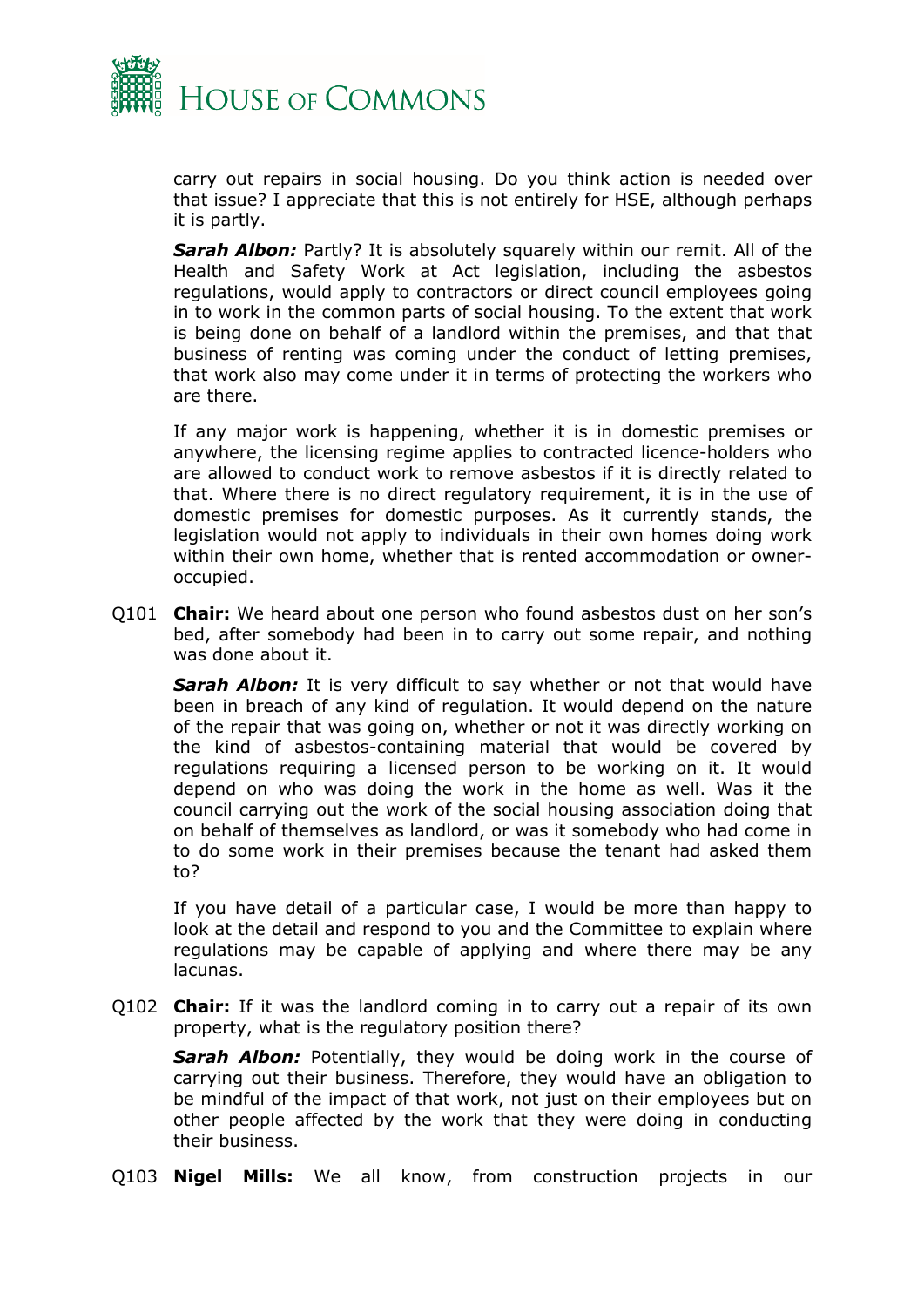

constituencies, that it is a nightmare—that you might find asbestos that you did not expect, and it hikes the cost and makes the project a lot more complex and take a lot longer. How do you stop people from just turning a blind eye and pretending that they did not see it, or are just not looking for it? It is clearly quite a dangerous thing to do, but how do you take away that temptation to save the money and the time and not look behind that wall or something?

*Sarah Albon:* I suppose, if they are not looking behind the wall and not disturbing the asbestos—Andrew may want to say more about when the significant hazards actually occur—it may not be problematic, but are you talking about the cowboy builder who might instruct their people not to notice what they are dealing with?

We not only try to work with those people who own businesses and might be under that economic pressure and make those wrong decisions, but we work with construction industry bodies, through social media and other ways, to try to ensure that those people who might be affected people in the building trade themselves—and working directly on the material understand the dangers.

We continue to think about routes through to wives, to girlfriends, to other people who might be influential with their family members who work in that trade, to get them to understand that that is not something that they should take lightly, and the long-term danger of exposure to damaged asbestos and asbestos fibres.

We try to use a range of different techniques to ensure that not just business understands its legal obligations—which is of course really important—but that those people in the wider infrastructure understand what they are dealing with and understand the personal risk to themselves. Therefore, they are much less likely to be complicit with the kind of misbehaviour or misconduct that you are describing.

**Professor Curran:** If I can add to that that the communication of risk is really important. Clearly those people who are working in the construction sector will be aware that buildings constructed before about 2000 are more likely than not to contain asbestos. In undertaking the work that they are planning to deliver for those buildings that are built in that pre-2000 period, they should be thinking about the potential for asbestos to be one of the things that they would need to consider and manage as part of their overall risk management strategy for that piece of work.

Q104 **Nigel Mills:** Do you have any feeling or data as to what the level of compliance is? Do you think that the vast majority of times people are doing this properly, or do you that there is a whole widespread scale of work being done every year and that there should be more asbestoscompliant activities going on but people are just sweeping it under the carpet?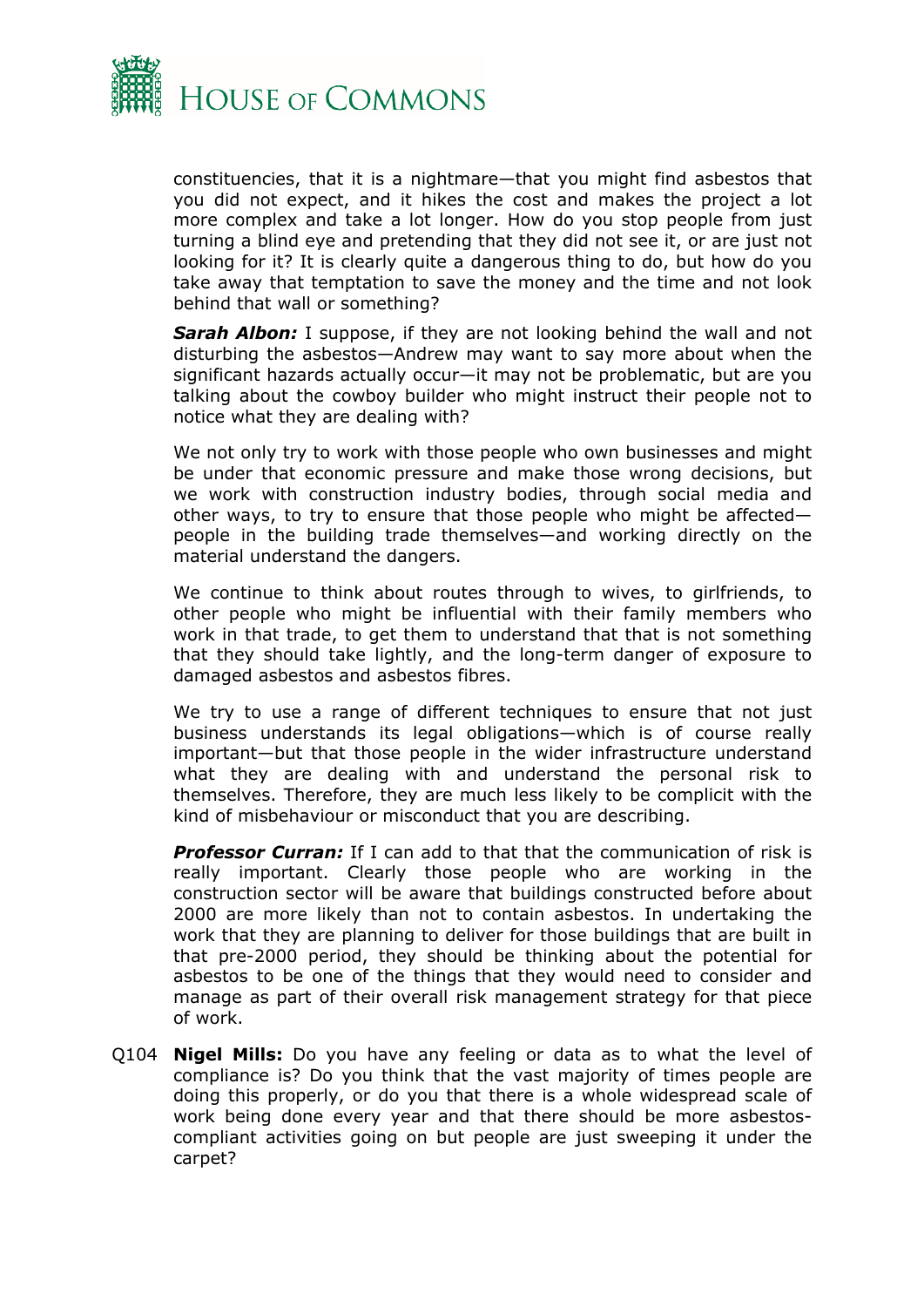

*Sarah Albon:* We do periodic inspection campaigns targeting the construction industry in particular, to try to understand the level of compliance with different regulations. In the most recent campaign that we did last year, we saw good levels of compliance. "Sustained" is the terminology we use. We saw high levels of sustained compliance in 83% of the sites that we visited and really poor levels of compliance in just 4%. The gap, the 13% in the middle, was mostly okay but with some areas for improvement.

Q105 **Nigel Mills:** Are those sites that you are visiting obvious building sites with fencing around and signs up, or do you get to go to the smallerscale ones that are perhaps are not compliant?

*Sarah Albon:* It will be a mixture. Our construction teams will do everything from planned notified inspections to larger sites through to targeting particular geographic areas, driving around and looking for signs of ongoing work that looks non-compliant in any type of different ways, and going and knocking on the door and seeing what is going on.

Q106 **Nigel Mills:** What level of understanding and awareness do you think workers in the building industry have? I suppose that they all know that it might exist and it is not very nice, but what level of understanding do they have of how dangerous it is and what they should be doing?

**Sarah Albon:** It is very difficult to judge that. Intellectually, as you say, if you ask almost anybody in the building trades, "Do you know what asbestos is? Do you know that it is dangerous?" you would get overwhelmingly positive answers, but do they really understand on a deep emotional level?

That is why we keep trying to gain traction through social media and other ways of getting through to people. It is almost like any risk thing, very many people in the building industry are relatively young and you are trying to tell them about something that could be a serious impairment to their life in 30 years' time. With many health campaigns, whether smoking, drinking or anything else, it is quite difficult to make people appreciate the seriousness and importance of a risk that can seem so distant at that age.

Q107 **Nigel Mills:** Do you have any data? I presume that, when you spend money on a campaign, you try to work out whether it was successful and that you have more understanding at the end than you had at the start. That suggests to me that—

*Sarah Albon:* We do that and, at the end of a campaign, we see figures in the region of, say, 10% of improved understanding and things like that. I suppose my hesitation is because we have not been able to do any structured resurveying of the same people, because of the ephemeral nature of social media, to say two years or five years later, "Do you still remember that? Are you still acting on it?"

Q108 **Nigel Mills:** I suppose that you would see patterns of behaviour. You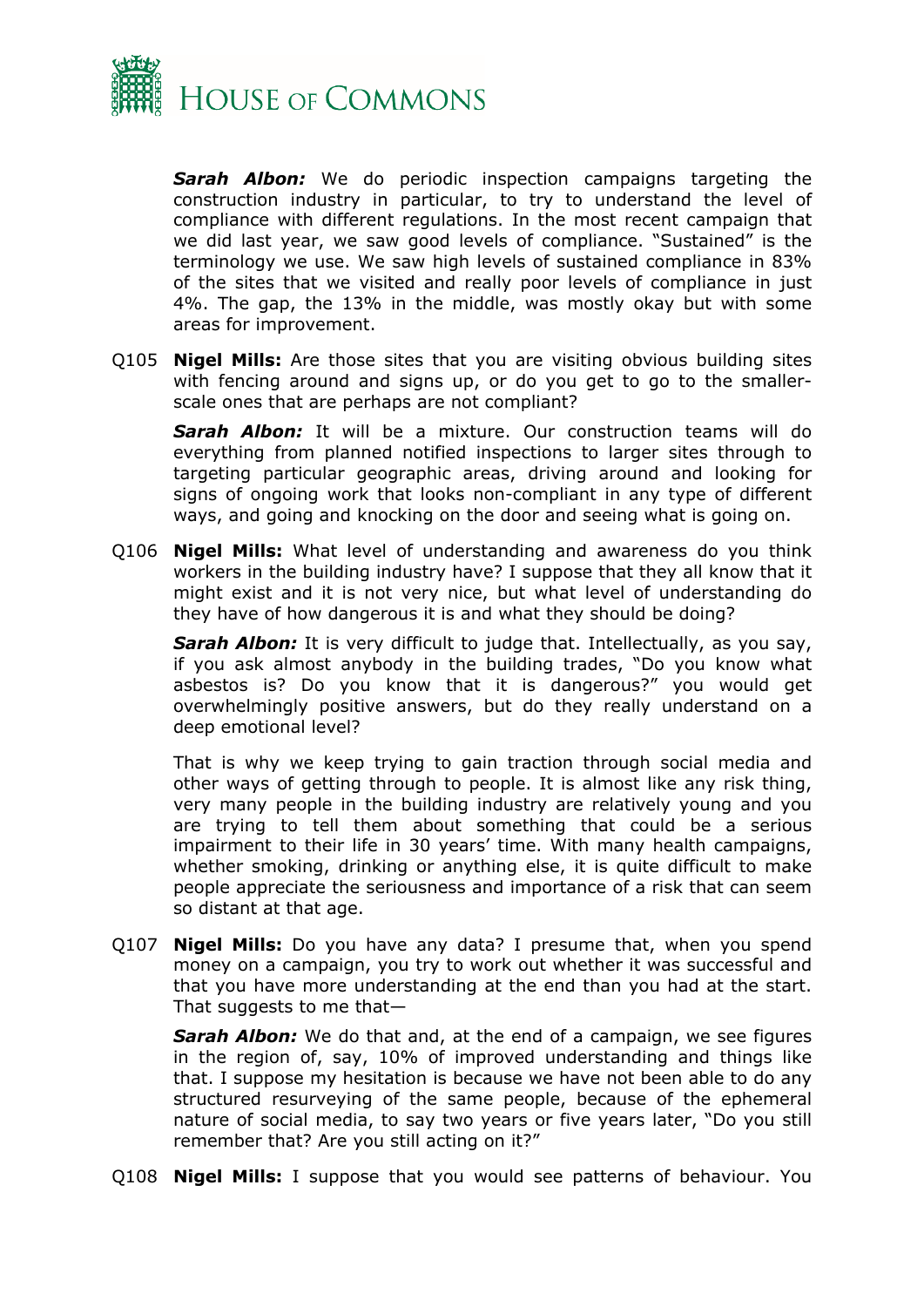

would see less asbestos being chucked in a layby or less tipping it in a wheelbarrow at a council tip or something. Do you track through that to see whether it is going down?

*Sarah Albon:* When we started to look in the campaigns, that 83% figure that I mentioned is significantly higher than even a few years ago. At an industry level we do see real understanding, and on the whole they are taking the obligations incredibly seriously.

As Andrew said, we know that the UK used incredibly large amounts of asbestos—more than most developed countries—in the building that it did in the 1950s, 1960s, 1970s and the majority of buildings that were built prior to 2000 in the United Kingdom will have asbestos in them, so there is that knowledge and understanding of its ubiquity in our built environment.

*Professor Curran:* Could I add to that as well? There is another element of this, which is the research angle. As HSE we have delivered and funded research over many years. We have recently finished a piece of work looking at asbestos removal workers and their levels of exposure. That also helps to add to our understanding of what the position is at the moment. In that particular study, which will be published very soon, we showed that levels were low. Some were above the limit for very specific circumstances, so there is clearly more that could be done.

There are new and emerging opportunities through designs of respiratory protective equipment, for example, that might be able to help with some of those particular circumstances where you would be expecting asbestos to be in the environment because the people are there to remove it from a particular situation. The work that we have been doing with Professor Peto, looking at the lung burden of asbestos fibres, shows exposures coming down. The body of evidence that we have collected across the whole of HSE shows that decline in exposure over time but recognises that there are still issues that need to be tackled.

Q109 **Chair:** The number of asbestos enforcement notices that HSE issued fell by about 60% between 2011-12 and 2018-19. Does that imply that there has been a dramatic improvement in compliance with the regulations or should we be seeing more than are being issued at the moment?

*Sarah Albon:* The honest answer is that it has been a mixture of improvement in compliance but also—as the Committee will be aware and we have discussed before—we have done fewer inspections in total in recent years. That was through a mixture of reasons. Very recently, we have significantly turned our attention to supporting the wider public effort around Covid and Covid compliance. There we have seen incredibly high levels of compliance and that has led to a big reduction in the number of enforcement notices issued across the board.

The other thing that has definitely made a difference is that, in the last couple of years, we have recruited significant numbers of new inspectors,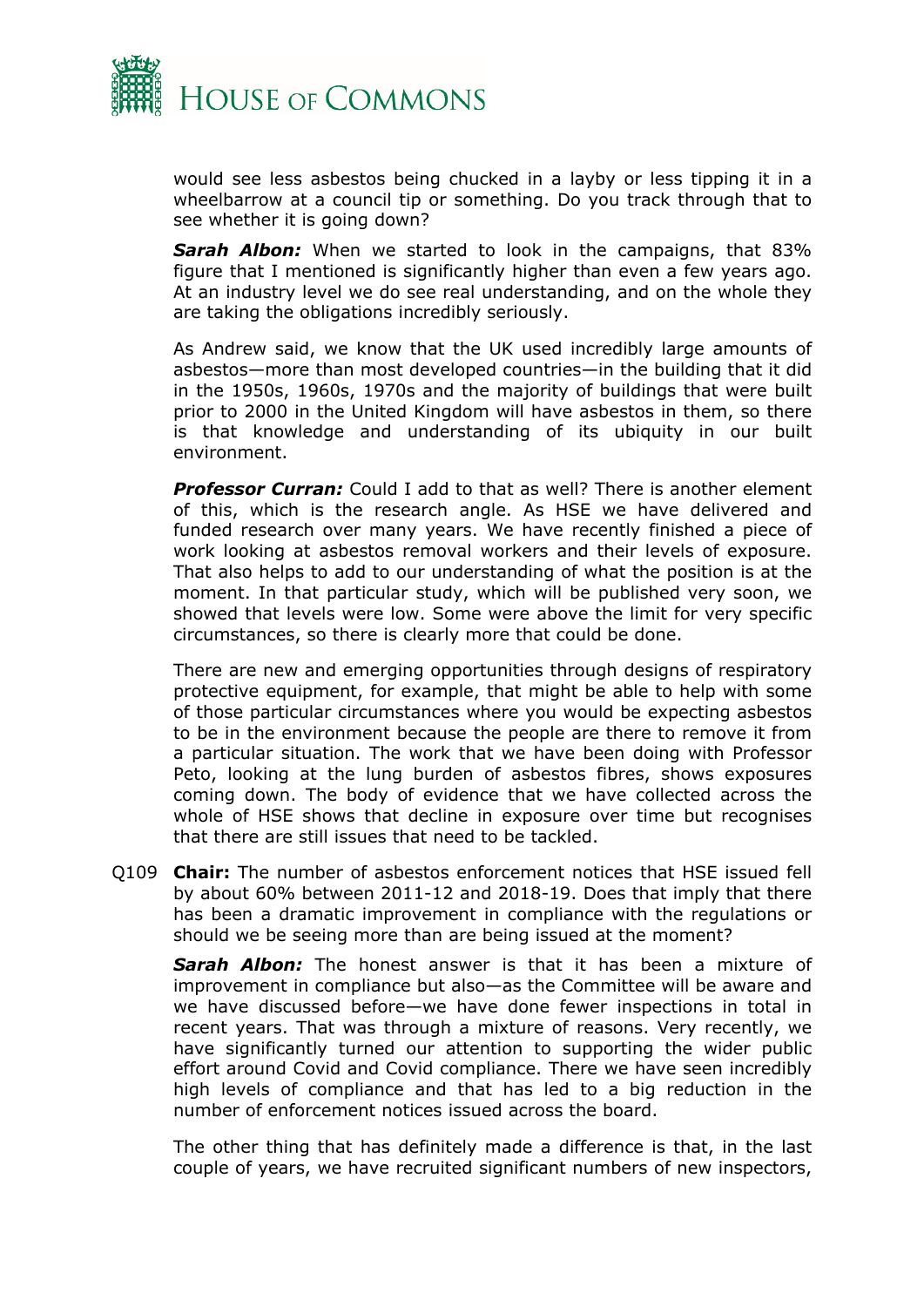

but during the time when they are training a lot of the training involves being closely mentored and coached by more experienced inspectors. We see people going out with a trainee present to conduct an inspection.

That will necessarily take a bit longer because they are not only doing the inspection, but they are talking the trainee through the work that they are doing. I would hope that in coming years we will start to see numbers of inspections increasing again, but that period of retrenchment and investing in training and recruitment and increasing the numbers overall has and continues to be essential.

Q110 **Chair:** That period that I quoted the figures from is a pre-Covid period, but I take the point that overall inspections have had to reduce. The total enforcement notices over that period have gone down by about 10%, so the reduction on asbestos does seem significantly larger.

*Sarah Albon:* Yes. I was talking about the figures of last year's inspection council looking at levels of compliance at 83%. It was slightly higher than that the year before. Two years ago, though, we were down in the low 70% range in compliance, so we have genuinely also seen a significant improvement in the levels of compliance that we have seen in recent years. Two years is probably too soon to call that a trend.

We have already planned a further 400 inspections next year into focusing on the duty to manage under the inspection regulations, so that we are looking at people's compliance not just from the construction angle but also looking at those people who are in control of business premises, to ensure that they are doing what they need to do in terms of being aware of asbestos present in their buildings and that they are maintaining it in a good condition.

Q111 **Chair:** That would be an increase in inspections next year, would it, specifically on asbestos?

*Sarah Albon:* Specifically on asbestos, yes.

Q112 **Sir Desmond Swayne:** You have largely covered it, Chair. We were told that your risk-based approach to enforcement has led in the market to a risk-based approach to compliance. Are you confident in what you have just told us that compliance remains high and the regime is robust?

*Sarah Albon:* I think so because, as Andrew said, it is not the only source of evidence that we have. We have direct evidence about the amount of exposure present in individual workers when we look at evidence from that. The studies are variously looking at monitors, sometimes looking at pathology, but there are consistent sources of evidence that we have now that show that the level of exposure that is in the general population and also in the workforces that are specifically exposed to higher levels of asbestos is starting to decline now in the UK.

Q113 **Sir Desmond Swayne:** Does the fee-for-intervention model distort where you put your main effort?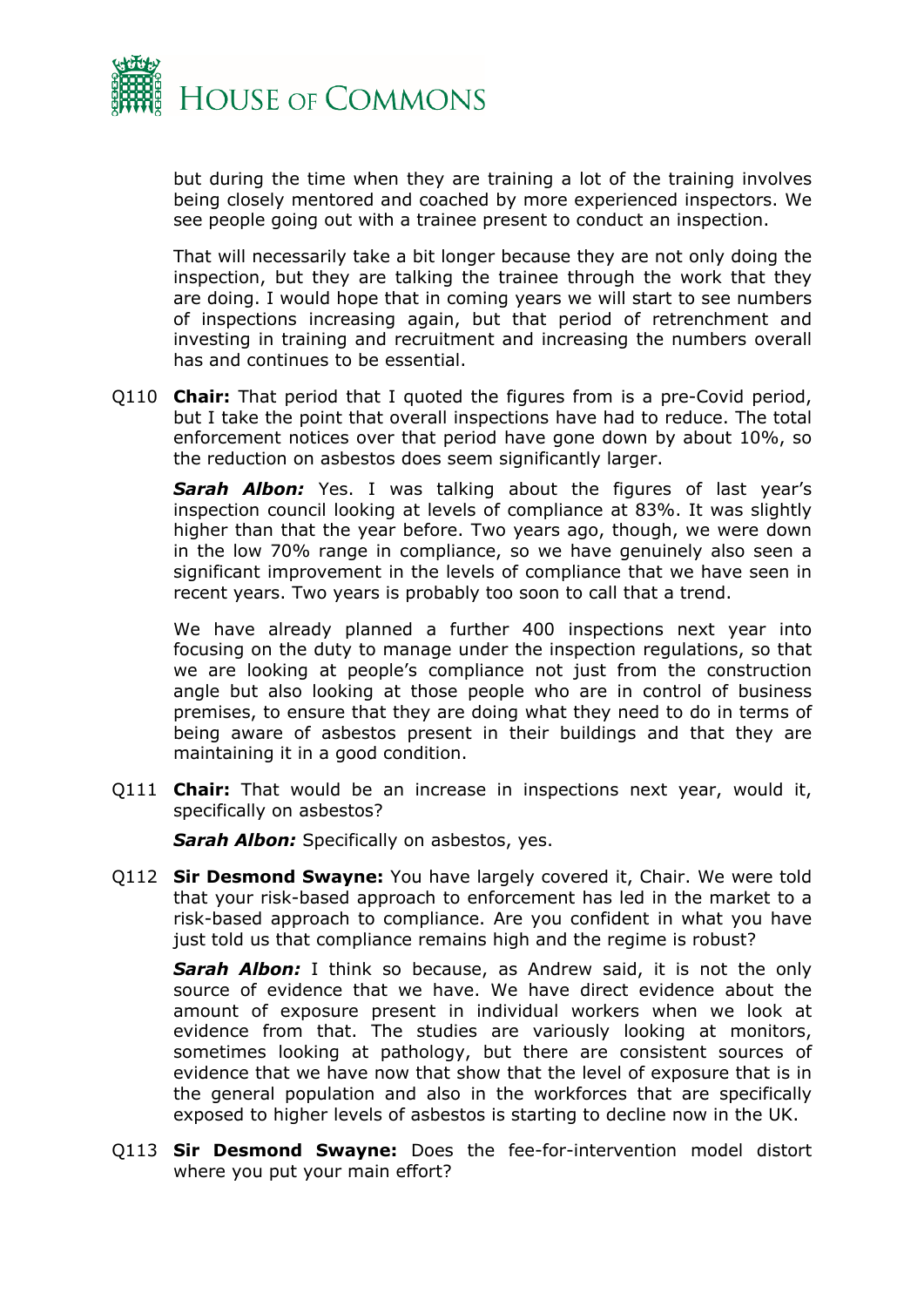

*Sarah Albon:* No, it does not. I know that was a concern that was raised when the fee was introduced, which significantly predates me. The idea behind the fee for intervention is to get a blend between polluter paying and the support that we have from moneys voted by Parliament for more assurance and general activity. We seek to go to those areas that we think pose greatest risk.

If we are right and if the company concerned demonstrates that it has a material breach of the law, we will take action to improve that situation, issuing an enforcement notice of some description or a notice of contravention and will require them to improve. Our time spent on them doing that activity will be directly chargeable, but we are turning up because we think that there is something worn and we want to protect those who are potentially being exposed inappropriately to risk. We are not chasing money. If we were chasing money only, I hope that we would do a better job of it, because the main team that carry out that work only cover about 17% of its costs through fee for intervention.

The serious point is that we are trying to ensure that we use all the tools. Part of that is a charging tool, to make businesses see that the better thing to do is to dot the right thing in the first place rather than wait for the regulator to turn up to start proceedings and to force them to do the right thing. It should be cheaper, easier, more straightforward and better for business to comply with the rules in the first place than it is to have to go through the process of being made to do that.

Q114 **Sir Desmond Swayne:** Why must asbestos analysts checking on asbestos work be UKAS accredited but the surveyors who check the conditions before the work starts do not have to be?

*Sarah Albon:* You would probably have to ask UKAS about that, about when and where its accreditation schemes run. Truthfully I do not know the answer to that.

Q115 **Sir Desmond Swayne:** Perhaps you will not know the answer to this one either, but I will ask anyway. It costs about £10,000 a year for an asbestos analyst to maintain their UKAS conditions for accreditation but a removal contractor gets away with a  $£1,000$  a year licence fee. Is that a fair discrepancy?

**Sarah Albon:** Somebody applying to us to have a licence to remove will pay the cost of the work that we do in order to maintain them as fit to do the licence. The cost is just under £4,000 the first time that they apply. We do a rigorous background check on the owner of the company, looking at their business record and whether or not they have a good record of being broadly compliant. The initial licence is given only for a year. We will always inspect them more frequently than an established licence holder and inspect the actual work that they have done. If everything goes well, they can reapply every three years for a continuing licence.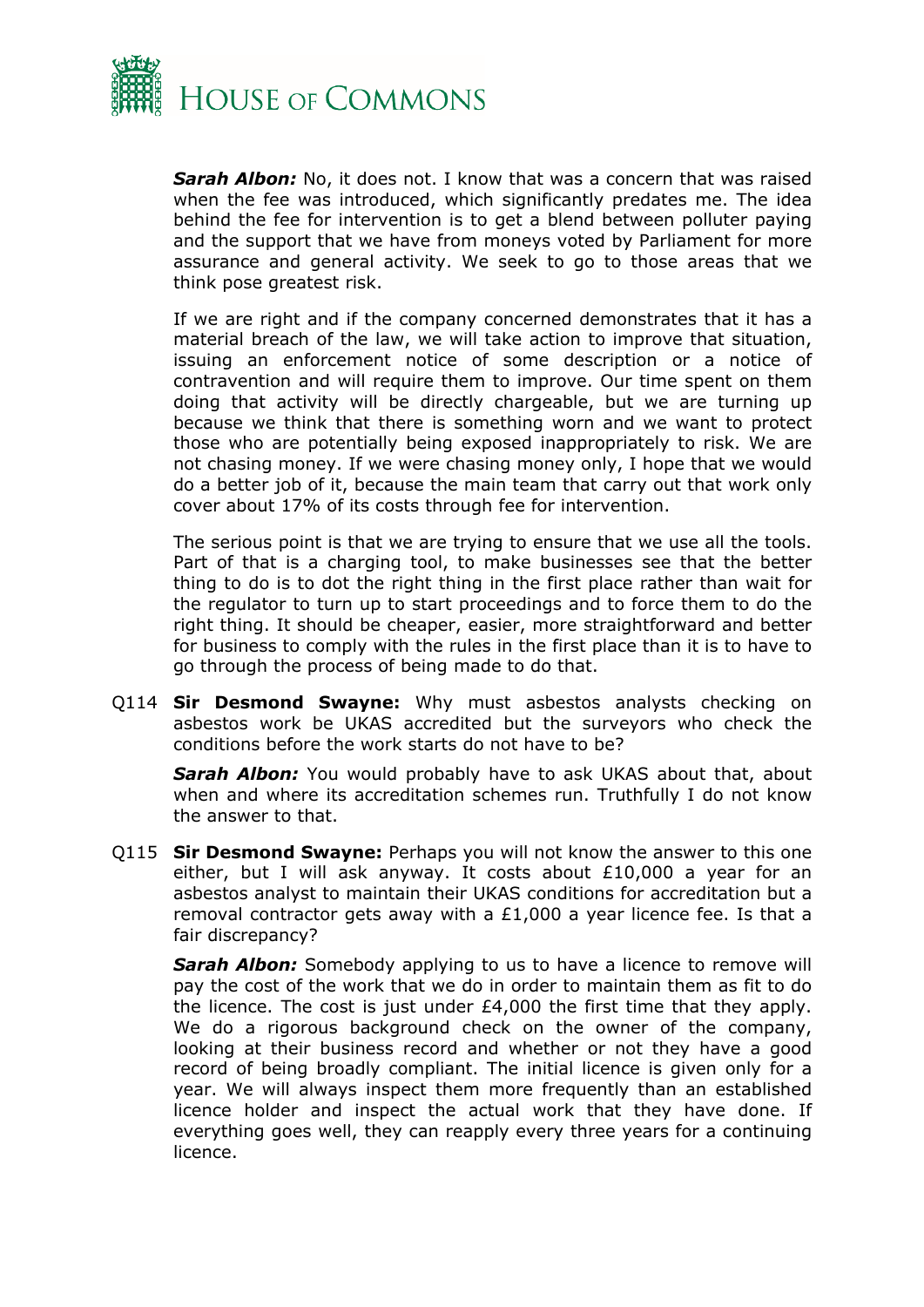

In common with all public sector bodies, we are charging them the direct cost of us to verify them; there is no element of profit to us. I do not know the basis of the fee to UKAS. It may be that the processes that they need to go through are more expensive, but all I can say about the fees that we charge is it is what it costs us and it is a very rigorous process.

We are satisfied that we can be confident in the standard of the contractors who are licensed by us to remove asbestos. Thinking of the actual licensing, there are just under 400, about 380 currently, licensed asbestos removers and we conducted over 800 inspections on their work last year.

Q116 **Sir Desmond Swayne:** Chloe, are you comfortable with the number of prosecutions, with the level of fines and that they are commensurate with the risk posed by asbestos?

*Chloe Smith:* Yes, I am. Broadly, I think that we do have the right regulatory regime in place and, secondly, that it is based on the principles and, thirdly, that my colleagues at the HSE are doing the right work to go into that. Therefore, yes, I do think that what comes out of that system is targeted at the right things and being worked in the right way.

Can I also say that it is a pleasure to join the Committee for the first time and I look forward to many more sessions?

Q117 **Selaine Saxby:** We understand that contractors doing asbestos work can appoint their own analysts to check that the work meets the regulatory requirements. Is that akin to contractors marking their own homework? Could it not be a requirement for the building duty holder to appoint the analysts to make sure that there is real independence?

**Sarah Albon:** We have never seen any sign or suggestion in the various inspections that we do that there is any issue with analysts undermarking the results of the work that they get. It is hard to see what the benefit in that would be, in the sense that quite often the removal conditions will end up removing at a level below that which is required under the regulations anyway. What that final piece of analysis is doing is ensuring that there is sufficient clearance.

We have very stringent conditions under which we grant licences for asbestos-clearance work and we do not then leave those contractors just to get on with it. We regularly inspect the work that they do, and we make sure that they reapply every three years if they want to continue to have a licence. We have confidence in that small pool—we are only talking about 380 firms—that they are overwhelmingly working to the right standard and that they are not seeking to somehow find some analyst who would be complicity in cutting corners.

*Professor Curran:* To add to that, one of the things that we also do, to assure the quality of the work that those analysts deliver, is run proficiency testing schemes—national/international proficiency testing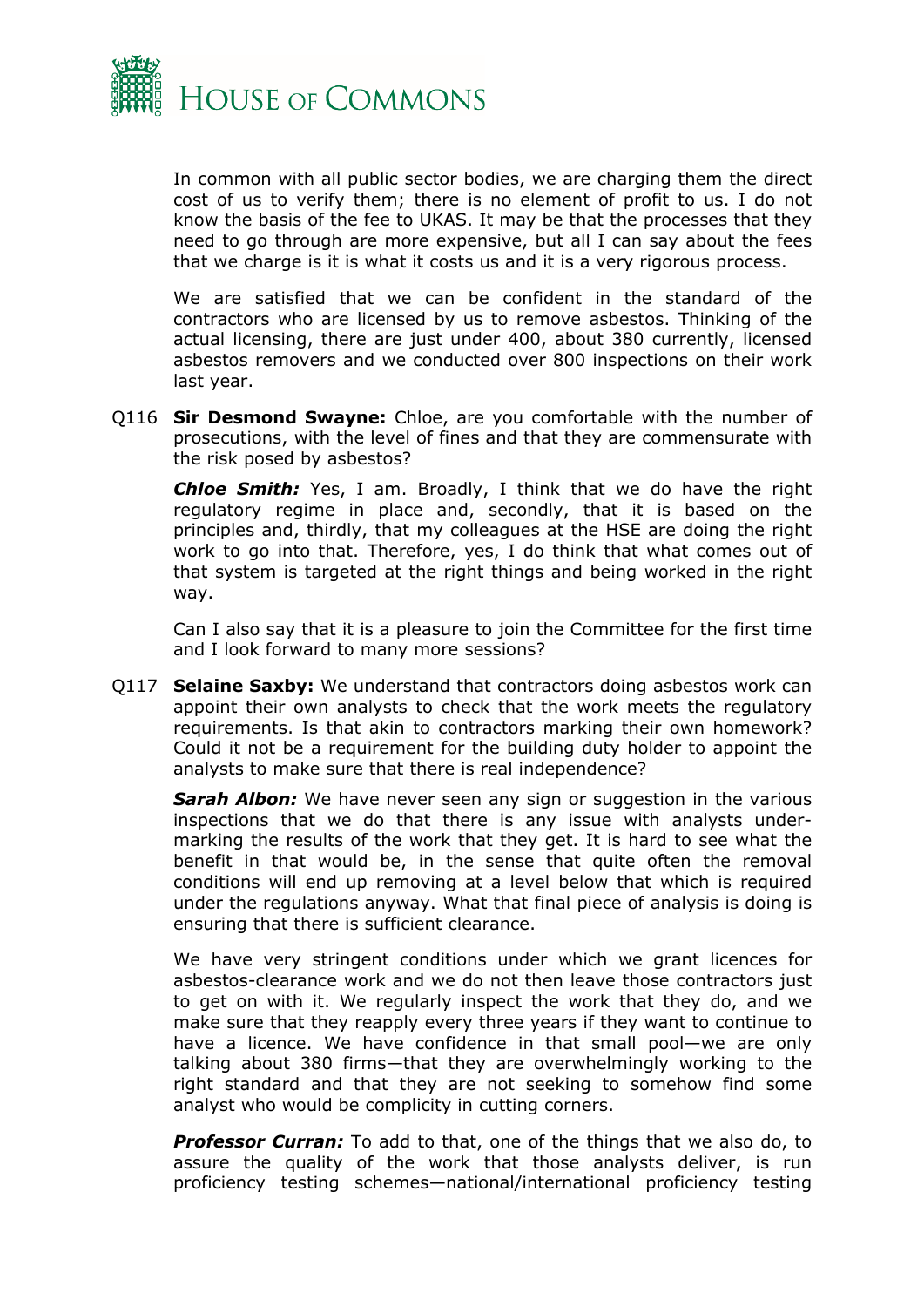

schemes—that essentially test whether the analysts are coming up with the right answer on a test sample that they get sent. We do that on behalf of HSE. Therefore, we can be assured as to the competency of those analysts in delivering the answer that is required from any of the analysis that they do.

*Sarah Albon:* When sending those test samples that Andrew is talking about, the laboratories receiving them to do the sample do not know that it is a sample from the HSE that they are being tested on. Effectively, they are doing a piece of work and they are sending back the result blind and we check to see that it matches what we know that we sent them.

Q118 **Selaine Saxby:** You published a new guide for analysts in 2021, but a draft of that guidance first came out in 2015. Why did it take so long to get from draft to publication?

*Sarah Albon:* I am happy to check back and write to you; I am afraid I do not know the detail of that.

Q119 **Chair:** Can I put to you some written evidence that we have received from Dr Brian Gardner from Ethos Environmental consultancy? He made the point to us in writing that, "Despite strenuous efforts to police the relationship between removal contractor and analyst—via ever-tighter, more prescriptive guidance and the UKAS-accreditation mechanism—too often the former will still informally discourage the analyst from applying full rigour to their inspection and testing work if this may result in project delays and commercial losses". He goes on, "Sadly, the industry is still rife with bad practice, fraud and inducements, an elephant in the room that HSE seem powerless to address". What is your response to the concerns that he is addressing?

*Sarah Albon:* I would welcome it if he would like to engage with us and give us his evidence, because it has not been raised with me and I do not know what evidence he has for that. Clearly it is a serious assertion and one that I take seriously, but I would want to understand the basis for it so that we could properly look into that.

Q120 **Chris Stephens:** I welcome the panel to the meeting. I thank Sarah and Andrew for all the meetings that they had during the Covid pandemic and for having the patience to come with my very many pertinent and, indeed, impertinent questions.

Talking about impertinent questions, why do we not start with you, Minister? Why do the regulations not say that all work involving asbestoscontaining materials should be done by a licensed contractor?

*Chloe Smith:* I am very happy to comment on that but I am going to invite my colleagues to come in on this because there is an important technical point there first. If I may, I am going to ask them to provide the technical point first.

*Professor Curran:* Could you repeat the question, sorry?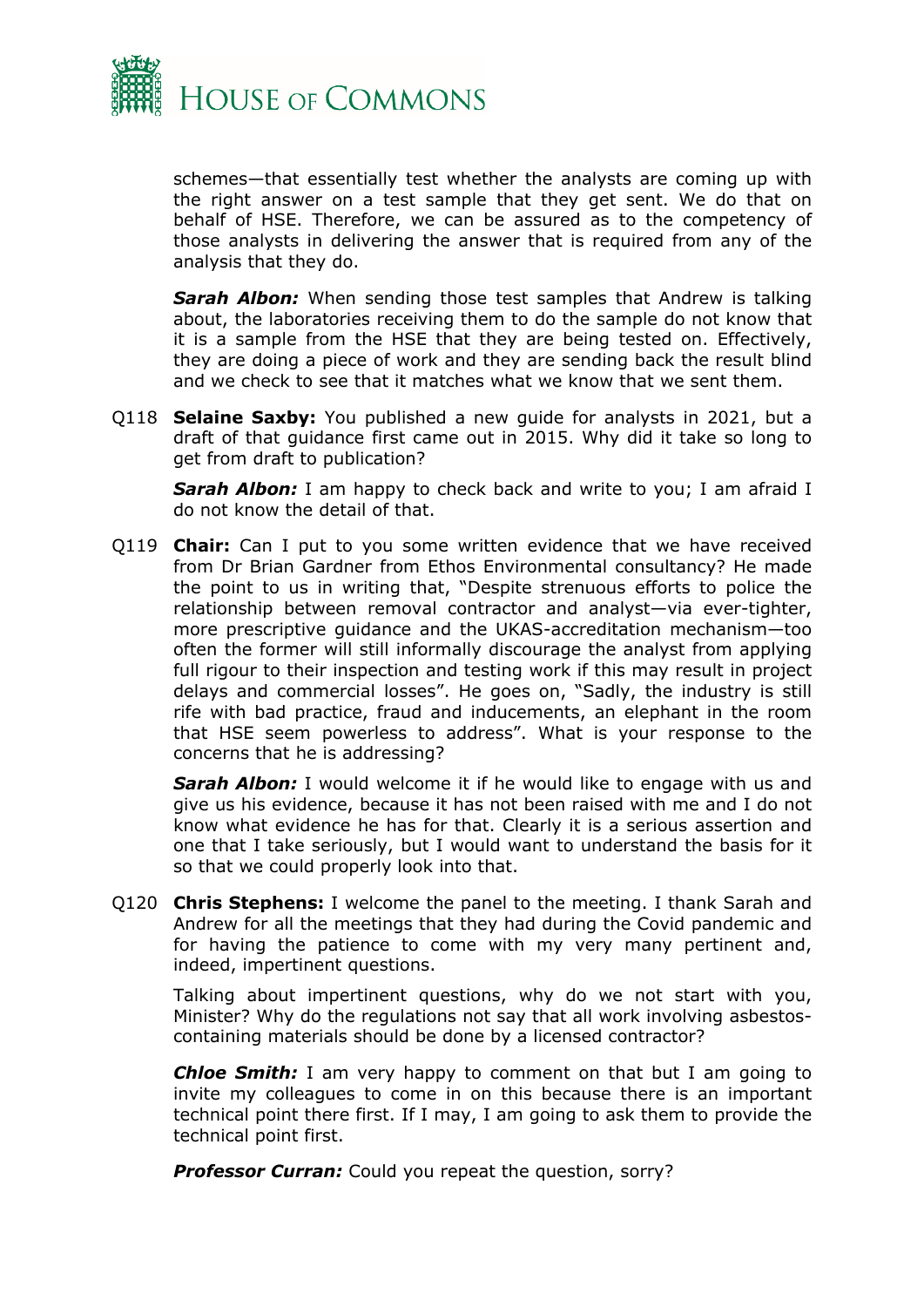

Q121 **Chris Stephens:** Why do the regulations not say that all work involving asbestos-containing materials should be done by a licensed contractor?

**Professor Curran:** One of the issues is that asbestos was so widespread in the building trade prior to 2000. Clearly it is a very ubiquitous material. Therefore, what the regulations try to do is to make sure that the removal of asbestos is appropriately managed where the risk is highest. That risk-based approach is critical.

We have done a significant amount of research over the years, to make sure that we understand those issues and how we can apply our resources appropriately to do that on a risk-based approach. For me that is the most important reason. That we are thinking about it from a riskbased perspective and not a hazard-based perspective. If you think about things as a hazard-based perspective, you will be forever deploying all of your resources to deal with issues that perhaps are better dealt with through an appropriate management regime, as our regulations require.

Q122 **Chris Stephens:** Thanks. Notifiable work simply informs the relevant regulator that the work is being done and that there is a need to keep a register of work undertaken. Does this generate any follow-up monitoring by HSE, or inspection? What I am trying to drive at is what the purpose of just notifying serve?

*Sarah Albon:* The notified work by the licensed contractors is what generates that high level of inspection on the work that they are doing, so that we have that confidence in the quality of the work that they are doing when they come to reapply for licences and things like that.

Q123 **Chris Stephens:** Does anyone pay serious attention to these registers? What I am driving at is that it is called "notifiable work". I am trying to get a sense of: is there a purpose and is it taken seriously and is anyone paying attention to these?

*Sarah Albon:* We take it incredibly seriously. If you think about the number of businesses in general that are in the country, literally millions of different businesses are being conducted day in, day out, and the relatively low number of inspectors and inspections that we conduct and, therefore, the infrequency with which the majority of businesses will ever be touched by HSE. Probably, most businesses outside the highest hazard regimes would not see an HSE inspector possibly in their entire business life.

For these licensed asbestos contractors, we are doing on average slightly more than two inspections a year on every single firm. Therefore, the level of intervention, oversight and control that we are exerting on this aspect of work is significantly more than the vast majority of businesses would ever expect to see from us as a regulator.

Q124 **Chris Stephens:** I am going to come back to the number of inspections that are carried out soon, but non-licensable work is expected to produce only sporadic and low-intensity asbestos fibre exposure that does not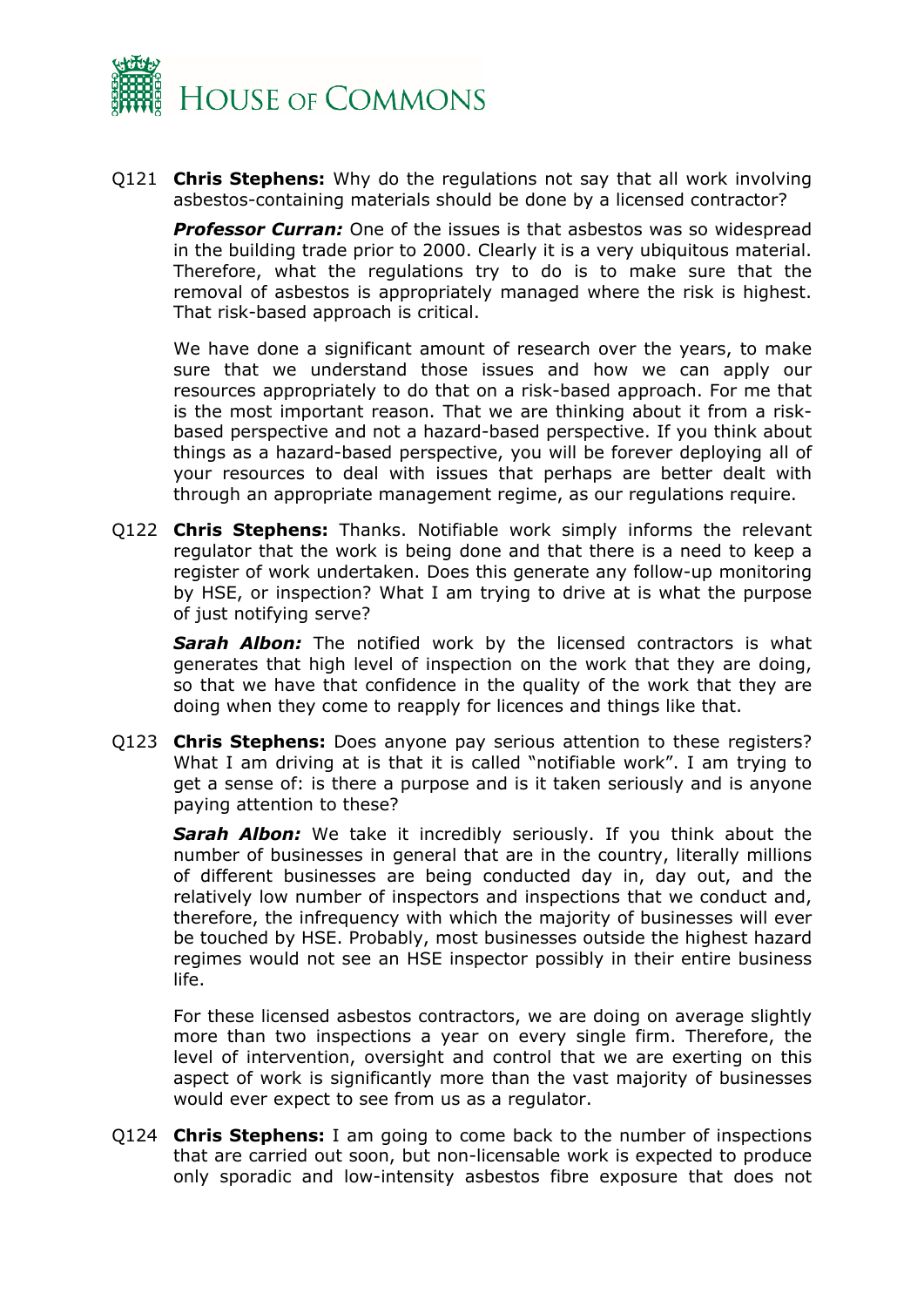

exceed the control limit. How can the public have confidence that those control limits are not exceeded?

*Sarah Albon:* In non-licensable work?

#### **Chris Stephens:** Yes.

*Sarah Albon:* It is essentially because of the nature of materials that are classified into one or the other regime and the propensity of those materials, when worked on, to shed particular densities of asbestoscontaining material.

Q125 **Chris Stephens:** Thanks. However, one of the concerns that has been put to the Committee is the current categorisation of what is licensed work and what is non-licensed work incentivises perhaps less scrupulous building managers and contractors to say that their work is low risk, obviously to keep costs down. In terms of the inspection regime, are there spot surveys conducted to measure how accurate the claims of low risk actually are?

*Sarah Albon:* We do not proactively do that on a routine basis but, as I said, we do conduct routine inspections in the construction industry looking at non-licensed activity, looking at how any asbestos-containing work is being managed. When our inspectors go on to premises where work is not being conducted, if they see damaged asbestos as part of a routine inspection, they will take action for that. Indeed, if one of our construction inspectors went on to a building site and saw work going on that they were concerned contained asbestos, and not having the appropriate measures taken to ensure the safe conduct of it, it would be one of the reasons why an immediate prohibition notice would be issued.

Q126 **Chris Stephens:** Thanks, that is maybe something that we could pick up. More broadly, can you give us the statistics on the amount of inspections carried out by HSE in the last year for licensable, nonlicensable and notifiable work?

**Sarah Albon:** In my written evidence to the Committee I gave the detailed breakdown of different types of inspections and numbers of inspections for the last few years that we have.

Q127 **Chris Stephens:** I will certainly refer to that. My final question is: what criteria are used to judge if the amount of inspection conducted is sufficient, by HSE? Is there someone, a supervisor perhaps, looking at the inspections and undertaking an exercise to say—I hate to use the words "good inspection" but I think you know what I mean by that—that there is an adequate inspection being carried out? What is the criteria that is being used for that?

*Sarah Albon:* There are two different ways that we look at that, both at the same time. At an organisational level we look every year—and we are in the process of finishing this off now for the next financial year—at the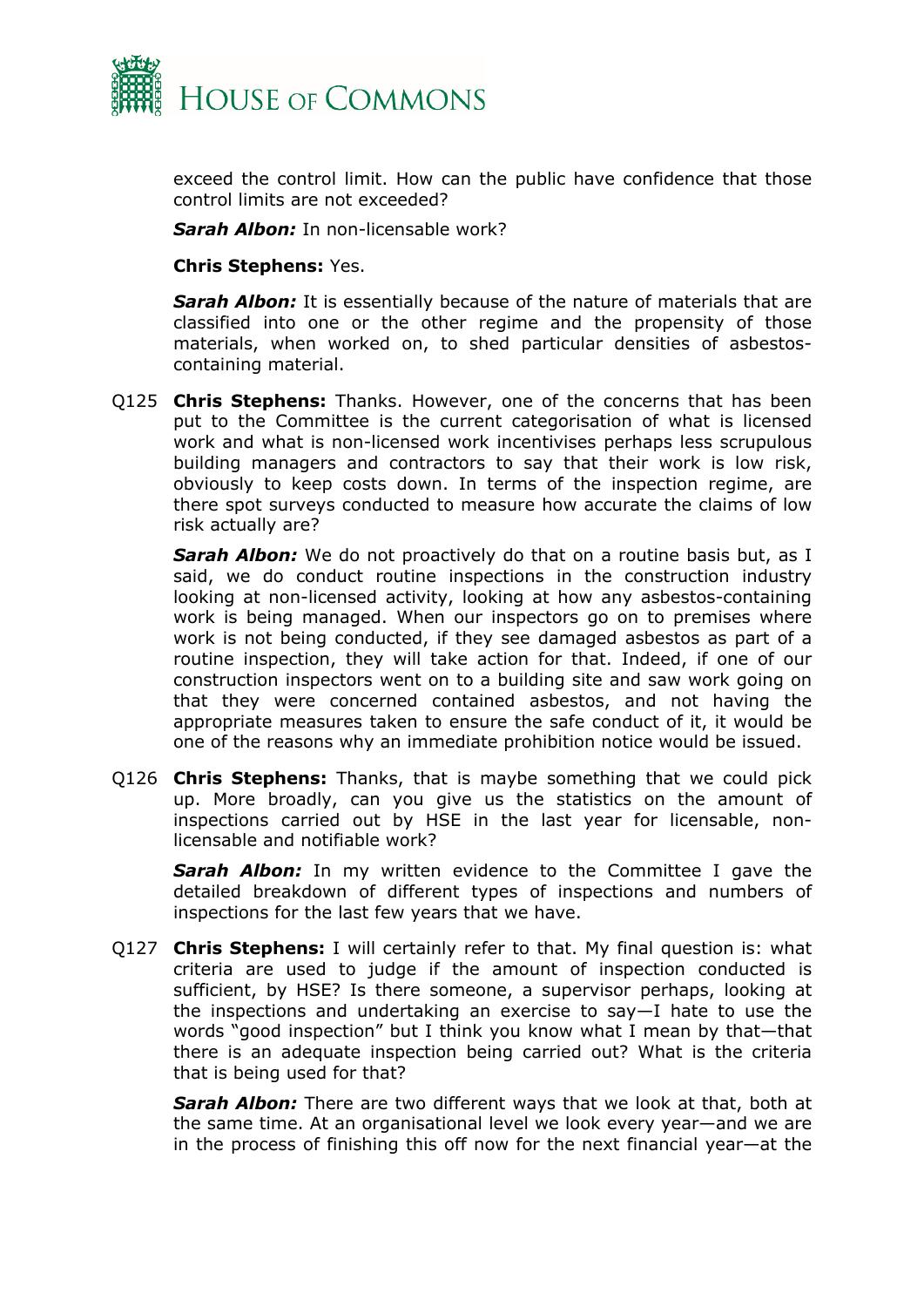

resources that we have available to us and at the evidence that we have of areas of highest risk.

We also have to take account of ongoing investigative work, where there have been incidents or accidents where inspectors are putting a large degree of their time into investigations. We take account of what we know to be a typical expectation of new incidents and accidents and concerns that will come in and then we look at the available days. We look at the priorities to take action. We will be thinking about priorities in a number of different areas when we are thinking about areas where we are concerned that particular sectors of industries are failing to manage risk appropriately and where we want to go and take action with an enforcement head on.

There will be other areas, particularly in some of the highest-risk industries—thinking about offshore oil and gas refining industries—where we expect that risks will be well managed, but we recognise that it is so important that we ensure that they are well managed and that the public would want that assurance from us. We are being very proactive in the work that we do to keep the most hazardous sites safe. Then we look at all of the resource that we have, all of the calls on our time, and we make some difficult judgments about where we are going to put the resource that is available to us.

*Professor Curran:* To add to that, from the point of view of the individual inspections, I am not an inspector myself but I do know that our inspector colleagues put a lot of effort into peer review. They will work as peer-review teams to review each other's work. The training is very detailed and a lot of that is delivered in the field. It is not all classroom based. There is an ongoing review process for that inspection activity to ensure that it is meeting the required standards and is subject to that internal and ongoing peer review.

*Sarah Albon:* As Andrew says—picking up on your second point, the other half of that—at an organisational level that is how we decide where the resource goes. Then at a daily working level each team of inspectors will have an principal inspector. Typically, there will be around five inspectors working for a principal inspector who will be overseeing the quality of the work that is done, talking to the teams about the progress that they are making, where they are going next and what the priority is for the team in the next day, week, month, using all of the normal management controls that you would expect in addition to things like peer review.

*Chloe Smith:* May I add one final thing because, understandably, Mr Stephens did ask me the question at the outset? The only thing I would add here is to talk in context of the regulations and do we think the regulations are correct in all of their architecture. You focus there on the lines between licensed, non-licensed, notifiable and so on but there are other parts of the architecture as well there in the regulations.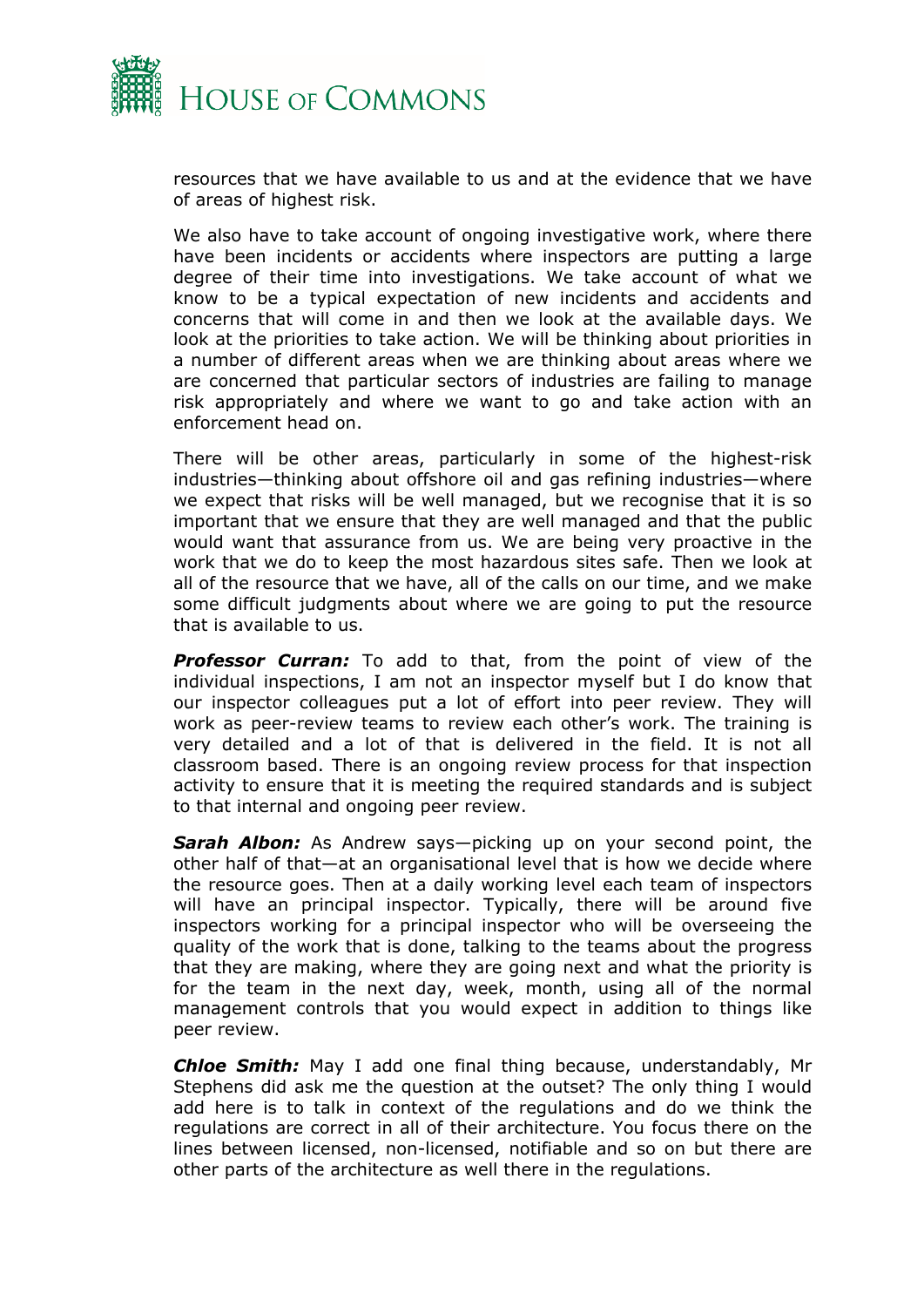

What am I looking for in those regulations as the HSE colleagues do their review of those regulations? I would be looking for the principles of proportionality, which Sarah has just explained there, to continue to be to properly reflected in those regulations. That is because it is a matter of historical fact that there is the extent of asbestos that there is throughout housing stock and building stock of all kinds. Obviously the Committee has the facts on that already.

I think, therefore, that it is justifiable that the regulations rest on the idea that there have to be duty holders out there in the general population to meet that extent of where the asbestos is in the general stock of buildings.

I support what Sarah has gone on to explain around where the lines are drawn, in terms of the licensed regime and the other parts of the architecture. I would also reiterate what we have already said this morning, which is that everything that the Committee is looking at through this inquiry will be reasonable material to include in our review of those regulations to be sure that the architecture continues to be calibrated in the right way.

**Chris Stephens:** Thank you. That is helpful.

Q128 **Chair:** You made the point earlier, Sarah, that you are expecting 400 inspections next year.

*Sarah Albon:* Looking at duty to manage specifically. This is not the construction or the licensing inspections, this will be a specific campaign around duty holders' duty to manage asbestos in their buildings.

Q129 **Chair:** What would the comparable figure for this year be?

*Sarah Albon:* I am not sure whether we did a specific targeted campaign, although we would have looked at whether duty to manage was being picked up as part of the many of the ordinary inspections in, say, small factories, farms and that kind of thing.

Unless we found something being done incorrectly, we would not necessarily be recording that on our system because, if the purpose of the inspection was following up after an incident or something like that, we would only record anything about asbestos if there was something concerning found.

There will be a lot of times where an inspector would have seen asbestos being appropriately managed in a building but they will not have recorded that because it was not the core purpose of why they were attending.

Q130 **Chair:** It is a new initiative that you are planning for next year.

*Sarah Albon:* It is something that has been done before but we feel that it is appropriate to do it next year in the overall cycle of work that we do.

**Chair:** Thank you very much.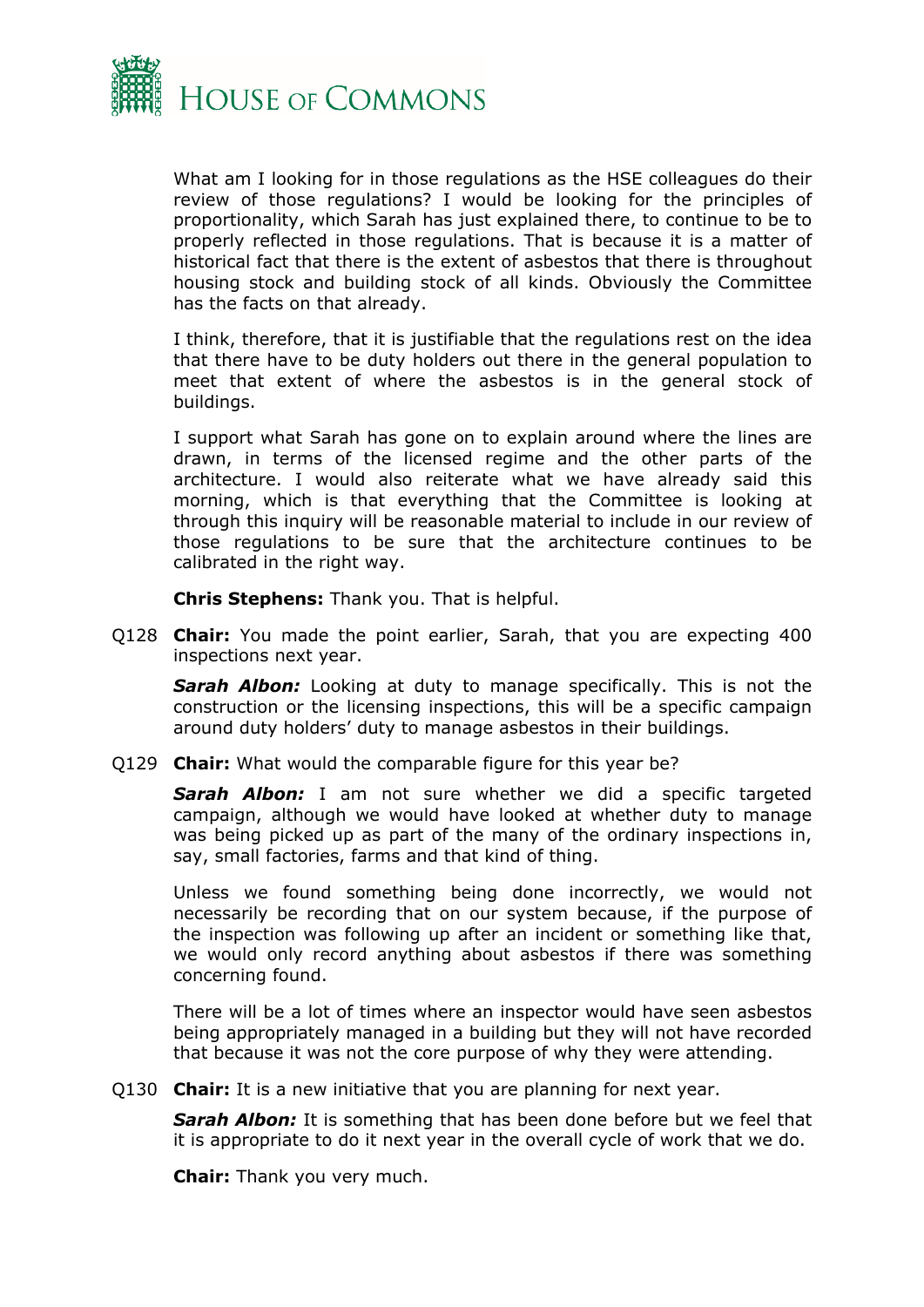

Q131 **Dr Ben Spencer:** My questions are on the data around asbestos management and exposure risk. Professor John Cherrie told us that there was a lack of systematically collected information on asbestos levels and exposures in non-domestic buildings. How does HSE know that workers, schoolchildren and the public are safe from asbestos?

*Professor Curran:* Shall I start? As Sarah said, we collect our data in relation to the asbestos removal. We use other data sources to look at the totality of information available to make those judgments around risk, which includes the lung-burden work that I know Julian Peto has talked about to this Committee. The epidemiology is also regularly reviewed so that we understand exactly what is happening.

We run the mesothelioma trends information through our national statistics to look to see whether the modelled number of mesothelioma deaths meet the current actual mesothelioma deaths. That body of evidence is what we use to inform our approach to both regulation and policy. Clearly, you could spend an awful lot more money collecting a lot more data, but I think what the evidence is showing us is that the current levels are much lower than they were previously and that the levels of mesothelioma deaths are falling certainly among males who were very heavily exposed.

The other issue is of course that mesothelioma deaths are a reflection on the work environment from some 20, 30, 40 years ago. It is about the point that was made earlier, about proportionality and pragmatism, making sure that we are targeting our efforts on areas of greatest risk. From the point of view of the evidence that we have available to us, we believe that we are doing that appropriately but, clearly, we could do more if there was more resource or more analytical capability. All these things are decisions we make based around that risk judgment.

*Sarah Albon:* To add to what Andrew is saying, it is important for the Committee to understand that there is sometimes a misunderstanding by some people who want to understand why there isn't more routine air quality monitoring. The monitoring activity would be somewhat analogous to, say, a smoke monitor, so that there would be a passive unit that you could put into a building that would trigger if asbestos was present beyond a certain level.

Because of the nature of asbestos and the fact that asbestos fibres are quite heavy and they settle very quickly, if you are going to try to monitor any particular site to see if there is asbestos there you must disturb the area. Therefore, you must make a plan of what you are going to measure and when. You must proactively then disturb the area that you are trying to measure.

If you were thinking about a school you would need to think about every room, sometimes more than one room. You would need to make sure that you were doing it at a moment when you had reason to think that if any asbestos is present it is actively shedding. Otherwise, you could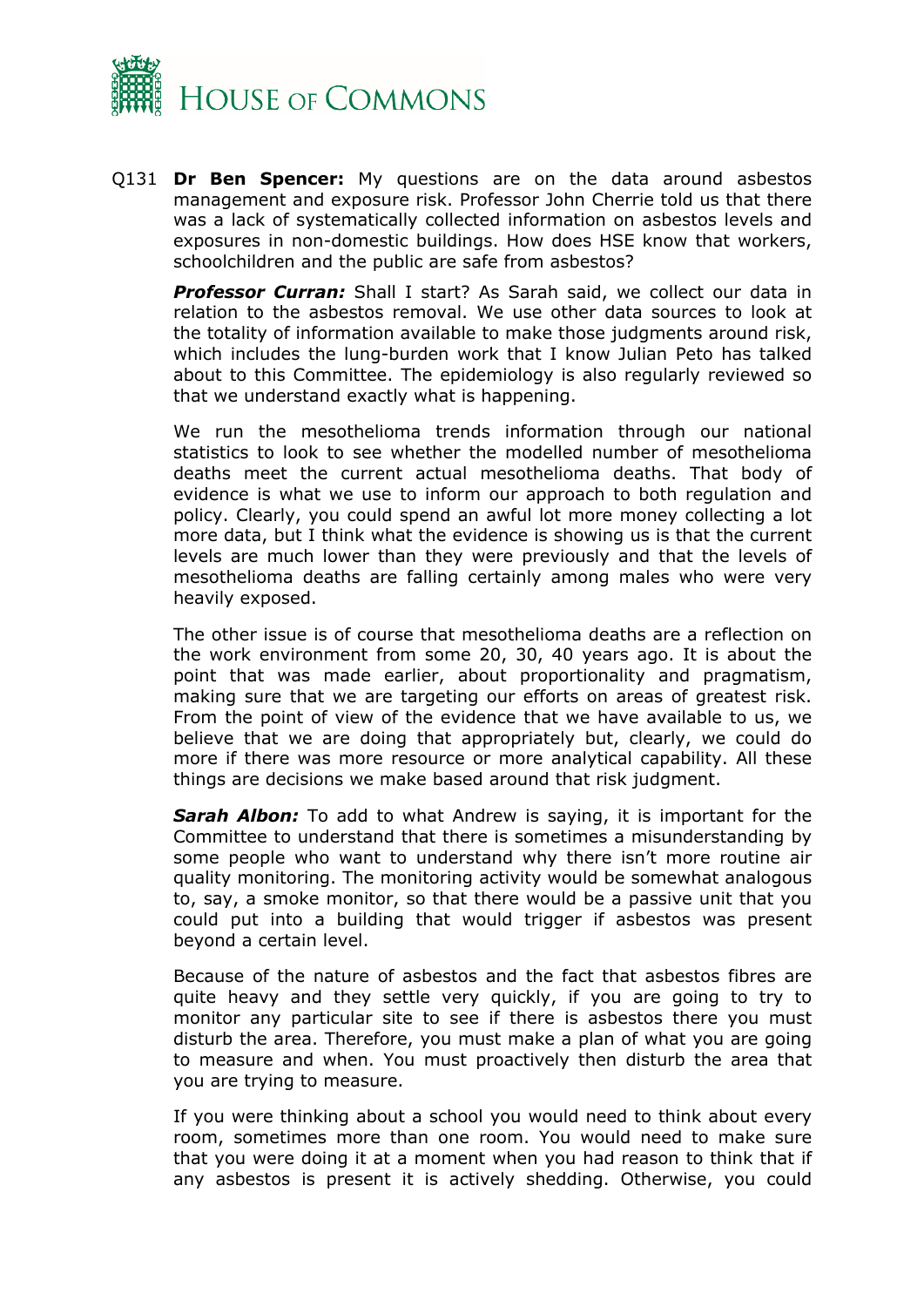

monitor in a transient moment when no asbestos was present and give yourself a false positive.

These are the kinds of reasons why—although that level of background monitoring has its place in academic research to try to understand what the continuing environmental widespread contamination remains in this country—it is a very poor method for being a warning to a particular business or a particular duty holder about the danger or otherwise of asbestos that might be present in their building.

We think it is much more likely that they will be able to maintain themselves safely, if they ensure that they fully understand where asbestos might be and they regularly visually inspect it to ensure that it is not damaged. Undamaged asbestos is very unlikely to be shedding fibres that can then be inhaled and harm people.

Q132 **Dr Ben Spencer:** I have two concerns about that approach and I hope you can relieve those anxieties. One is that you are dealing with aggregate data here, so, if there is a particular problem in a particular school or area, the data sources that you are using will not be able to detect that; if you are looking at aggregate data across large regions.

The second is that I do not know about the lung burden study—and my apologies on that—but certainly the mesothelioma data has a 30-year lag, as you rightly pointed out. If there was a problem with your approach today, although clearly your approach 30 years ago was a good one, because you have seen it come down, we will not know for another 30 years. How do you relieve my anxieties around that, in terms of HSE doing what it needs to do in terms of regulating risks around asbestos, particularly in schools?

*Professor Curran:* I will start off with the individual measurement side. I go back to the point that Sarah made, because being able to sample in a way that enables you to have certainty about the level of exposure is very difficult. As Sarah said, asbestos fibres will fall to the ground very quickly, so you need to be in the right place at the right time. You need to take sufficient samples to be clear on the uncertainty of the measurements that you are making, because one of the biggest risks is that the measurement uncertainty is so large that your decision-making is then flawed and based on false assumptions.

Certainly, one of the concerns that we have had is that, if you were to use this approach to routinely measure exposure in schools, you would be more likely not to detect any asbestos than you would to detect it, because the circumstances in which that asbestos needs to be made available in the area are such that it would be very difficult to get that certainty into your measurement system.

That is why, as Sarah said, the visual inspection side is the best way to determine whether there is a likely risk and from that you can determine the appropriate actions to take.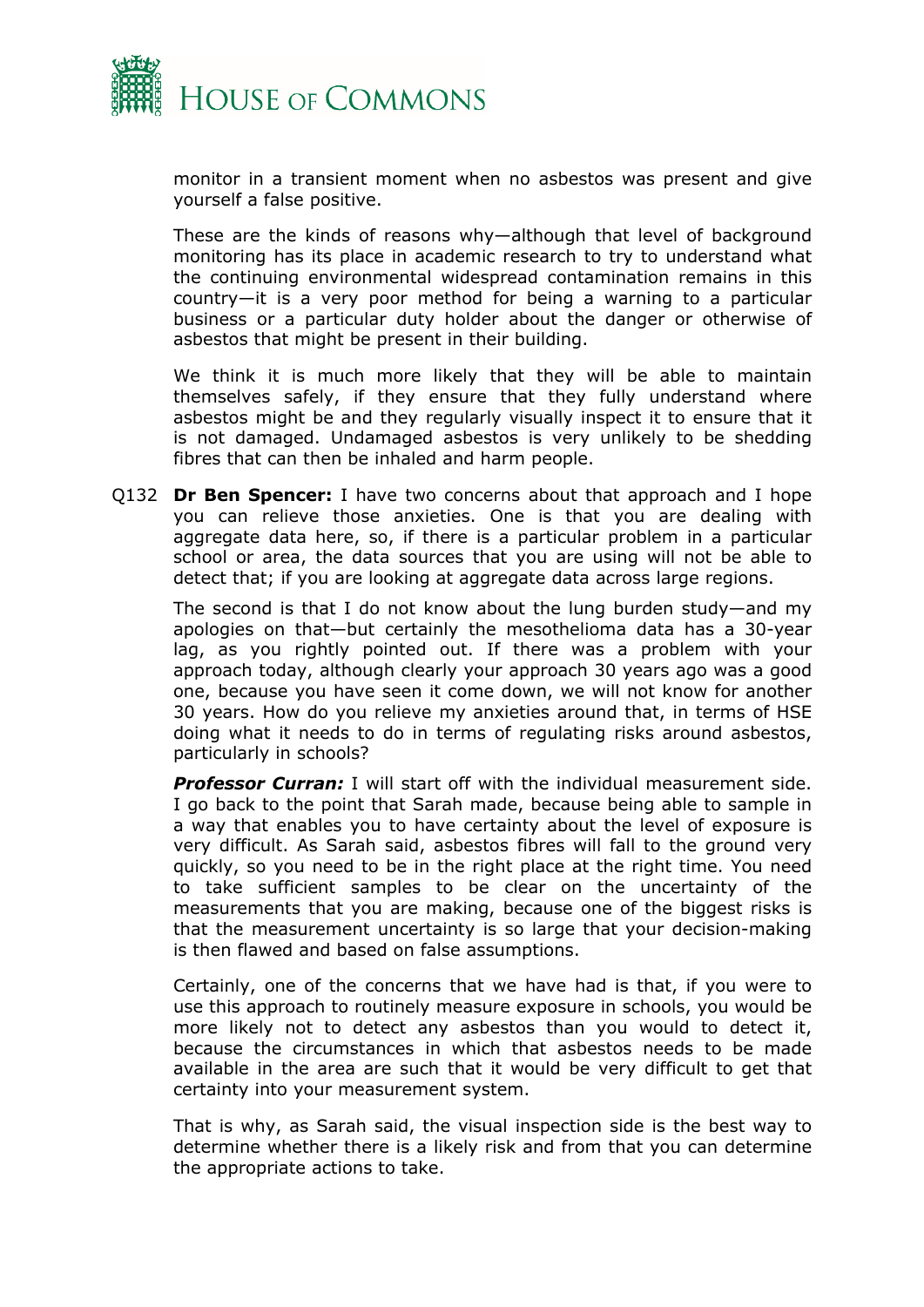

The second point was around recent studies and are we relying on data from long ago to inform our position? We have looked at exposures in schools over the years and I think our first study detected out of, let's say, 29 schools<sup>1</sup> maybe 30 asbestos fibres in that whole series of schools, so a very small number of fibres and then a more recent study did not detect any fibres at all.

When we have gone out and looked specifically in schools we are not finding high levels of asbestos in those situations, so that is why we think if you were to spend an awful lot of time going out to measure you might falsely reassure yourself that there are no asbestos fibres in that particular environment.

Q133 **Dr Ben Spencer:** How many schools did you look at?

**Professor Curran:** I can check the information. I think that the original data were in 29 schools, but I can check that.

Q134 **Dr Ben Spencer:** Is 29 schools a good enough sample size?

**Professor Curran:** At the time, again because of the nature of this work, going out and doing that level of measurement in schools, which clearly are busy places, was the approach that we chose to use to give us the information that we thought would be representative in those particular types of school.

*Sarah Albon:* It was trying to look at different schools with different construction methodology. Again, I suppose it is the case that in all research you need to understand the basis of the research question that you are asking. If you are saying, "Are 29 schools likely to be a representative sample of all schools' state of anything?" it is unlikely that the answer could possibly be yes.

What we were trying to measure there is whether in a small series of schools with particular construction methods and issues this kind of sample would show anything different from the experience that you have of looking at a visual sample and asking, "What is my level of confidence?" It is about the purpose of the research.

Q135 **Dr Ben Spencer:** Therefore, what you are telling me is that, not only is it a sample size of 29, but it is a stratified sample size because you are looking at individual different schools, which has decreased the power of your study. This has heightened my anxiety in a sense, because it sounds to me that you are relying on decisions about safety in schools for school children based on a sample size of 29 schools.

*Sarah Albon:* The evidence that we have in schools is not just what we do directly. For example, DfE has paid significant attention to asbestos and to the maintenance of school buildings. It conducted a survey of all

 $1$  After the hearing, the HSE wrote to us to clarify that 4 schools in fact were visited as part of this first study from 1986.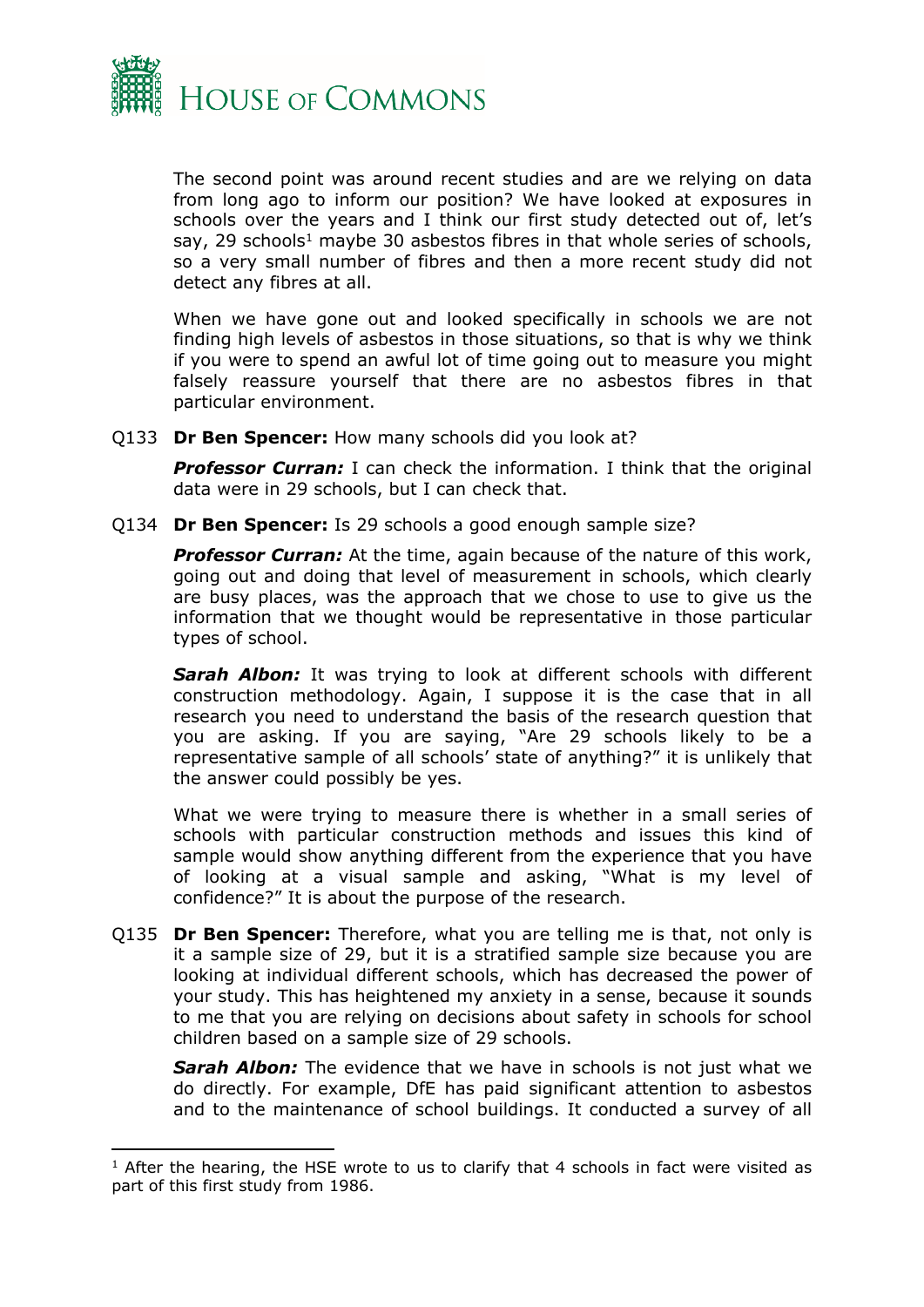

school buildings and is about to start on a new survey where, over a four to five-year period, structural surveyors will go to every single school building to look at a range of aspects around structural safety of the buildings, including asbestos.

Along with head teachers and boards of schools, DfE takes very seriously the duty the schools have to manage and engage on that. It is also putting in place independent evidence around structural and other building safety issues in schools. We draw our comfort from several areas, including the degree of proactivity that schools themselves have around the duty to manage.

Q136 **Dr Ben Spencer:** So that I am clear, your confidence that schools' current exposure levels are safe—however one wants to define that, and let's not go down that rabbit hole—is based on aggregate data that has a 30-year time lag showing what was happening then in terms of general trends of mesothelioma. It is based on your confidence in the visual inspection approach and it is based on a study that you have done looking at exposure levels in 29 schools.

*Professor Curran:* It is based on more than that. It is based on a whole body of evidence. Julian Peto presented evidence to you on the lung burden study. That is giving us some important information, not just about the levels of exposure that we are experiencing in more recent times but also in the dose response relationship there is between the number of fibres that are inhaled and the risk of mesothelioma. It is a growing body of evidence; it does not rely on one single measure.

The other thing I refer back to is the point that Julian Peto made about the balance of benefit when it comes to research activities. To do the large-scale studies that think about every single potential opportunity for exposure in every single school type around the country would be an extremely large and probably unfeasible study to deliver. Therefore, it is about making sure that we have the best available evidence across all the potential and achievable areas of data that enable us to better understand that risk and how that risk is changing over time.

We are very happy to consider other research ideas as part of that proposal. We do that all the time and our conversations with Peto, for example, are continuing to see what studies might be suitable in the future, and our own research capability is still doing the fundamental research on asbestos that we need to ensure that we are making the right decisions. That collection of evidence is continuous and it informs that body of evidence, rather than relying on single measures that when taken out of context may not provide you with the right information to make the best, informed decisions.

Q137 **Dr Ben Spencer:** What about a national register of asbestos in public buildings?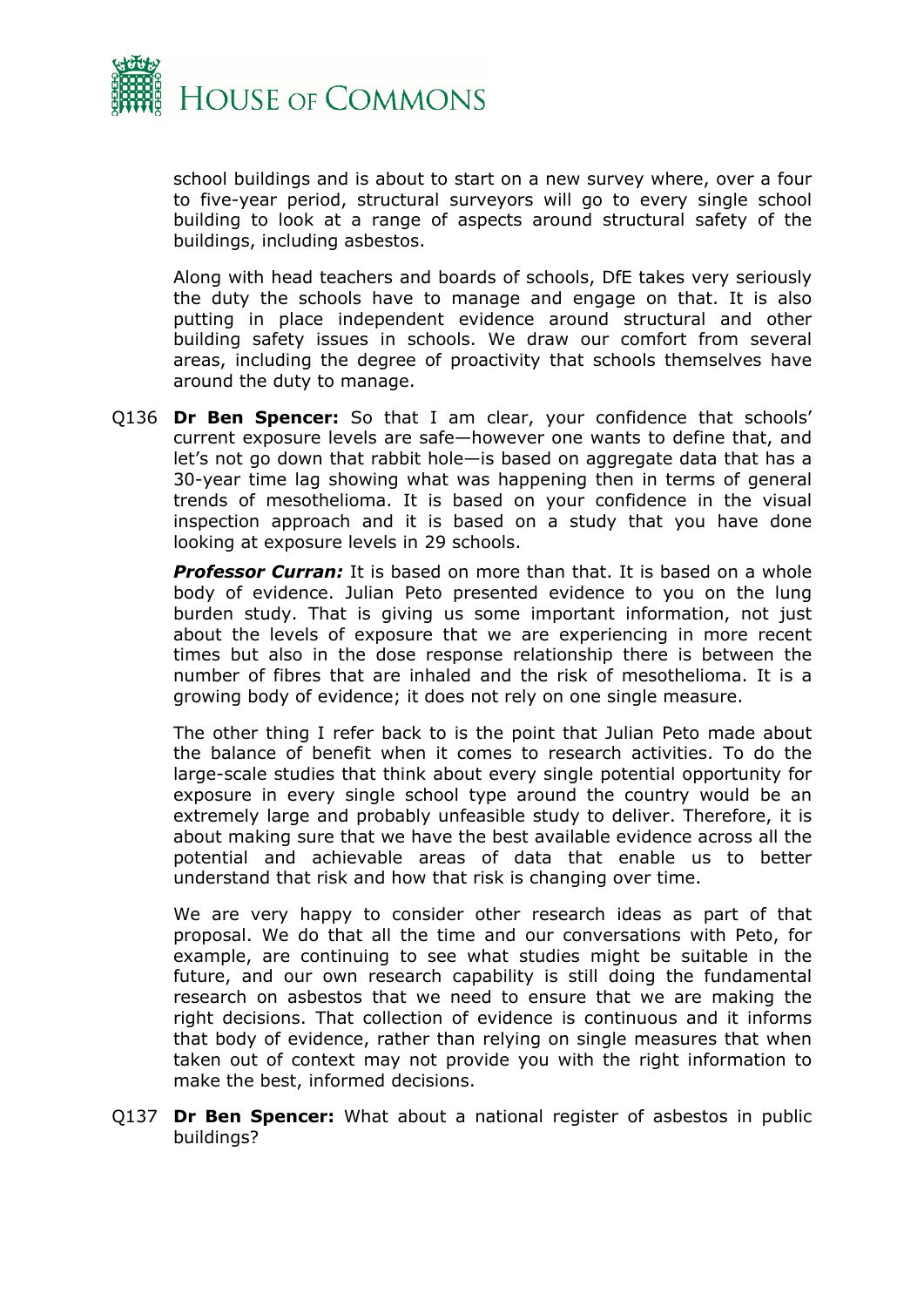

*Sarah Albon:* Essentially, any register is going to be as good as the data provided. Building owners are already under an individual duty to hold data on asbestos that is present in their building, to inspect it on an annual basis and to keep their own building's register up to date in that respect. That information must be made available to anybody who might then do work in the building, to any subsequent purchaser or lessor of the building so that there is information directly available for anybody who is going to need it in respect of an individual building.

We know that the use of asbestos in buildings in the United Kingdom was ubiquitous for a considerable period and that most buildings built before the turn of the century will have asbestos in them somewhere. To hold the data that are held on a building-by-building basis and are available for people who are interested in that building at a national level would be costly to do.

It would potentially be administratively burdensome for those people to engage with updating into a national register on a regular basis. It would be quite hard to audit to make sure that they were accurate and would not add any information that is not available to somebody when they come to think about working on a building, leasing a building, buying a building, because that data can be and must be made available to them at that point locally. It is hard to see what further benefit would be had and by whom for holding the data at a national level or who would be best placed to do that.

#### Q138 **Dr Ben Spencer:** I think the Minister wants to come in?

*Chloe Smith:* I am in full support of what my colleagues say but perhaps I will add two points, if you would like me to: one point around a national register and then another point going back to your drive for reassurance around schools.

On the national register, in addition to what Sarah has said, there is an important point to return to here about the position of duty holders. I would not want to see a national register dilute the responsibilities that are laid on duty holders in some way. I think it is proportionate that duty holders have the responsibilities that they are given under the regulations, because of the extent of the use of asbestos that was historically true. I would not want to see that burden removed from them and put somewhere central, because I do not think that is proportionate to where the asbestos is and, as Sarah and Andrew have gone into, how it can best be managed in detail.

If I may come back on the point you were asking about schools, I quite understand why you want that reassurance and I want it too. Perhaps one thing we could do to be helpful to the Committee is to write further on the points that Andrew is making about the extent of our evidence to seek to give you that reassurance because, quite rightly, that would be a valuable thing in terms of the state of the school and what both children and teachers ought to expect.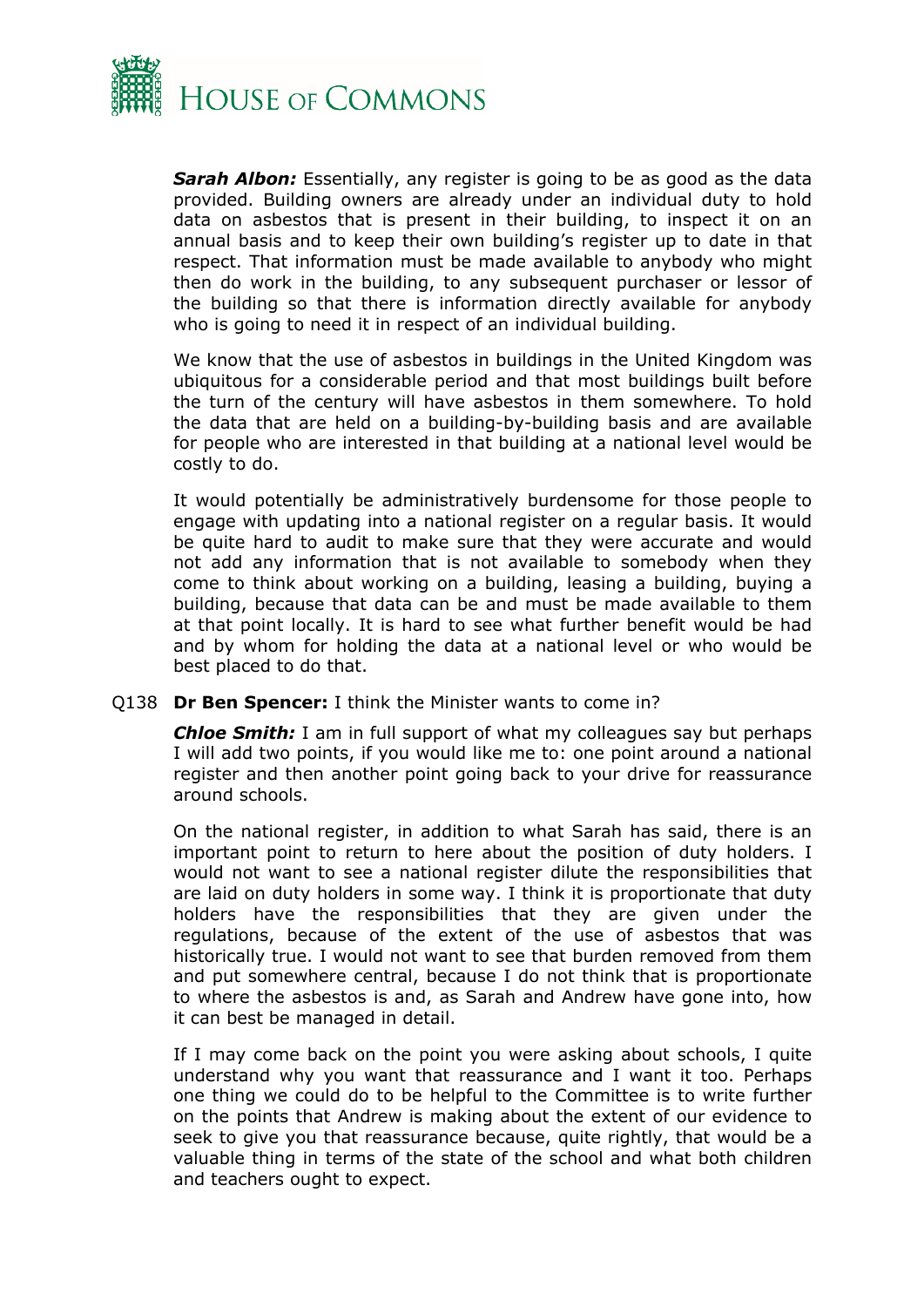

*Sarah Albon:* I am very happy to do that.

Q139 **Chair:** That would be very helpful. On the register point, might the exercise of putting a register together shine a bit of a light on where there are difficulties about failures in the compliance with the current regulations and a bit of a lack of knowledge of where the asbestos is?

*Sarah Albon:* It would depend upon how you put a register together. If there was any appetite for some branch of government—and I say that deliberately because I think this would not necessarily be HSE's remit for someone to proactively survey the building stock of the UK and reach an independent opinion about how each and every building was managed, other than the most recent buildings built, it would give you a secondary overview of the state of the nation and the state of our buildings.

I suspect that that would be extraordinarily expensive. I do not know if that would be done in a sensibly confined period of time, if there were sufficient surveyors or professionals out there who could conduct the work. Clearly, it would be time-consuming, expensive and all those kinds of things.

If it was not done like that, any register would simply be an exercise in asking people, who already must have the information that they have, to notify it somewhere. I am not sure that without significant effort in audit or assurance or something about what they have said you would do more than just capture whatever it was they were doing. The diligent people no doubt would give you a good and diligent breakdown that was reliable, but there would be some who just would not bother at all and you would have to think about your enforcement effort to go to do that.

Then there would be another group who absolutely filled it in but they put nonsense in, and the computer people would say, "garbage in, garbage out" and I do not know how it would necessarily be a useful tool over and above the tools available now.

Q140 **Shaun Bailey:** Can you talk me through the profiles of the duty holders? When we talk of duty holders, who are we talking about?

**Sarah Albon:** It is business owners. Given that we are talking here about non-domestic premises it is anybody who is the controlling mind in a business.

Q141 **Shaun Bailey:** Keeping that in mind, how are you ensuring that duty holders are fully aware of their responsibilities, particularly given that you said these people often are business owners or people who are doing other things? How are you dealing with that? I can imagine it is a big issue.

*Sarah Albon:* There is a huge range. As you would expect, in the largest organisations, whether that be public or private sector, large businesses will have facility managers who specialise in looking after the estate of a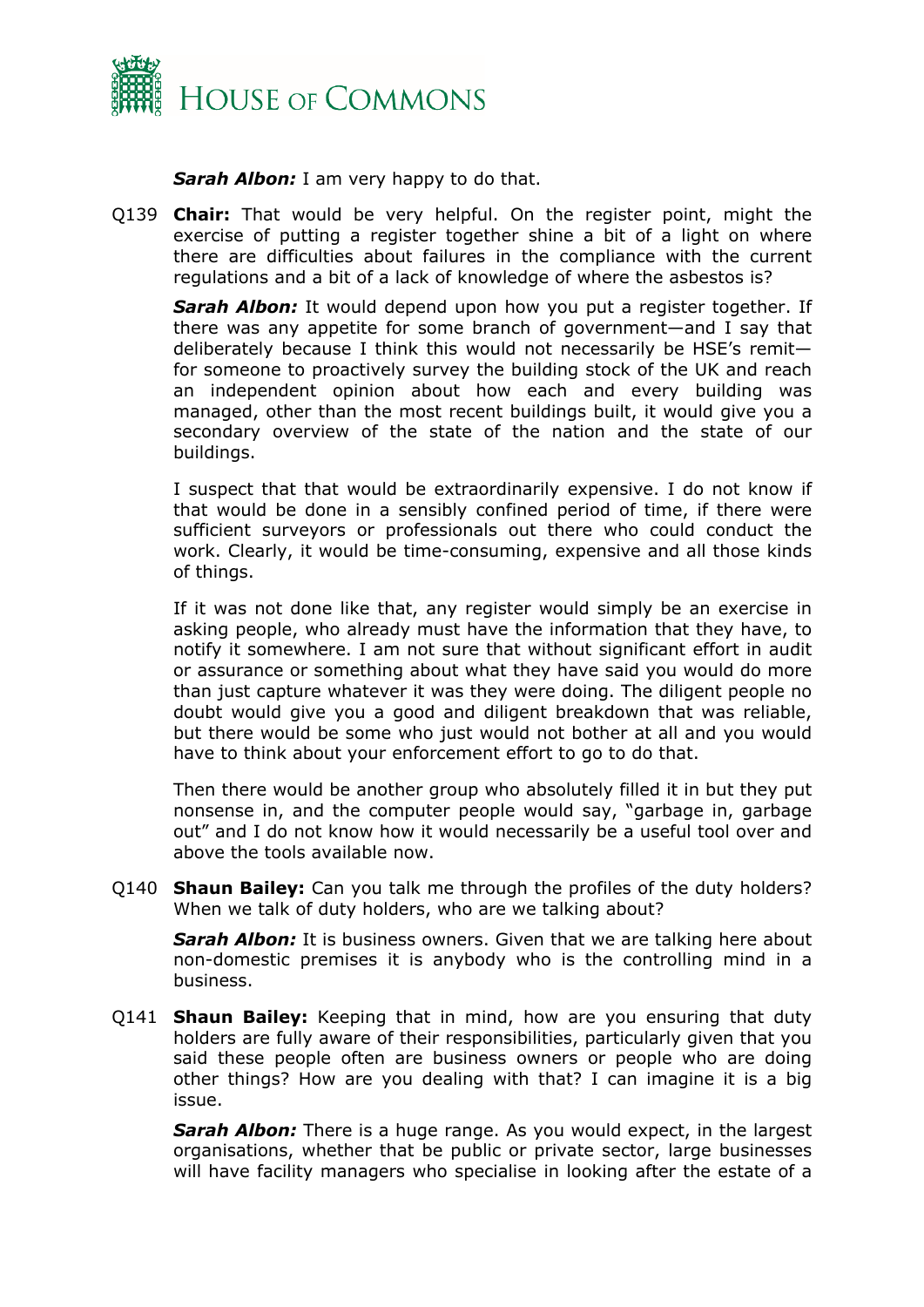

large enterprise who are fully informed about this kind of thing. We do proactively check up with some of the large businesses, including the public sector—so other Government Departments, and things like that what they are doing, for example, in the school estate, the prison estate and the health service.

We know that they use professional facilities managers who give them the information that is required and help them fulfil their duties. I should say the duties are not passed to the contractors. They remain with the duty holder, but they typically will put in very structured, professional help to ensure that their buildings are professionally and appropriately managed.

In smaller businesses they will typically end up needing to do that themselves. That is where some of our information campaigns come in, working both with duty holders directly through social media, when our inspectors go out for other reasons, to help to inform them about what to look for and what the signs are and, importantly, we work very intensively with the construction industry to ensure that they are fully aware.

We know that the biggest danger is when asbestos is disturbed, which typically happens during renovation or building works. That is not to say we are completely sanguine, and we think everybody knows exactly what they are doing and they always do the right thing. We are aware that there will be businesses who remain unaware of some of the materials in their buildings, particularly some of the smaller, micro businesses.

We are working very closely with BEIS and other Departments, thinking about the enormous amount of renovation that will be coming to buildings right across the United Kingdom with the move to net zero, thinking about putting in different heat sources, different heating systems and better insulation.

There is going to be a significant amount of renovation and remediation going on in buildings with a heightened risk that asbestos will be disturbed during those activities. It is also an opportunity for us to work directly with those people who may be encouraging renovation, funding renovation, and part of the building trade conducting it, to make sure that they understand what they might be doing and are able to carry some of our messages around the importance of safe handling of asbestos.

Q142 **Shaun Bailey:** That is helpful to know. I am curious here, because my understanding—and I might be wrong—is that there is no regulatory duty for duty holders to have a particular level of knowledge on this. Is that not a gap in the system?

*Sarah Albon:* It is about proportionality. If every single small business owner had to go on some sort of educational course to know something about asbestos to a particular level—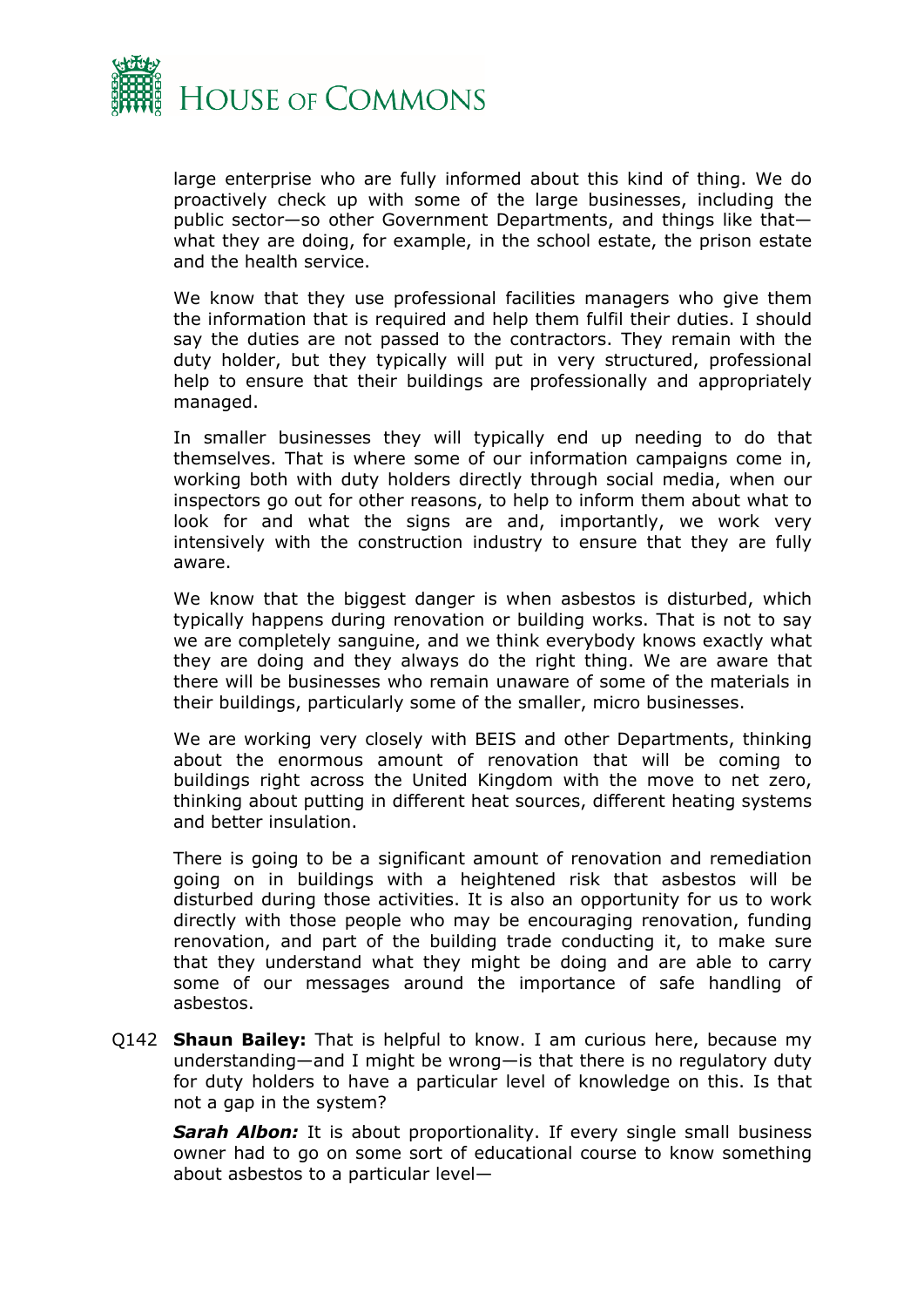

Q143 **Shaun Bailey:** Surely, there must be a way that can done. My own example when I was a lawyer was we would have to go on CPD training quite regularly. Surely there is a way that you can give a base level of competence training to a business owner within that, to ensure that they have at least a degree of competence and a base knowledge in this.

**Sarah Albon:** The difference for me is about understanding the levels of risk that are present as opposed to hazard. Asbestos is an incredibly hazardous material if it is damaged. If it is maintained in a safe condition in most cases it will not pose a direct risk.

The comparison with CPD point, I suppose that is directly about your profession. You had to keep directly up to date with your profession. The question for me is: would it be proportionate and appropriate to the risk concerned to ask for example every micro business owner to go on a course or to get some sort of formal qualification? If it wasn't to a degree of accreditation then to some extent what would the point be?

Q144 **Shaun Bailey:** The concern I have here is your previous response to one of my colleagues. You said, for example, that when a business uses a contractor to monitor asbestos that liability does not pass to that contractor. Ultimately, that duty still remains with that business owner. If I am a business owner who is doing a million other things and perhaps has not had this base level of knowledge thinking, "Oh well, I will get a contractor in and if it all goes wrong I have whatever right to address that" that does not pass over.

I am curious here. I appreciate what you have said to me to begin with and it does sound as though you are trying to engage, but do you not see the argument here for at least a required base level of competence and to perhaps be providing some sort of basic level of required training with business owners in respect of asbestos for people who hold these duties? These people are not experts; they are normal, everyday people.

*Chloe Smith:* May I come in on this? It is worth broadening this out, although obviously this inquiry is about asbestos management. Inherent in the work of what the HSE does, and inherent in any legal requirement that any of us ever put on small business holders or large business holders or anybody else, are a number of risks and a number of different conditions and problems that they ought to be aware of at any time.

I think it is the case that the HSE provides the right amount of information and the right level of resources for when duty holders need to look for it. It is correct that it is there for when a duty holder may realise that they need to go to seek that information out.

It is also inherent in the regulations that they have that duty to do so. We are all parliamentarians. We could all find it a little bit difficult to conceive of constructing a law that would say, "You are under a duty to do this and you are under a duty to be trained to get the information to do this" as opposed to just sticking with, "You are under a duty to do this".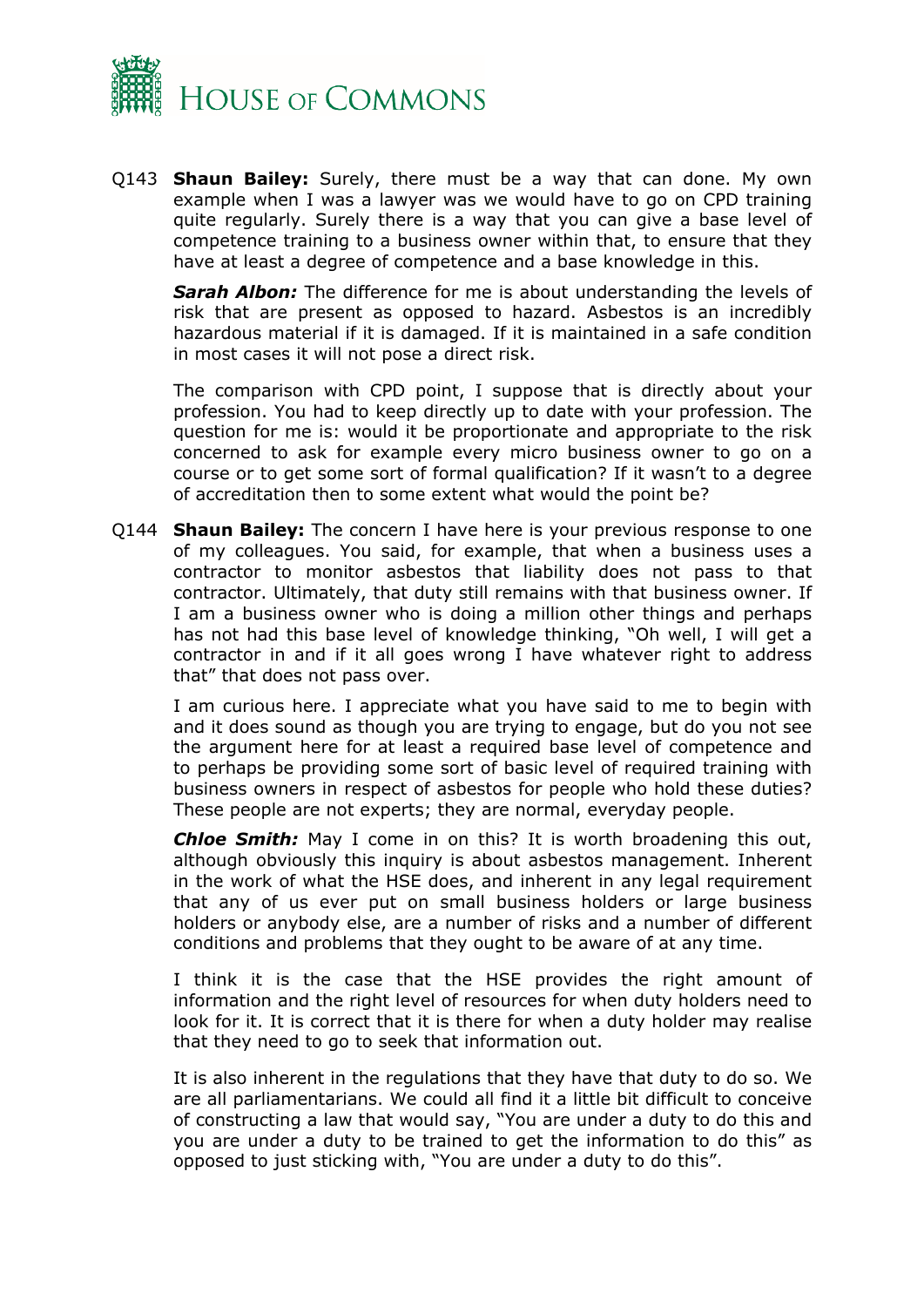

Any business owner, by nature of being one, knows that it is under various legal duties about various things and where to go to get information about those things. It might be duplicating a bit and adding an unreasonable burden on businesses to say, "You also have to get this particular training about this particular thing" because at any one time they are subject to a range of legal duties and there is information available about all of them.

Q145 **Shaun Bailey:** Minister, I completely see that. There is a reverse of that argument to say that, when you are under a plethora of legal duties, things can drop through the cracks. Sarah, I do not know how you are monitoring compliance of these duties. Is there anything in there that suggests that duty holders are managing to understand their duties and complying accordingly, or is there anything in the data that would say perhaps there needs to be a bit more?

*Sarah Albon:* The majority do. Bear in mind that we target those businesses and business sectors where we are most concerned that they might be more generally non-compliant, including with this, but we still see more evidence of compliance with this regulation than noncompliance.

Taking the Minister's point—and it would be outside our remit—there are many legal obligations that a business needs to comply with, whether that be environmental legislation, employment legislation, some of our other health and safety information. As far as I am aware, it is very rare that there is specific, prescribed training and qualifications that the owners must go through in order to be required to comply. Clearly, it is always up to Parliament if it wanted to do that, but it would be incredibly burdensome.

Q146 **Shaun Bailey:** How do you monitor compliance?

**Sarah Albon:** The 400 inspections that I was just talking about will be specifically on the duty to manage. More generally, when our inspectors go to business premises, one of the things that they are trained to look out for is visible use of asbestos in the building that they are in. Where they see that they will engage the duty holder in a conversation to say, "Do you know what that is? Do you understand what your duties are?" If they are concerned that the answers are not compelling, they might ask to see the register.

We spend a lot of time training our inspectors to a very high professional degree, so they have significant latitude in the way they conduct their individual inspections to tailor that to the risks that they find when they get to a business and the responses that they get from business holders, so they do not have a simplistic checklist so that they can say, "I saw this and I did that" because it is a much more interactive, responsive engagement they have with the individual businesses.

Q147 **Shaun Bailey:** As an organisation, how confident are you that you have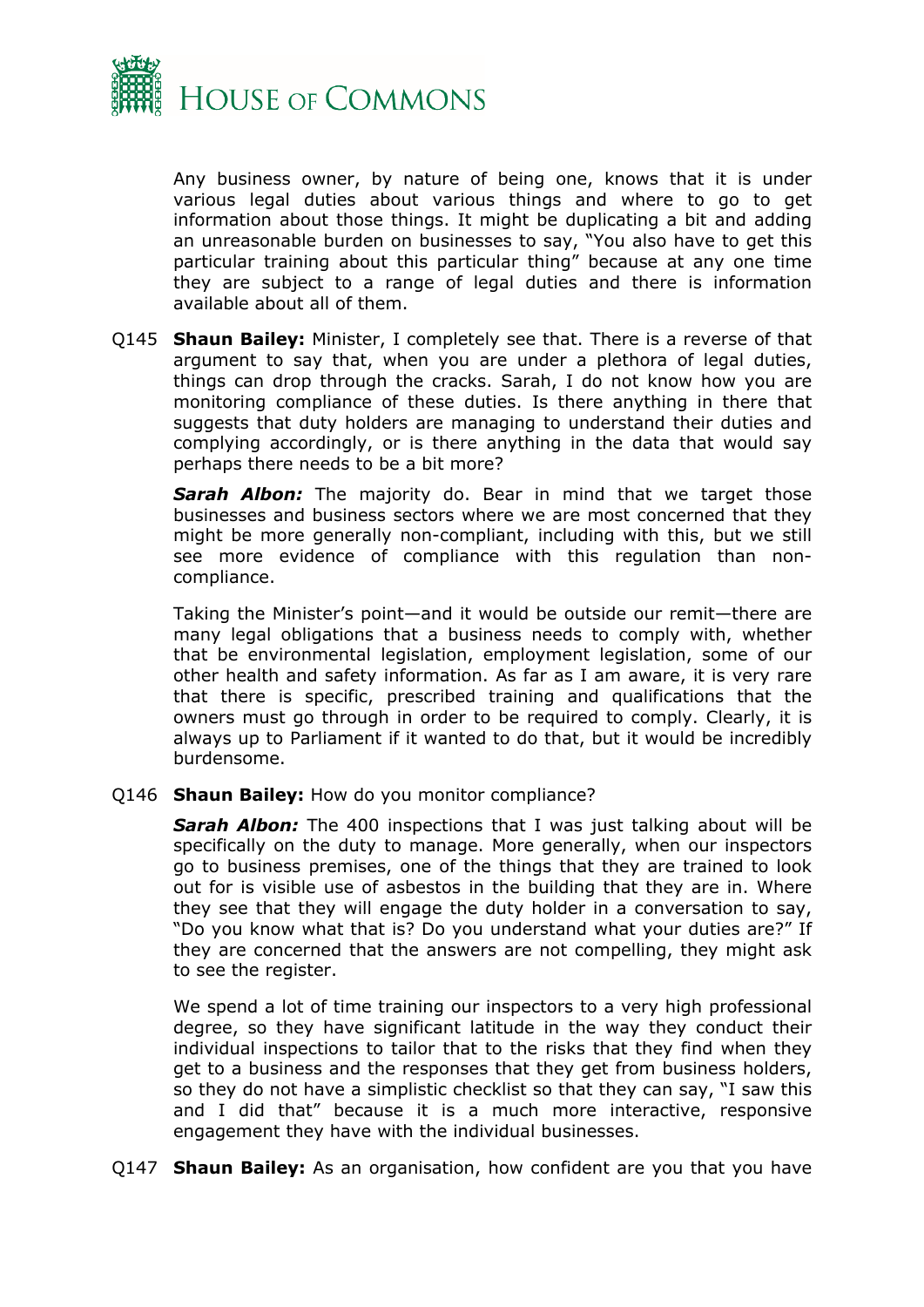

the broadest understanding of compliance and non-compliance? I appreciate you have talked about the inspections and the engagement you have done, but clearly you want as broad a picture as possible. How do you ensure the data that you are looking at are as accurate as they can be?

*Sarah Albon:* The data that we have are accurate. I have been very clear with the Committee that we do not seek to do a level of inspection in this area that gives us the ability to say to you, "We have looked at 50% of all businesses" or anything like that and that we have a view. We have never have been resourced to do that level of intervention inspection.

Part of the Regulators' Code requires us to be proportionate, quite rightly, in the activity that we do. Therefore, we do a lot of work to consider both the individual businesses, the business sectors that pose the greatest risk across a plethora of different risks in both health and safety to workers and to others who come into contact with that business. We try to target our interventions, whether that be inspection, communication or education, to those areas of greatest risk. We target enforcement to areas where we see effectively deliberate non-compliance or absolute carelessness as to whether compliance occurs.

Q148 **Shaun Bailey:** Finally from me, in other countries—France, for example—there is a requirement that every three years a non-domestic building is surveyed and so there is a resurvey requirement. To both Ms Albon and the Minister: were that to be applied here, what do you think the impact of a resurveying obligation would be? I know you talked about resourcing before. Would it make it easier for you if that obligation is put on business holders to have to resurvey and monitor that more proactively, notwithstanding the duties they already have?

Minister, from a policy perspective in terms of what the Government view would be on that as a policy, whether that is something that the Government would view as feasible to bring forward in light of their expectations of the Health and Safety Executive and taking it more broadly?

**Sarah Albon:** Shall we start off on the technical? It is slightly back to the point that we were discussing with Dr Spencer. The surveying that has been introduced in France is an air quality survey. We have looked carefully at it because we genuinely want to stay openminded to the possibility that other countries, other jurisdictions, have found ways of doing this work better than we are doing it in the UK.

We are genuinely not at all self-satisfied that we are right about everything, so we look carefully at other developed economies when they diverge from what we do to see why they are doing it, if we think we can learn something from them and if we think we agree with them.

In the case of the three-year air monitoring in France, we think there are some significant technical flaws in what they require, which could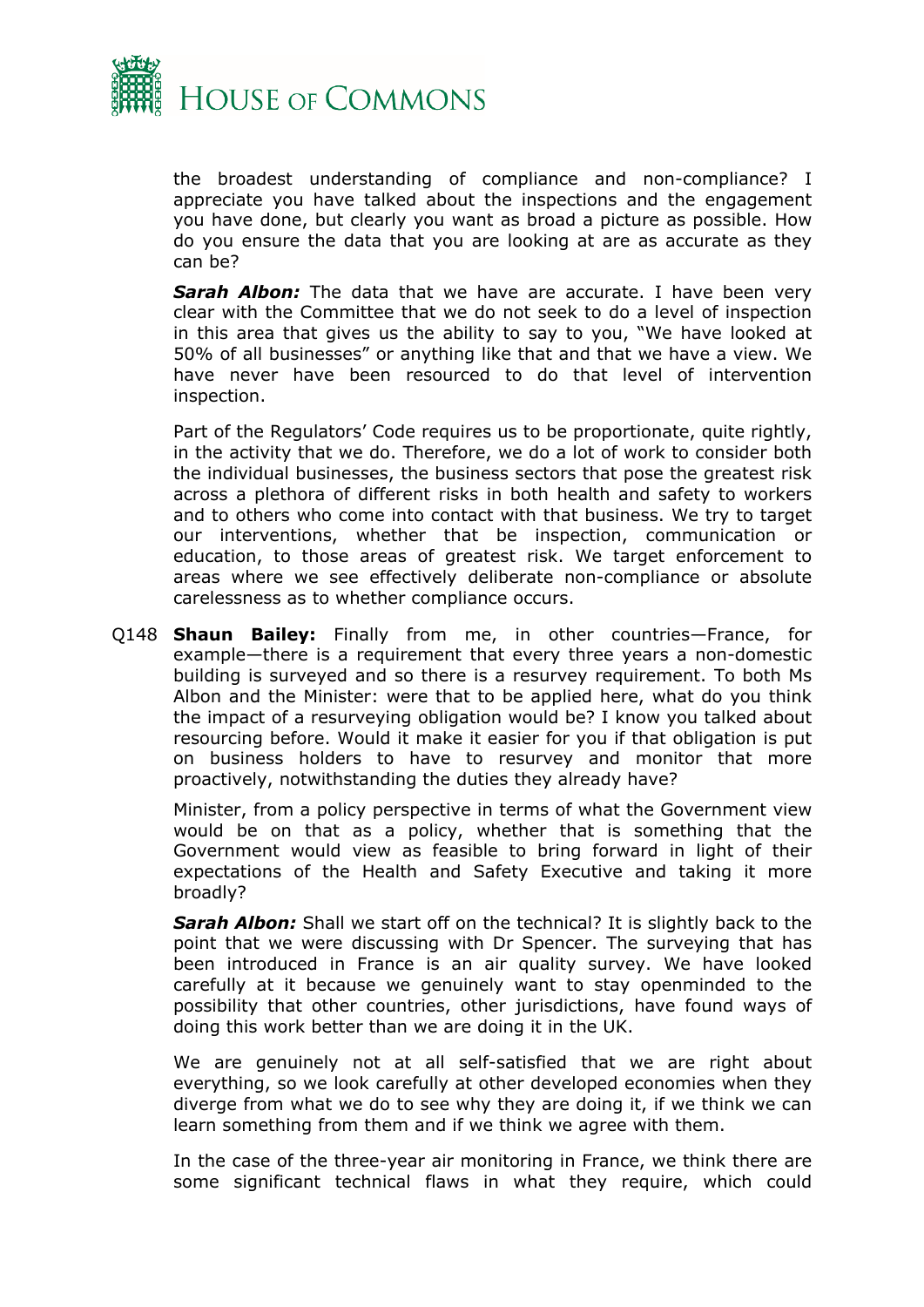

potentially lead to an underrepresentation of the risk that some of their asbestos contains when compared with the method that we have.

*Professor Curran:* It comes back to this point about how you can be assured that the measurement you are taking is giving you an answer that represents the actuality of the situation. Given that you would need to be in the right place at the right time after disturbance of any asbestos material, the chance of measuring fibres in the air is very small.

However, as Sarah says, one of the things that we do try to do is to make sure that we are exposing those views to challenge. For example, we are part of the Partnership for European Research in Occupational Safety and Health. We are going to be participating in a programme of work with those 13 other European countries to look at some of these issues around asbestos measurement and so on.

As Sarah says, we are never complacent. We always want to learn and do better, so it is by working across those different technical organisations to gather and share information in a way that enables us to test our own approaches that we will make sure we are making the best decisions for the UK situation.

*Chloe Smith:* Coming in on whether it would be a good policy idea to have a rolling programme or to introduce the French idea of a repeat duty, I am not persuaded of that idea. For me, this comes back to the very nature of asbestos, which is that it is a static thing. It sits there and if it is undisturbed it does not necessarily give rise to an ongoing risk. The risk occurs upon disturbance.

I gather that the inquiry has heard a range of specialist evidence that supports that point and supports the Government's view that, essentially, where a building is in good condition the best thing to do is to have a plan around the asbestos but not to go to proactive removal, because that could create more exposure than it would prevent. I also understand that other European regulators who have been talking about this recognise that risk and endorse that position.

Therefore, would a three-yearly repeating plan make a difference when the asbestos can sit there until disturbed? I am not persuaded it would. I do not necessarily see that as a wise use of either a regulator's time on behalf of taxpayers and using taxpayers' money, nor of duty holders' time because they are already looking only at the key moments where risk occurs by disturbance, rather than when the material is simply sitting there.

Q149 **Debbie Abrahams:** Good morning, everyone. Thank you very much for your evidence so far. I want to pick up where Shaun left off, and if I can start with you, Minister. You have just said that you understand that the EU regulators do not support the removal around that. Can you provide some evidence? I have been googling as we have been talking and I believe that is not the case, so if you are able to say that there is a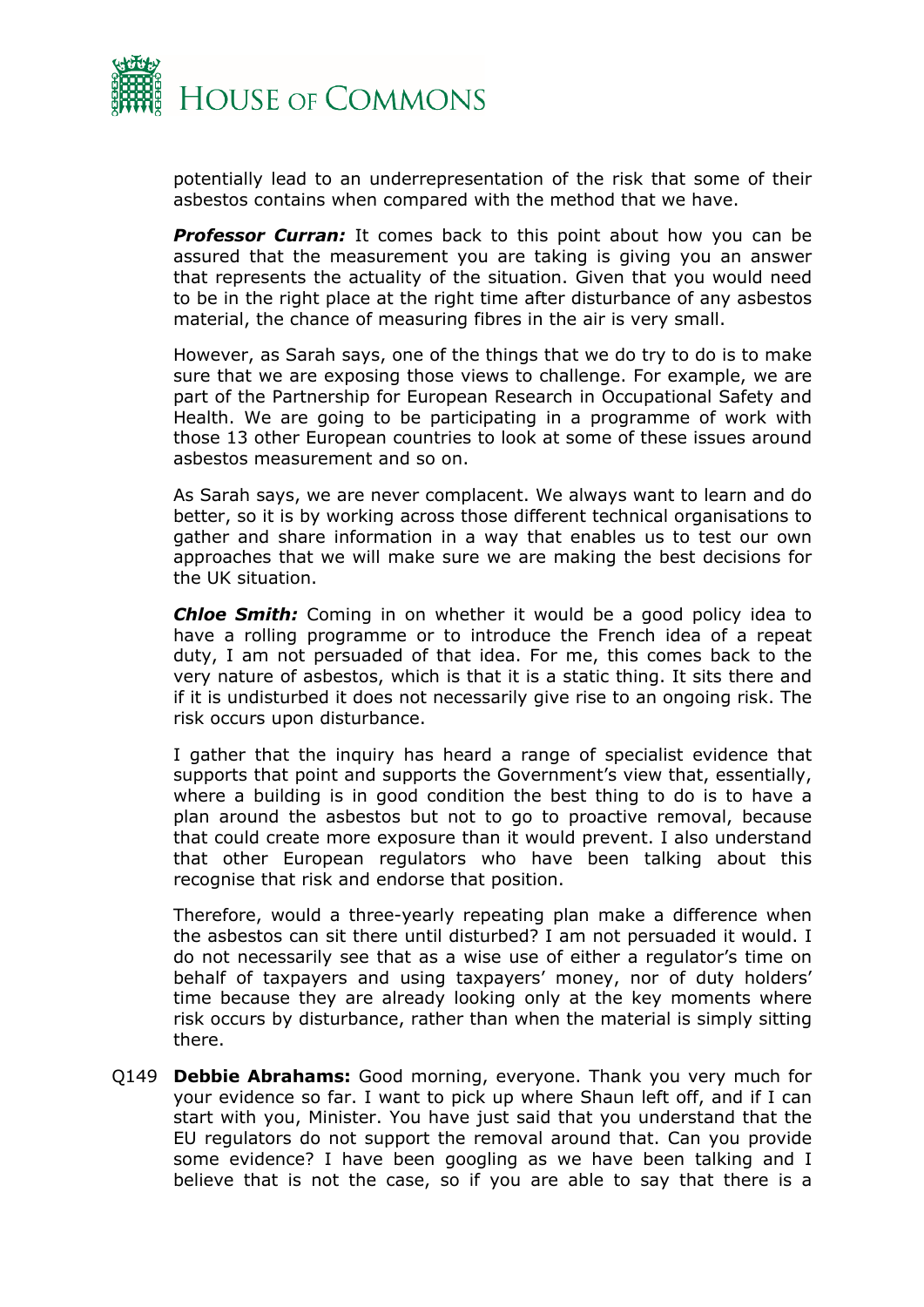

proactive move across the EU for the removal, if you could provide that.

*Chloe Smith:* I was only reflecting back on other evidence that the Committee has heard.

Q150 **Debbie Abrahams:** On that basis—and I think, Andrew, you started discussing international research that you will be undertaking—I quite understand the cost pressures that you are facing, both in terms of the inspection regimes but also the research that you can undertake or lead as a principal. In terms of your contribution to international multisite studies, there is an opportunity to both influence and to take part in that. Can you expand on what you might be doing in that regard?

**Professor Curran:** I will start by going back in time a little bit, because you make an important point about how we decide what we do and where our resources are put. One of the things that I did in 2015 was organise a workshop between ourselves, the Department for Education, the Government Office for Science and a wide range of stakeholders, the research community and people from outside that.

Q151 **Debbie Abrahams:** National or international?

**Professor Curran:** That was national. It started national, because we wanted to understand what the areas of focus should be, given all those different views. We came up with a list of things that were important and we have been working to fund those things since. I can talk a bit more about that if that would be of interest.

From an international perspective, I have mentioned the Partnership for European Research in Occupational Safety and Health, which is an organisation that we helped found many years ago. The primary aim of that group of research organisations, which specialise in health and safety research, was to make sure that we were making best use of the available technical resource to answer questions where we all had a similar issue.

Asbestos has been something that has been bubbling under in respect of research for many years. Prior to the pandemic, we identified through that group the need to do something about a better understanding of the different measurement approaches, the new approaches that were being put on to the market, to see if they were robust, and to share the cost of doing that work. That was halted because of the pandemic because we could not meet and do the work in the same way, but that will now be kicking off in the spring of this year. That will be a very important piece of work that we are part of and we will be significantly contributing to.

In the broader context of asbestos, I chair something called the Sheffield Group, which is a global network of national health and safety laboratories, and we hold a meeting every year. We have not had one for a couple of years, for obvious reasons, but we do talk about issues such as our approach to a particular topic. Asbestos has appeared in the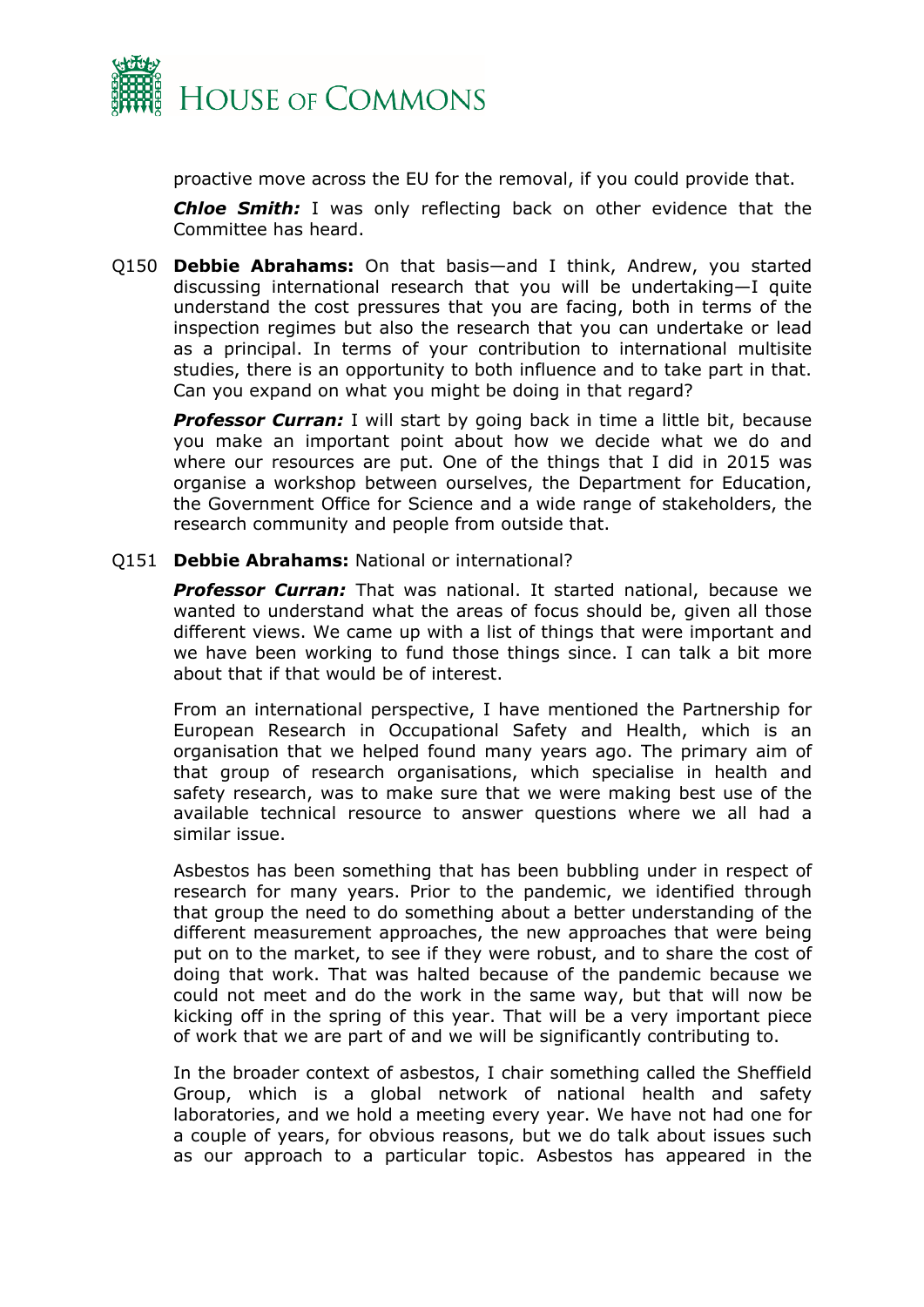

margins of those meetings, but there is no programme of work in that space.

The other thing that I would say is that our scientists and technical people in this area run the PT scheme, as I have already mentioned, which is an international PT scheme. We do have a lot of laboratories involved in that proficiency testing scheme from around Europe and the world, so we are able to ensure again that the participants in that scheme understand where they sit in the global picture, rather than just a UK picture.

Q152 **Debbie Abrahams:** Thanks very much. That is a very comprehensive reply. Can you then explain in terms of the very different approaches that have been taken in the UK and in Europe? I am sorry, but I have not read your research from the priorities that you identified in 2016 to look at the relative risk of asbestos remaining in situ or in terms of removal, but there is a clear delineation between our approach and the approach in Europe. Can you explain that?

**Professor Curran:** Shall I start from a technical perspective because there is an interesting example? We talked about France and France has set a limit that is lower than our limit. One of the advantages of having the discussions around European technical colleagues is that we can understand the reasoning behind that.

In my view, it comes down to hazard risk again. From the French perspective, the way that it set the limit was based on the lifetime risk of getting mesothelioma from an exposure, a daily exposure, at quite a high level for 30 years. That meant that the limit—again, based on that information—was lower than the limit that we have.

The reason we have not gone down to that limit is that we do not think that necessarily represents what happens in the real world. We cannot think of many occupations where you are exposed at high levels all day for eight hours a day for 30 years continuously. Therefore, it is about balancing that risk hazard issue, thinking pragmatically about what people do rather than a theoretical construct of a workday, and that is why in that particular example there is a difference in how we view the issue and how they view the issue.

Q153 **Debbie Abrahams:** It is not just France, though. There is a Europeanwide programme, as colleagues have just mentioned, having a national register, and that is a requirement across the EU member states now and there is a programme of removal as well. I understand exactly what you are saying in terms of the different limits that have been set. I have not looked at this, but I am sure you would be able to refer to the WHO limits within that context as well. It is important that we recognise there are different approaches and try to look at that in the context of our work as well.

I was very struck by the different PMRs for different occupations. I am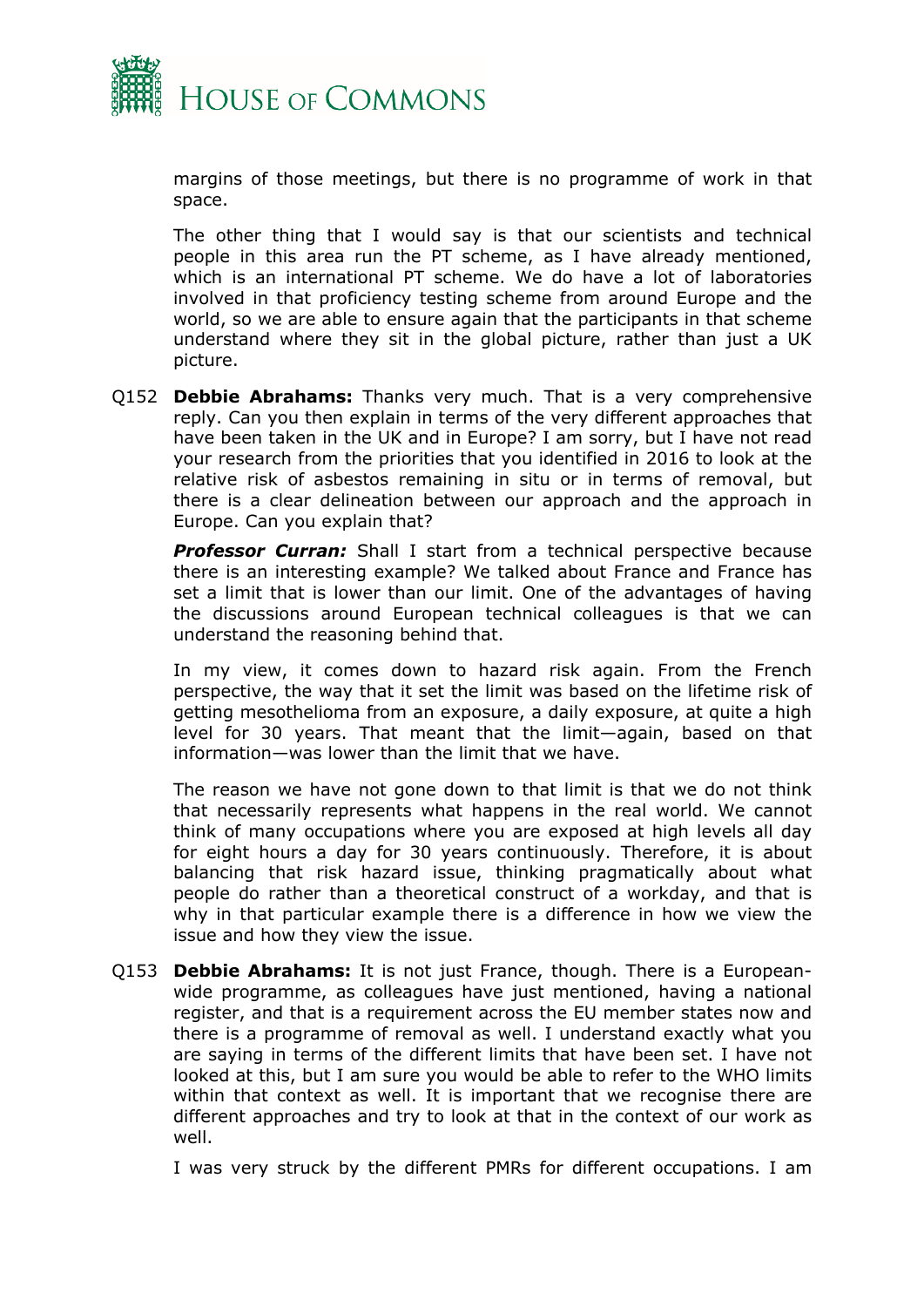

particularly thinking about our teachers and our health workers, for example. This is not meant to be a flippant point, but should we be warning our new applicants to schools where there are old buildings that they may be at risk of asbestos-related cancers—because they are at additional risk, aren't they?

**Professor Curran:** Shall I talk through the proportional mortality rates because it is an important issue? We have certainly been listening to Robin Howie and what he talks about, in terms of some of the differences in the approach that we are taking and the approach that he suggests. Two of the issues that he identifies perhaps helps unpick some of this. The first is that he does not think that we are using the right reference population. He believes that we should be using an unexposed reference population, as opposed to comparing proportional mortality rates against all workers exposed.

Mr Howie also believes that mesothelioma takes longer to develop when the exposures are lower. That means there is a problem in the use of the death certificates, because they do not record occupation over 74 years old. He suggests therefore that if mesothelioma is taking longer to develop you miss those people who might be at risk because of the low levels of exposure. Those are two issues that we have had to think about. We do not agree with his position.

The first is around the unexposed reference category. Again, it goes back to this point that we are dealing with exposures that happened 30 to 40 years ago so, therefore, we must understand the context. The context 30 to 40 years ago was that there was a lot more asbestos used for building and there was a lot more asbestos used in manufacturing, so therefore there was a lot more asbestos in the environment generally. There will have been background levels of mesothelioma because of those background exposures.

Finding an unexposed population to do your comparisons against is very hard because you must go back to say, "What can I use from that period of time?" and there is very little chance, with the benefit of history, to be able to go back to find that unexposed population with any degree of certainty. Therefore, not all mesotheliomas are associated with occupation. There are some that will result from background exposures.

The reason we use PMRs is that it provides you with an indication of those occupations that are at increased risk, the highest risk, and that is backed up by other evidence. I have talked previously about using the body of evidence and not just single studies. The fact that Julian Peto's lung burden work has confirmed this, and has also indicated that there is a dose response relationship, gives us confidence that we are focusing on those occupations that are most at risk. Clearly, we need to look at all the data and we need to make sure that we are not missing anything. Given the challenges I have described in terms of doing the epidemiology retrospectively it is very difficult to do that.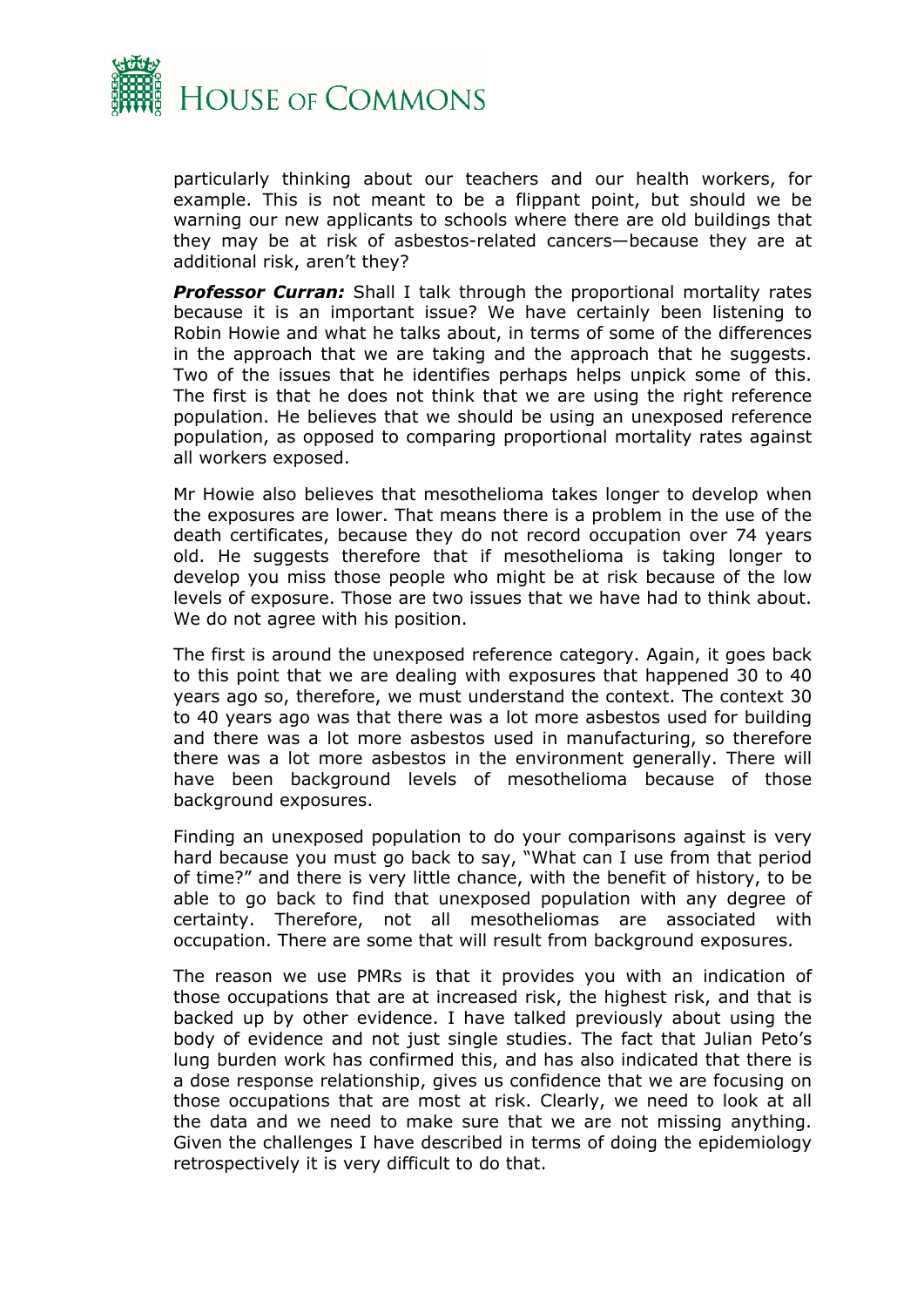

There are things that we could do, in terms of extending the lung burden study so that we are looking at specific groups. At present, Julian Peto's work is not identifying any particular risks in the groups that you have described. We do not see mesothelioma for example in younger teachers, of the younger age group, so there is no specific evidence other than the historical stuff that may be an artefact of the epidemiology in the low numbers to give us the red flag that we should be doing more compared to the work that we are doing with those agreed high risk categories, the construction workers, the builders, the plumbers and so on.

The final point—going back to this belief that mesothelioma takes longer to develop if you are exposed at low levels—we have looked very hard and there is very little evidence that we can find that supports that view at the international level, so we do not think that is a confounding factor in the way that we are interpreting the data. Therefore, we do not think that is something that is affecting the outcome of that interpretation.

*Sarah Albon:* If I could say a couple more things about the different approaches in Europe: first, it is important to put on the record that, when it comes to some of the exposure limits, Europe has not moved together. There are some countries that have changed the exposure level limits—you mentioned France; the Netherlands has as well and there are some others. There are other countries that are still setting levels the same as the UK.

There is one important difference between Europe and the UK and that is the significantly increased amount of asbestos that we historically used. It is not true to say that the UK plan is to just leave asbestos alone forever. We also think gradually that, as appropriate, asbestos should be removed from United Kingdom buildings. It poses a risk; if it is undisturbed the risk is relatively low but, nevertheless, it is there and we should look to remove it. However, what we do not think is appropriate in the UK circumstances is to put a deadline on that. That is partly because of the sheer amount that is there.

Some of the conversation we had earlier is about the potential for poor quality businesses to try to get around the regulations and to flout the rules. If we had a stronger drive to try to get asbestos out now we know that we would definitely be putting a group of workers, those workers who removed the asbestos, into a risky situation where they had to have significant effort made to protect them from potential exposure. For the people reoccupying buildings after the asbestos is removed, compared with undamaged asbestos present, their risk would probably be increased as well. Then we also have to do something with it. It must be disposed of and it must be disposed of safely.

Those factors taken together make us conclude that, on balance, it would not be the right thing for the UK at this time to set a deadline and drive people to remove it. It is important that it is monitored and that assurance is given in every building where it is present that that asbestos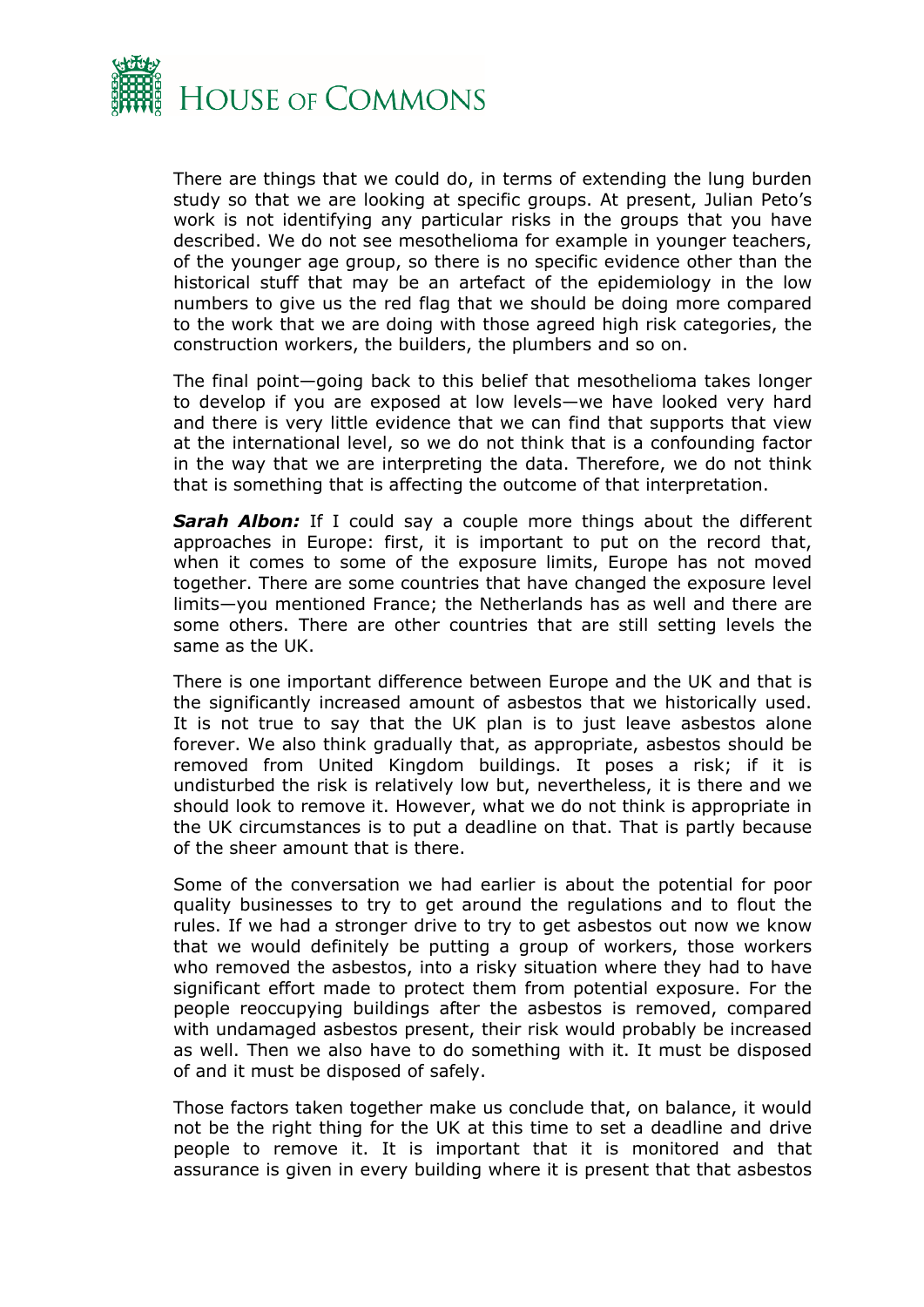

is maintained in good condition and that it is not damaged, that if it is damaged it is removed. However, we think that the scale and quantity of its presence in UK buildings means that the risk involved to a wide variety of people, if there was an accelerated drive to get it all out, would be higher than what we are doing now.

Q154 **Debbie Abrahams:** That is a very fair point. There is a balance between what you are saying and where we seem to be now, which is in no man's land.

My final question is: do we accept that 80% of occupational cancers are asbestos-related and, if so, do we have a figure in terms of the GDP that we spend on occupational cancers that are asbestos-related?

**Professor Curran:** I do not have a figure on GDP.

Q155 **Debbie Abrahams:** That might focus the mind, Minister, in terms of the action that needs to be taken. Chair, it is absolutely right that there should not be a rush around this. It needs to be properly planned and programmed. Thank you for your responses.

**Chair:** We need to speed up a little bit. Chris Stephens is next.

Q156 **Chris Stephens:** As someone who lost a friend and trade union colleague to asbestos-related cancer, I do take this issue very seriously. In saying that, I want to take you back very quickly to an answer to one of my earlier questions about when it comes to the number of inspections. The written evidence that we have says 893, but I do want to check that that does include non-licensable inspections and inspections of notifiable work. Would that be the case, or because of the pandemic was there just a focus on the licensable?

*Sarah Albon:* I think the 893 will be the licensed inspections.

Q157 **Chris Stephens:** There would not have been any inspections for the others during the pandemic?

*Sarah Albon:* I will have to write to you on that.

Q158 **Chris Stephens:** That would be helpful. Thank you.

I am going to move on to the asbestos management strategy. Minister, a number of organisations have written to the Committee and said that there needs to be an integrated cross-government, cross-regulator, longterm approach to managing asbestos and that will be especially important given the future retrofitting of buildings to address climate change. How is the DWP ministerial team working across Government to manage asbestos risks and opportunities from greening of the built environment?

*Chloe Smith:* That is quite a large question, so I will try to take sections of it in an orderly way. May I first give you my sympathies on the loss of your friend? That reminds us of the gravity of the issues we are talking about.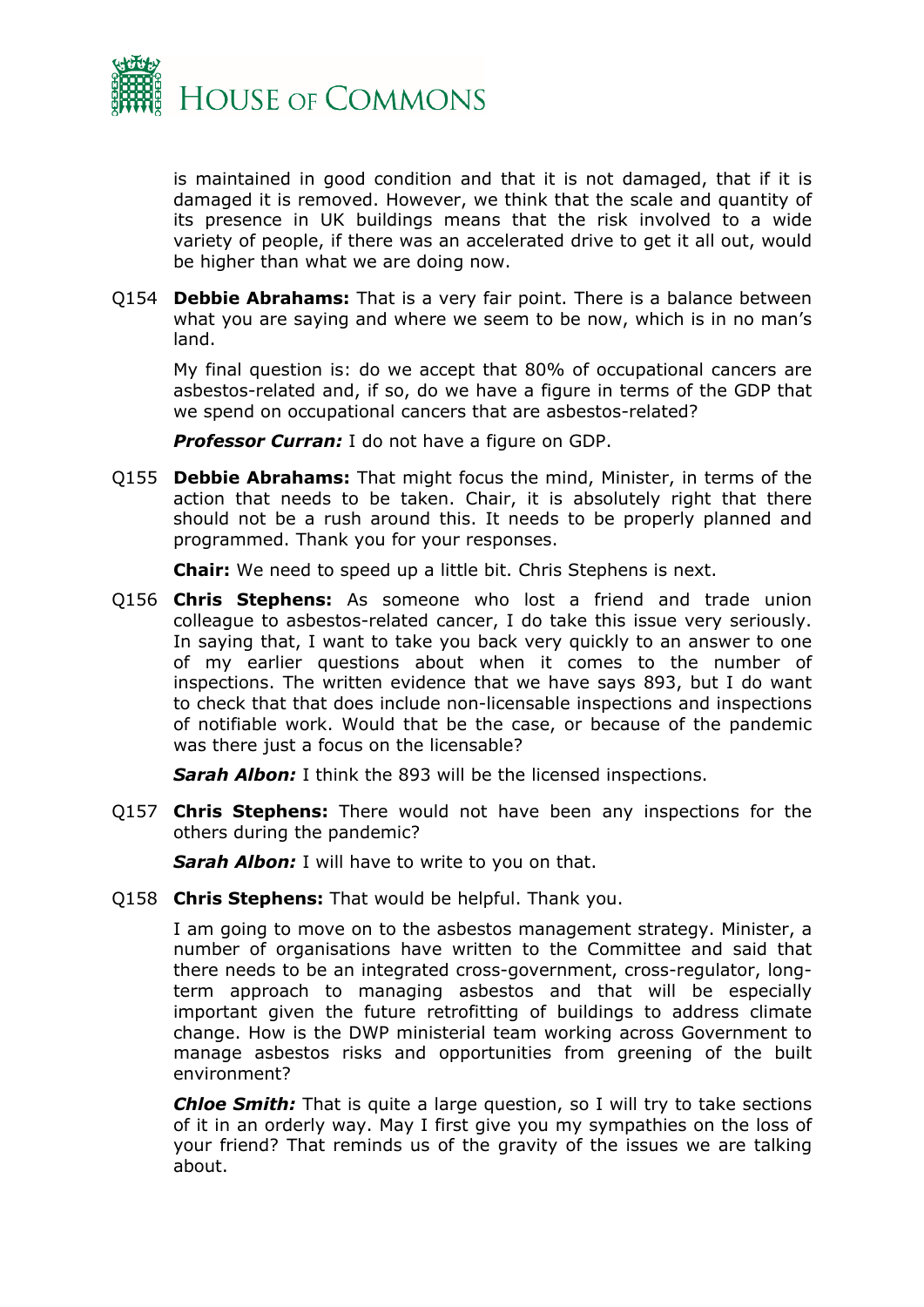

The first thing to say regarding the Government's asbestos strategy—and then I will come on to the net zero point that you make at the end—is that of course we do have such a strategy which is, as Sarah has already recently outlined, to gradually and safely remove asbestos from the building stock. That is the strategy and, by its nature, that is a crossgovernment strategy because it exists in what we ask our regulator to do, a regulator that does indeed work for a number of Government Departments and Sarah could explain a little bit more how she does that.

That strategy is also substantiated of course by being given life through the regulations, which are owned by the entirety of the Government. What we already have is a cross-government goal and method of going about reaching that goal.

What we then also have are structures that we use to work with HSE to do that. I will come on to how I do that as Minister and if Sarah wanted to add anything more she would be very much able to.

As a government body, the HSE is unlucky enough to have me as their lead Minister. Prior to myself it was my colleague, the Minister for Employment, and we moved that between us in the normal way of sharing the duties of the Department. I meet very regularly with Sarah and with her chair, Sarah Newton. In addition to us, officials do that comprehensively as well across the full range of what the HSE does. There is much more that I can say about that but I will keep that at a summary level because I want to come on to your point about net zero, which is where you were hoping your question would then go.

The very concept of getting to net zero entails changes to buildings of various kinds and that is where the crossover comes with removing asbestos. Broadly, we want to be able to achieve our net zero ambitions while also, of course, maintaining a safe approach to the management of asbestos where it might be disturbed or where it remains in situ. Again, I refer to the comments Sarah just made about the risks that still are there when asbestos is in situ.

I would be working with colleagues in BEIS to be able to take an overview of both of those goals at one time. Perhaps I should pause there, and Sarah might be able to come in with more.

*Sarah Albon:* Only to say that we have a very healthy relationship between HSE and the various Government Departments that fund us. DWP is our lead Department and we funnel the main challenge around finances, value for money, and those kinds of conversations, through the DWP. As the Minister indicated, conversations happen at all levels between people working in HSE and the Department both on policy issues but on VFM and financing issues, as well as regularly at our level. It is a good balance between challenging and making sure that we are doing the right thing, and also giving us the independence to act as an independent regulator, as Parliament set us up to do.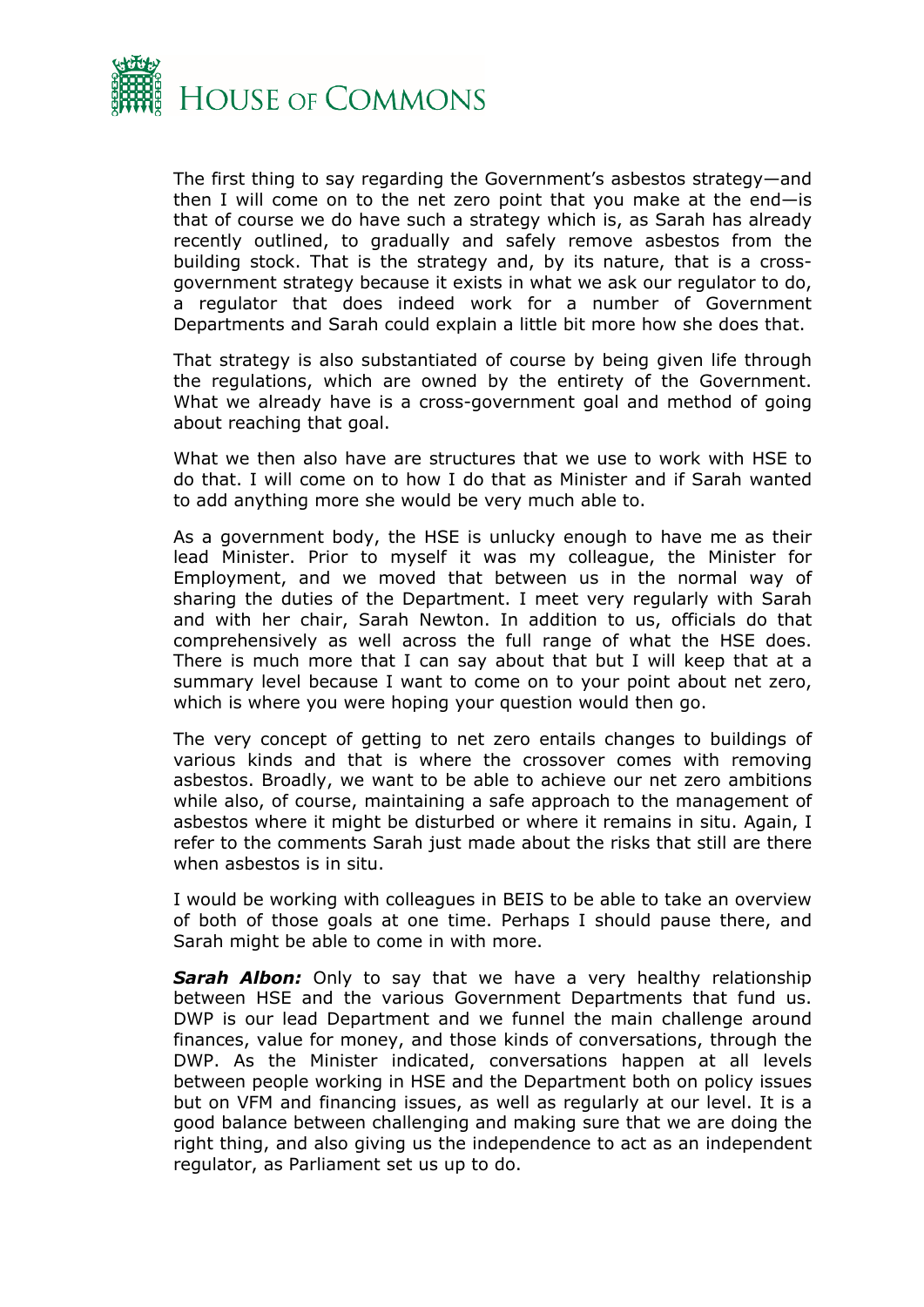

Q159 **Chris Stephens:** I have been told by trade unions and Thompsons Solicitors about how successful HSE's Hidden Killer campaign was and the campaign materials and the reach that that had. Given what is happening with net zero and retrofitting, is that something HSE is considering doing again?

*Sarah Albon:* Absolutely and not simply redoing that campaign with the identical materials, but learning from it, repeating the bits of it that worked well, but also broadening what we do to target specific thoughts around the changes that will be made to the built environment because of the net zero campaign. Classically it is both an opportunity and a threat.

There is a potential threat there, if a lot of building work took place unconsidered and at the more cowboy end of the market, to the workers, to the homeowners and to everybody else. There is an opportunity for us to work with the building industry, as well as homeowners and others, to increase awareness of this as an issue and to help people safely manage what they do as well as helping them transition to better insulated greener homes.

Q160 **Chris Stephens:** What is the justification for there not being any worker representation in the Workplace Health Expert Committee?

*Professor Curran:* The Workplace Health Expert Committee was set up to be a technical group that looks at all health issues for HSE, and provides us with insight into new and emerging risk as well as risks in existing situations.

It was a very technical Committee and, therefore, it was agreed that that was not necessarily appropriate for that trades union representation or indeed any representation from industry. It was a purely technical group that looks at the research, the evidence, and reviews that on behalf of HSE to inform us about the issues that we need to be considering.

**Chris Stephens:** Trade unions have technical expertise too; I would add very strongly.

**Professor Curran: Absolutely.** 

Q161 **Chris Stephens:** Can I ask that HSE look at having a workers' representative on that Committee and, if not, could it write to us about the actual engagement it has with trade unions on its work?

**Professor Curran:** Obviously the selection process for membership of work was fully open. I cannot remember if we received any applications from trade union representatives. We can certainly look at that.

**Chris Stephens:** I would ask the Minister to talk to that as well.

Q162 **Nigel Mills:** I am getting slightly puzzled now. I thought what you were telling us was if asbestos was in good condition and there was no other work happening we should just leave it and check it occasionally, and that will be fine. Then you tell me, Sarah, that it would be better to take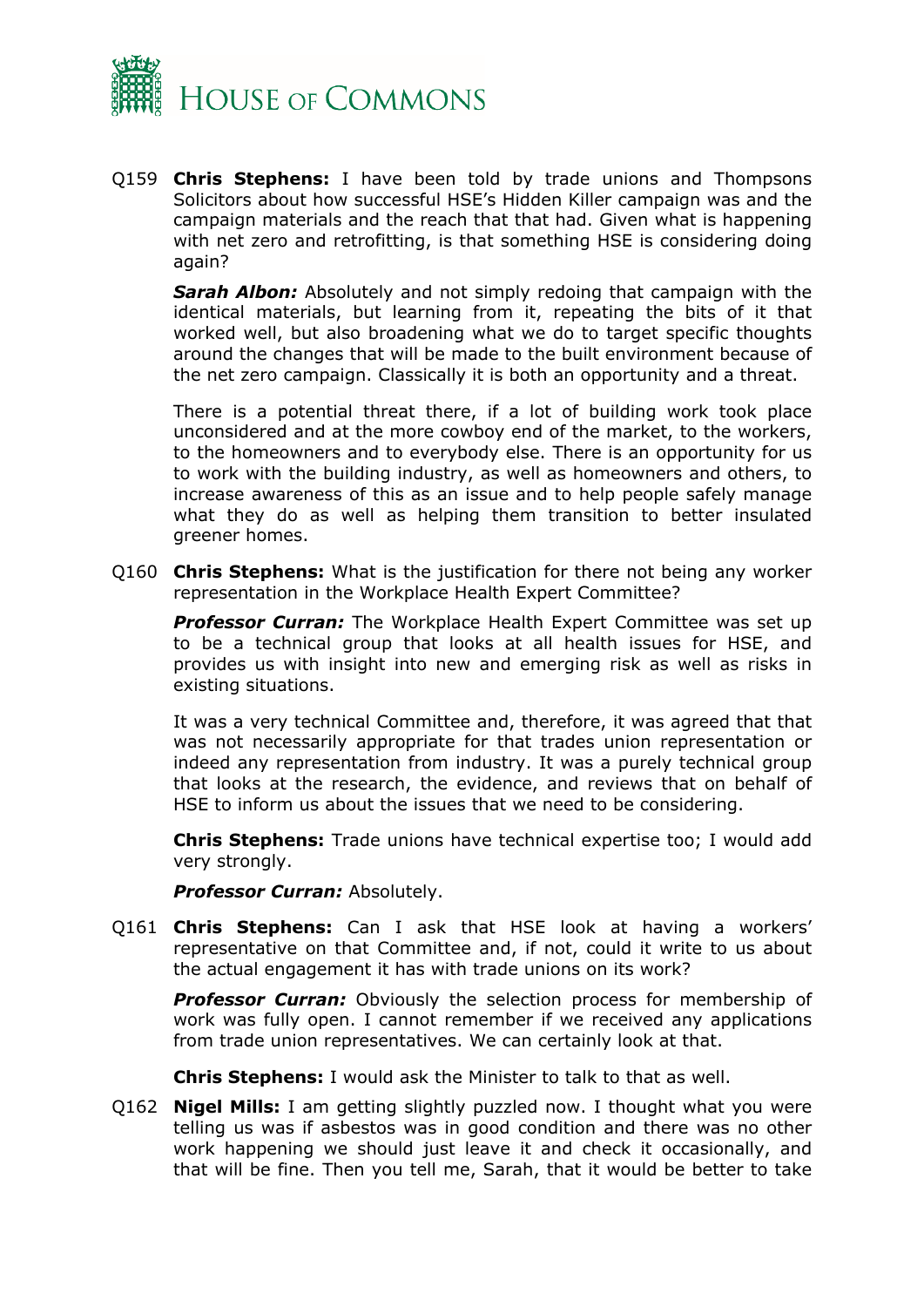

it all out but that is too difficult, so we cannot. Then, Chloe, you said there was a strategy for the removal of all asbestos, which I cannot see. Perhaps we have a dream or an aspiration but we do not have a strategy for how to do it.

What is the plan? Is the plan just to stay in this holding pattern of: if it is in good condition and it has not otherwise been touched just leave it forever or, at some point, do we have to move from the holding pattern to some proactive work?

**Sarah Albon:** It is conceivable that, at some point, you would get to an amount of asbestos that was left in building stock that although in apparent good condition it felt manageable in terms of disposal removal activity and all the rest of it. You may want to in the future set a real hard-edged deadline or target to remove it.

Q163 **Nigel Mills:** How close are we to that?

*Sarah Albon:* Not close. We believe that at least 300,000 business premises will still contain asbestos now. Many more domestic premises on top of that.

Q164 **Nigel Mills:** What percentage reduction a year are we getting on that? Is it tiny?

*Sarah Albon:* I would think it is relatively small.

Q165 **Nigel Mills:** 1% a year?

*Sarah Albon:* If we think about the number of notifications up to us of licence removals, that is in the low tens of thousands annually. That will not necessarily mean in every case that an entire building, for example, has had all the asbestos removed from it.

I used to work in the main Parliament building some 20 years ago. I can certainly recall that in every single recess there would be other corridors taped off as chunks of asbestos was removed from that.

The fact that, say, 30,000 licence removals are carried out during the course of the year certainly does not mean that 10% of buildings have now had the asbestos cleared out of it. Quite often, it will be that work is being done on part of a building and that licence removal will be happening in that part. It does not mean that the whole building then has no asbestos in it.

Q166 **Nigel Mills:** So this glorious day when we think we are finally near enough, that we have capacity out there to set a target to get rid of the rest of this horrible stuff—that is going to be decades away, is basically what you are saying.

**Sarah Albon:** It is, realistically. It comes back to the extraordinarily high use that was made of asbestos in this country in the 1950s and 1960s, in particular. The building stock has significant amounts of it. Chris reminded us of the individual personal tragedies and I would not for a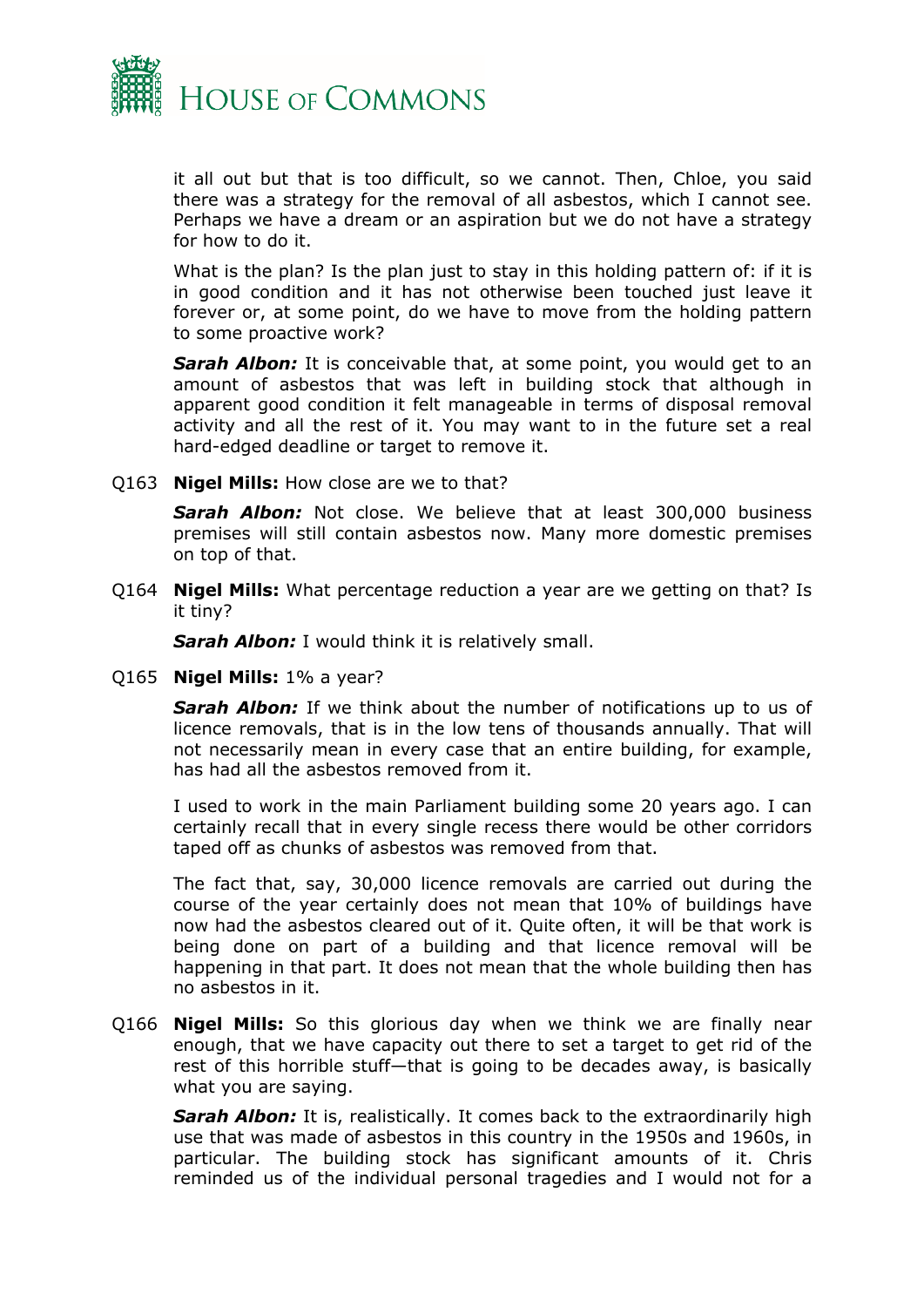

moment want to sound as if this is a cold, hard, technical conversation. In the UK we have one of the highest rates of death from mesothelioma and it is an absolute tragedy, but we have to have a risk-based and proportionate method now to deal with what is the legacy of 50, 60, 70 years ago decisions.

Q167 **Nigel Mills:** Can you help me on one more thing? How long do we think asbestos will stay safe, if it is not being disturbed? You are saying some of it has been there 50, 60, 70 years. Do we think it is capable of staying intact and safe for another few decades so this problem does not arrive?

*Sarah Albon:* That is why the duty to manage requires formally documented annual inspections.

Q168 **Nigel Mills:** I am not talking individual sites. I am talking in general as a material, do we think it is capable of lasting a century without breaking up?

*Sarah Albon:* I suppose my broader answer—Andrew might want to say more—is that, because it was a relatively new material that was widely used and then fairly quickly understood to be extremely carcinogenic, I don't think we know how long some of these materials left undisturbed remain undamaged. That is why it is so important that there are regular inspections.

Q169 **Nigel Mills:** What slightly worries me is you are gambling that we are going to get to a stage of: we need to get rid of this stuff quite quickly now because it is coming to the end of its safe life in buildings. Yet we are not making any effort to grow the capacity of the industry to remove it or have a plan to do it or have a strategy. We are hoping and praying that we do not ever need to get to that point until somehow it has to be a small enough problem that we can do that with the capacity we have.

*Chloe Smith:* I think that is a mischaracterisation of what Sarah has been saying this morning, and what Andrew and I have been supporting with as well. We do have a clearly stated goal that it is right to—over time and in the safest say—work towards there no longer being asbestos in non-domestic buildings. That is what the law does and that is what that goal I have been talking about does.

I do not think it is correct to characterise that as a hope and a prayer. Very clearly, it is supported by a programme of work that is there to enact that legislation, to enforce it and educate people and, in due course, this is, over the passage of years, an approach that we can all have confidence will continue to prevent deaths in the next 30 years' time.

**Sarah Albon:** That active monitoring; it is important that it is active. There could come a time when the asbestos present in buildings is gradually becoming more damaged than not and it becomes more urgent that it is removed.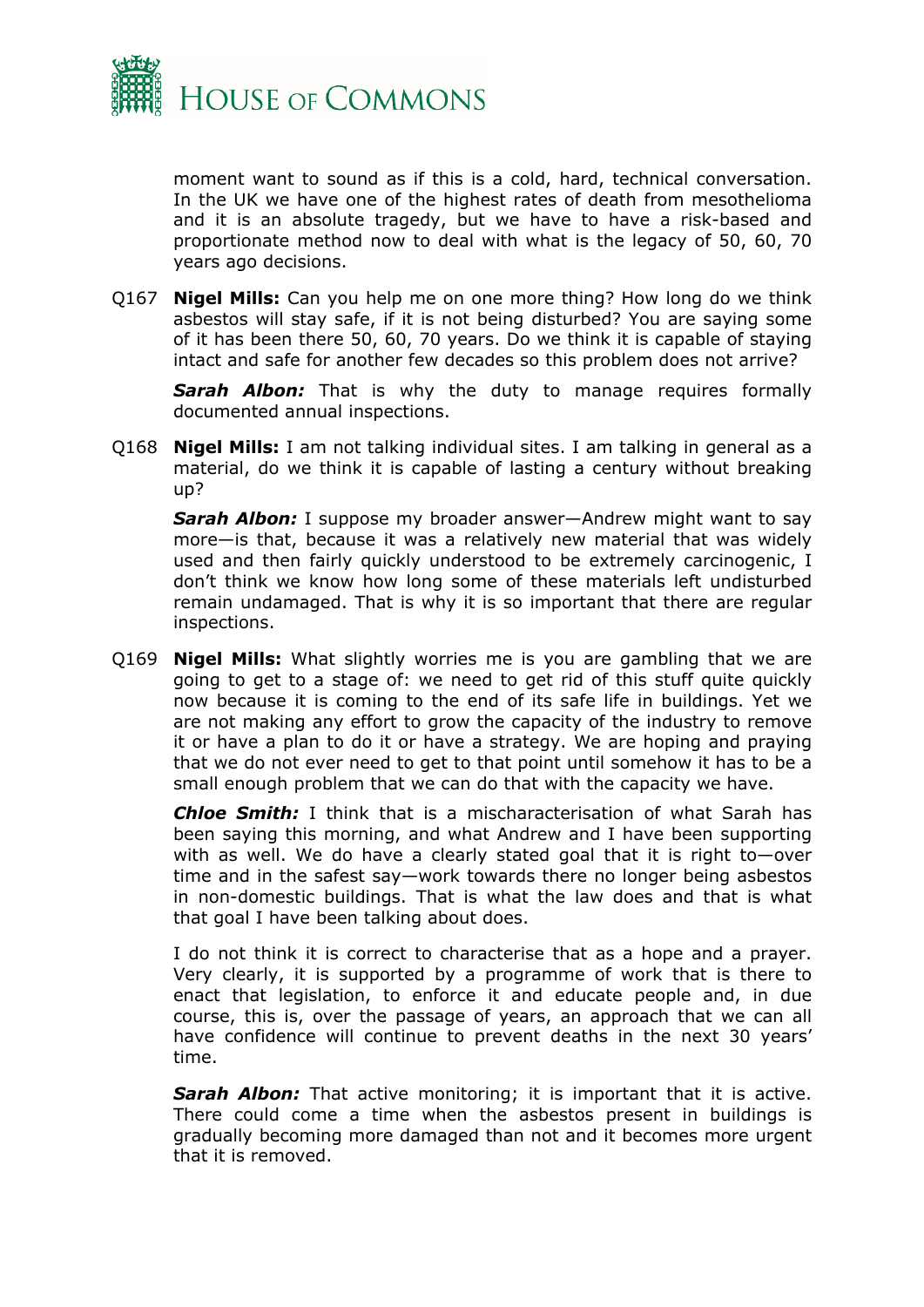

To go back to my point, it is important to remember that by removing it you disturb it. You definitely create a hazardous environment in which people have to have the amount of exposure monitored, monitored carefully, potentially you are injured, and then you have to dispose of it somehow into the environment. All of that has to be carefully thought about and managed. It is not easy to destroy or dispose of safely either.

*Chloe Smith:* It is being carefully managed, if we may emphasise that.

Q170 **Nigel Mills:** The problem is that puts me back in the puzzlement I started with. I thought you were convincing me that it is all fine and this stuff is not deteriorating. We can see that the stuff that is 70 years old is ageing better than the Queen and we need not worry about this. We have decades more and we can just leave it and that will not be a problem. Then you tell me that our plan, our goal, our aim is to get rid of it all and yet there is no strategy to get anywhere near that. In decades, that is the—

**Sarah Albon:** I do apologise for my obvious inability to communicate this clearly because I do not think there is a contradiction there. What I am saying is that it is a hazardous material. There is a potential risk always. It would be better if asbestos were not used in buildings. That would be a better situation, but it is widely used. Having looked carefully at it, we genuinely have concluded that the safest way for now—and for the foreseeable future in this country—is to remove what is damaged and to carefully monitor and safely maintain what is not. That gives the best balance of risk to people who need to both work with asbestos and live in buildings and work in buildings.

I am never going to sit here and say this is absolutely safe. It is an absolute carcinogen that is not safe.

Q171 **Chair:** You made a point about the clearly stated goal. Where is that clearly stated?

*Chloe Smith:* Well, by me today, among other places, but also through the regulations.

**Chair:** Therefore, there isn't somewhere else that we ought to be looking for it.

Q172 **Siobhan Baillie:** We talked about limits a little bit already today but, unlike other countries, the UK does not have a legislative limit for the amount of asbestos fibre that can be permitted in a building at a safe level for everyday use. You mentioned, when talking about comparisons with France, the difference with the UK is a significantly higher amount because we have used so much historically, so there is a clear difference with countries. People concerned about occupational exposure limits are following quite carefully the debates that are going on in Europe. Looking at the comparisons between the limits for various different countries I can understand why because it is quite stark.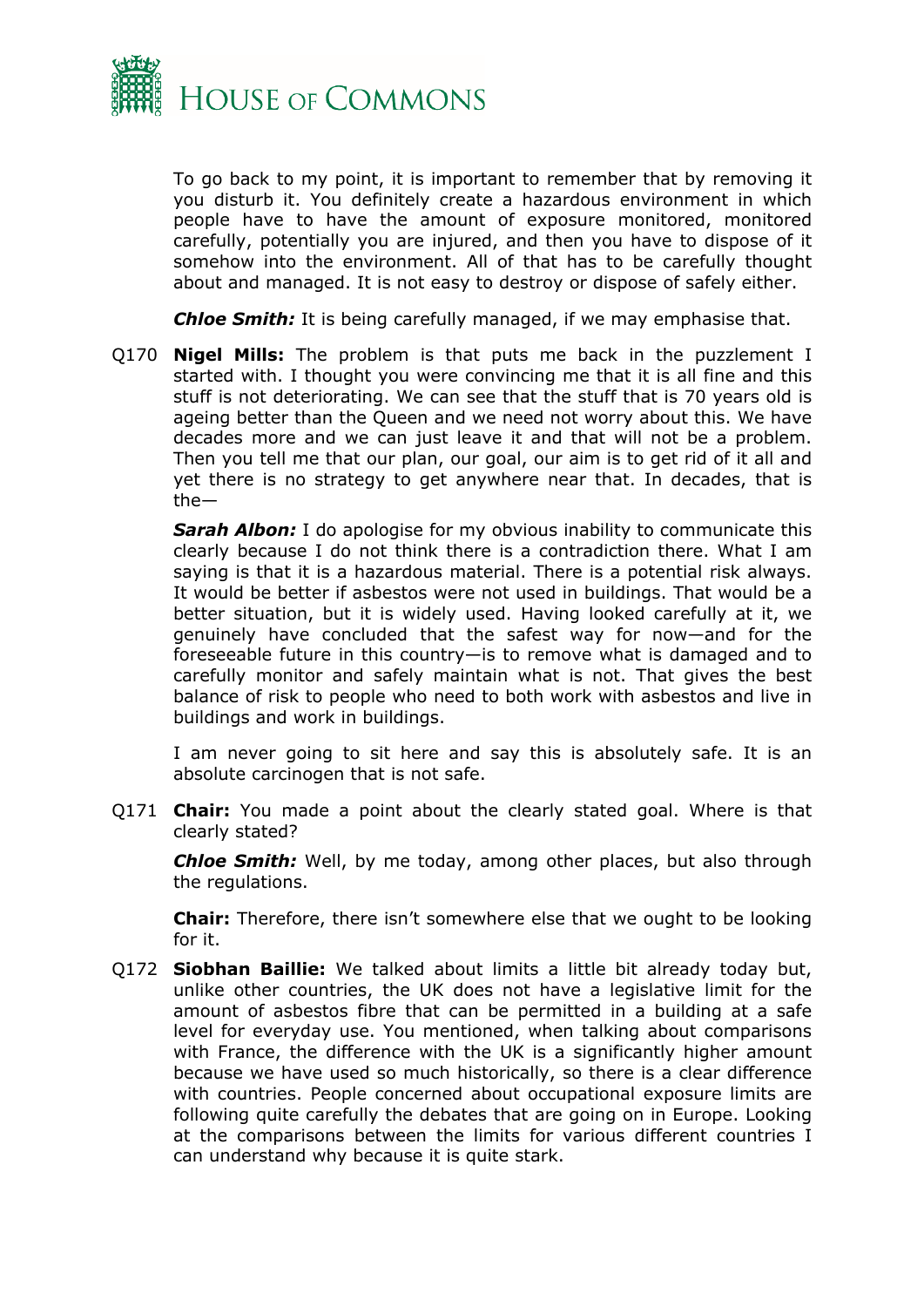

What is your view? Do you think Great Britain should be following this European work? I know that it has not reported fully yet at the EU level. Do you think we should be making changes to lower limits in Great Britain? To the Minister as well: what is the Government view on this?

*Sarah Albon:* It is important to separate the two things that we were talking about. The limits for occupational exposure are limits for people who are working directly with asbestos, about the amount of fibres that they can be exposed to during that work. We were talking about the fact that in France, in concluding that it should have a lower limit, it made an assumption that said, "What if somebody who works with asbestos works with it to this level every day of their working life for 30 years and they are exposed for eight hours a day? If that was their work pattern, what level would you need to get it down to in order for them to be safe?"

We have taken a different approach because we cannot find cohorts of people in occupations that do in fact work day in day out for eight hours a day for 30 years. However, the direct level of exposure that we allow in the four-hour period that we measure represents a peak of exposure, which is a tight control that we think is appropriate for the type of occupation.

When it comes to measuring background exposure for all of us going about our daily lives, we do not have that at all. The closest that we have to that is the clearance limit, which is where a firm has done work removing asbestos so that asbestos is known to be present in the work that it has done. There is a limit of the level of asbestos that can be left once the work is finished. That is a different level. It is a different measurement and it is for a different purpose. Effectively, that is saying that the area has been cleaned up to a satisfactory level, which allows the building to be reoccupied.

As far as I am aware—I stand to be corrected—no country has an environmental background limit that says, in the absence of any work or any disturbance or anything else, there is an amount of asbestos that is declared safe or acceptable. What some countries have introduced, and we had the conversation about France, is trying to use environmental level monitoring as a basis for understanding whether or not any further work should take place to either remove the asbestos present or some other form of intervention.

As Andrew explained earlier, we think that environmental monitoring is so difficult to get an accurate answer and requires quite significant technical know-how in what you are setting up on an experimental level of deliberate disturbance, placing of your monitor. It is not like a passive smoke monitor or  $CO<sub>2</sub>$  monitors that have been talked about so much during Covid—thinking about ventilation levels—that we think that it simply does not work as a method for giving a routine duty holder information about the level of asbestos that may or may not be being shed in their building.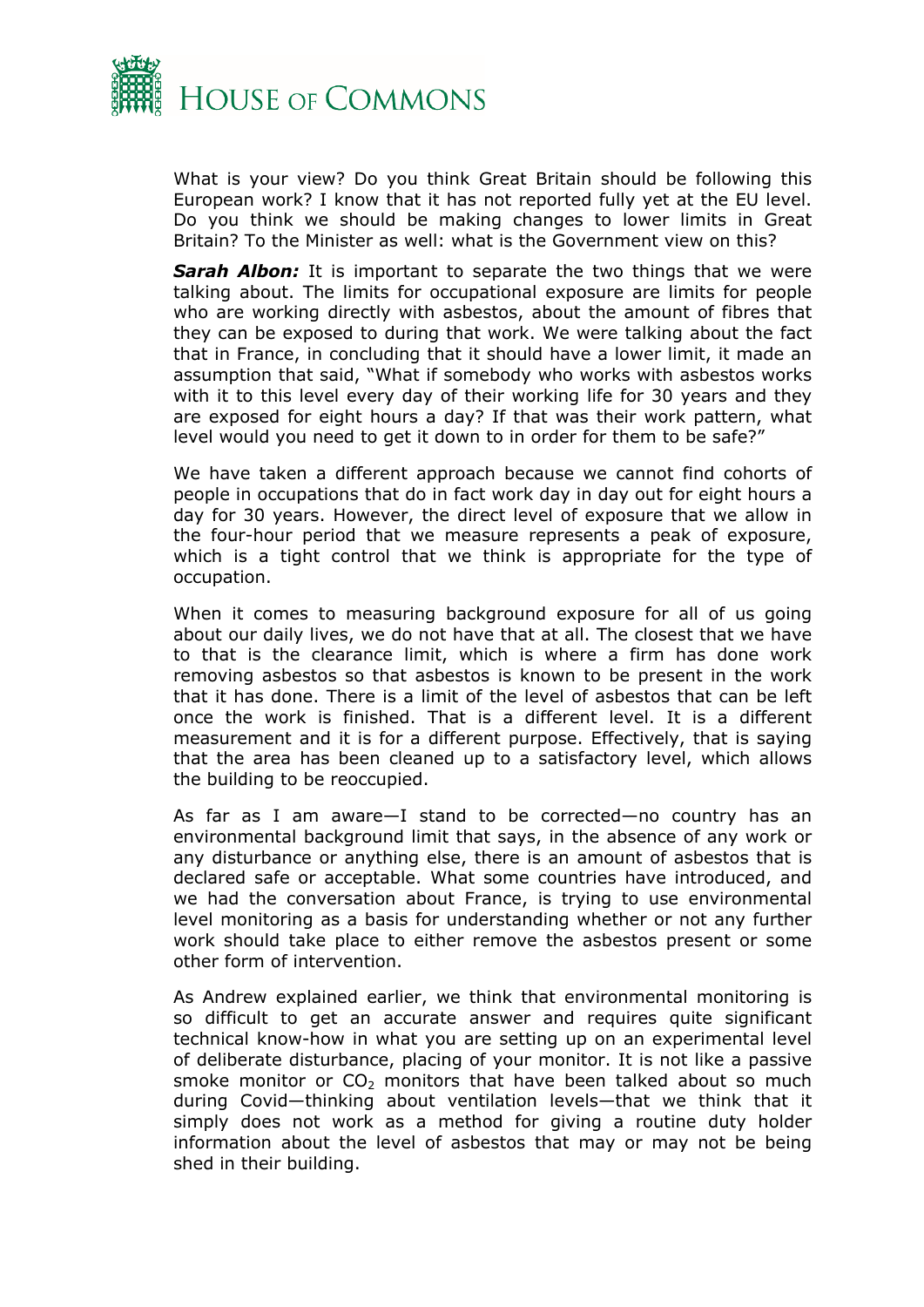

Q173 **Siobhan Baillie:** We know that the campaign group Airtight on Asbestos are calling for our limits to follow best practice in Europe. Are you saying then, given where you think the UK is and because of a range of different reasons, that there is no point in following the CEHA's work, and the coming report and findings is unlikely to have any impact on this country's limit setting?

**Sarah Albon:** I would not want to say in advance of having seen a report that it will not have any impact on us because, as Andrew said, we are not sitting here saying we have everything definitely right and we have nothing to learn from others. We will absolutely read that report in detail and with interest to see if there is anything that highlights to us something that we can learn or should do differently.

From our understanding so far, we do not think any of those different limits or different ways of monitoring are better than things that we have in place in the UK at the moment.

Q174 **Siobhan Baillie:** Taking into account the interim findings that came out last year, is it?

**Sarah Albon:** Yes, I don't know, Andrew, if there is anything you wanted to add on a technical?

**Professor Curran:** I don't think there was anything that immediately jumped out but, as Sarah said, we keep these things under constant review. We are in constant dialogue with our European colleagues many of whom are providing the information to support the work that you are talking about. The programme of work that we are going to be part of in the spring, as I say, will help us better understand some of the assumptions that are made when those limits are set because that is important.

Understanding the basis on which those decisions are made is critical to understand how the data is being used, perhaps in a different way or from a different perspective, so that we can play that into our own internal conversations.

Q175 **Siobhan Baillie:** Minister, is there a Government view that diverges from that at all?

*Chloe Smith:* I do not think there is a great deal more I can add. I am confident in the work that Andrew and Sarah are describing. That is essentially how we get the right improvements in health that we are looking for.

Q176 **Siobhan Baillie:** Again, you have been talking at different points about air sampling because there are quite clear calls for more routine air sampling to measure asbestos findings. I would like to go over it again in full. It was your evidence that visual inspection is the best method of detecting releases of asbestos fibres; we will start with that.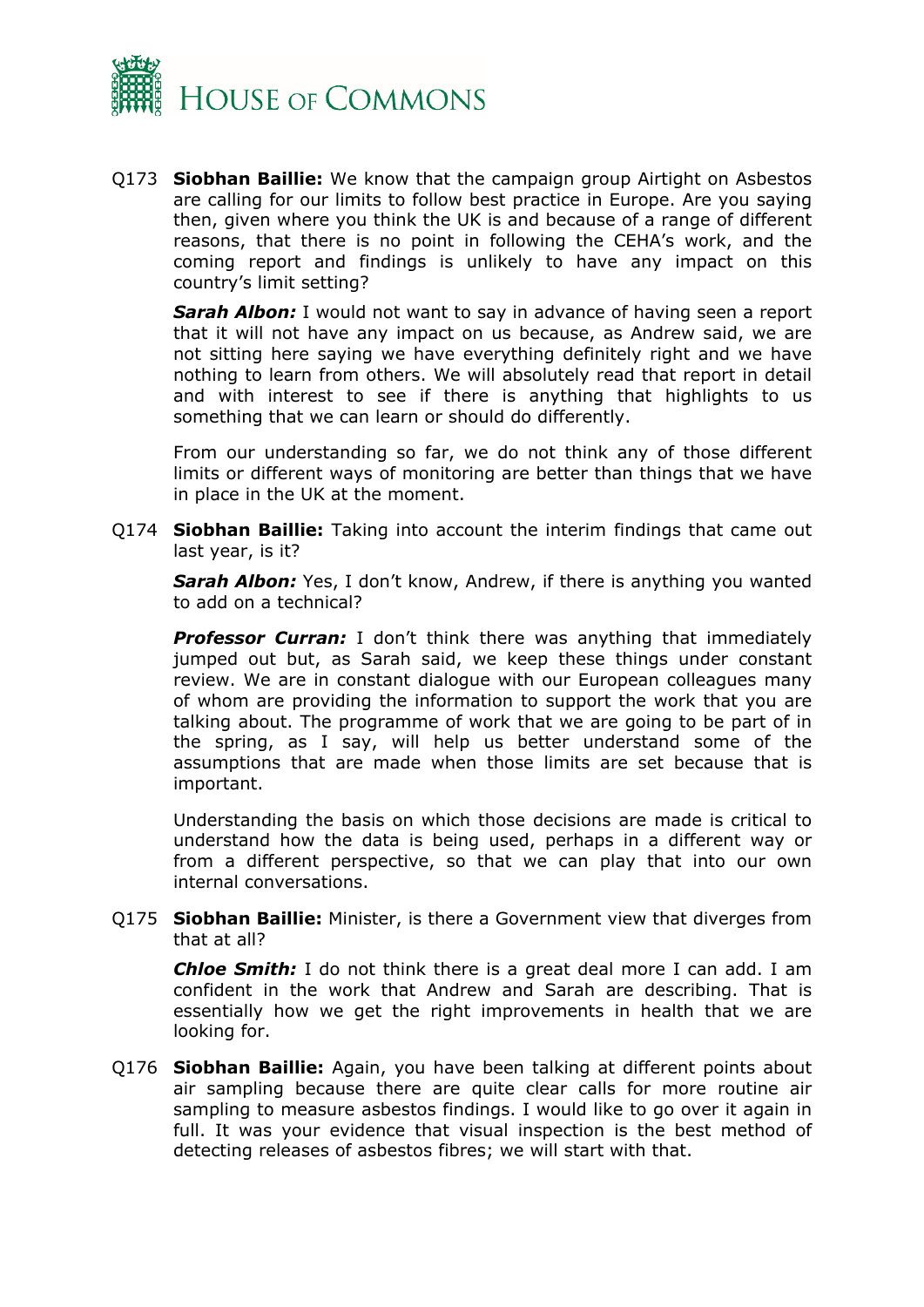

**Professor Curran:** If you want an answer quickly, looking to see what state your asbestos is in is the best way to determine whether there is any damage that would cause fibres to be released.

One of the things often talked about is the measurement techniques that you use to do that. We recommend phased contrast microscopy during the clearance process, because what we want people to be able to do is to make rapid decisions about what to do if they find any fibres from that removal process.

If you were to use transmission and electron microscopy or scanning electron microscopy—which are better than phased contrast microscopy you would have to wait quite a long time to get the results. You would not be able to make immediate interventions in those particular circumstances. For us, it is important that you use the right measurement technique for the thing that you are trying to address.

For example, you would not use an eight-place digital balance to weigh out the ingredients for a recipe. You would use something that gave you enough confidence that you were putting the right amount of ingredient in. It is the same here. Because phased contrast microscopy looks at all fibres, not just asbestos fibres, it will over-estimate risk. It will not underestimate it. In the context of clearance, you are more likely to find asbestos fibres than other fibres.

Therefore, it is the best measurement technique to use, in our view, to enable those rapid decisions to be made about what to do if you find levels above the recommended levels. For me, that is an important use of the right tools to do the right job.

Q177 **Siobhan Baillie:** I understand in the past HSE has used passive airsampling to monitor for specific trades like plumbers. Are those studies still continuing?

**Professor Curran:** We have just completed a study looking at asbestos remover workers, and that will be published fairly soon. Again, when you are looking at a research question you may want to use a different measurement technique because you may be looking at something completely different. You do not need necessarily to make a decision on the spot. You are trying to understand a different question.

In that case we would most probably use transmission electron microscopy because we want to understand the specific nature of the fibres as opposed to making a decision on the spot, which an asbestos remover contractor would need to do.

Q178 **Siobhan Baillie:** Are you able to tell us anything today about what that study has told us about what asbestos people are inhaling?

*Professor Curran:* We were able to show that we could detect asbestos in the air from those activities and that some of those levels were higher than the limit for those activities. There are things that you could do in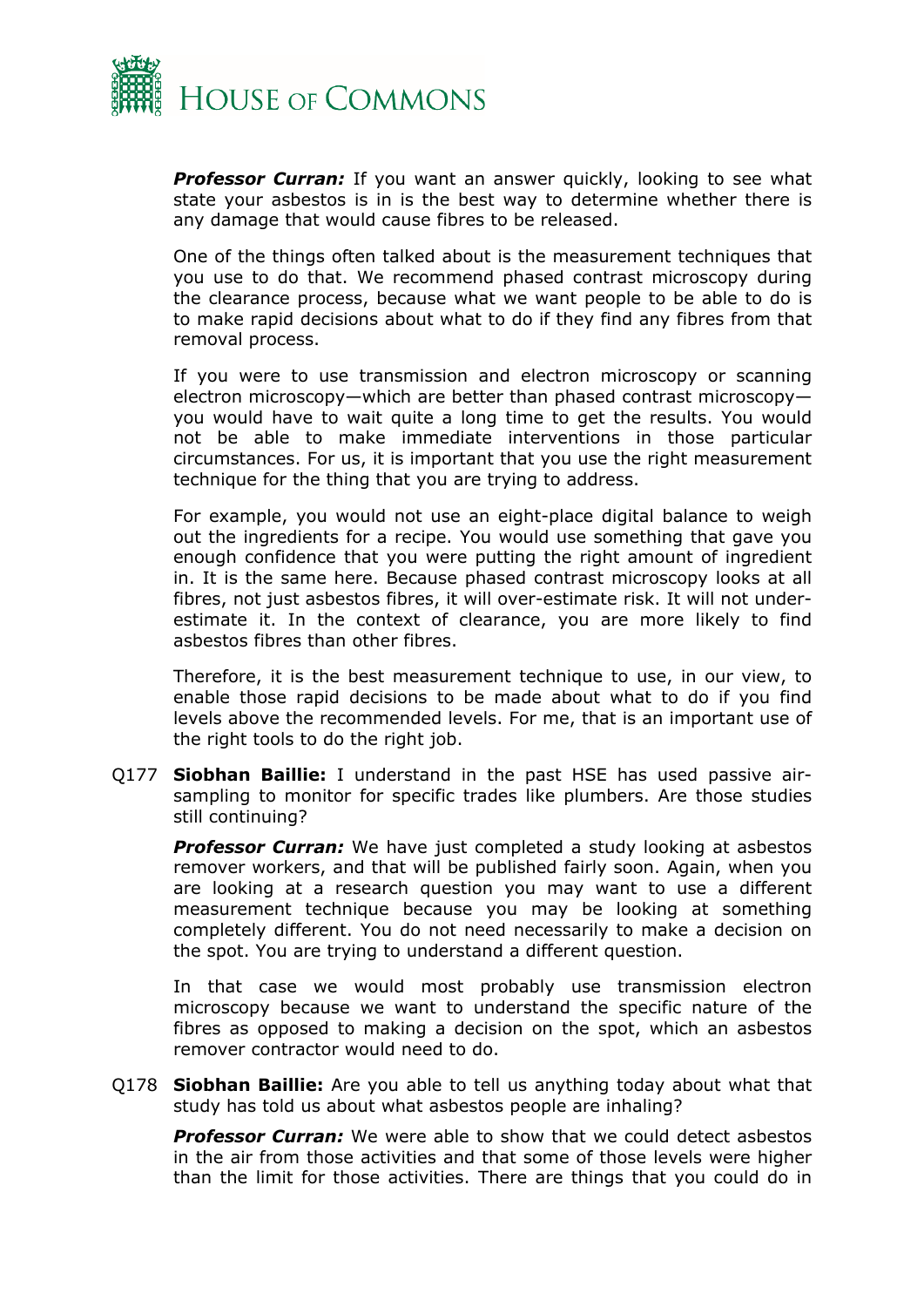

terms of promoting good practice to enable people to reduce those levels in that specific kind of activity, which was, as I say, asbestos removal.

Q179 **Siobhan Baillie:** What, if any, would be the benefits of greater use of electron microscopy of managing the risks of asbestos in non-domestic buildings compared with the phased contrast technologies?

**Professor Curran:** The difference between phased contrast microscopy and electron microscopy is that you are able to distinguish asbestos fibres from other fibre types. Again, it depends on what question you are asking in that particular circumstance. If you were using it to make decisions on the spot about how to intervene if levels are higher than those prescribed, phased contrast microscopy is the best method to use because it is deliverable, on site, in real time.

Transmission electron microscopy or scanning electron microscopy would not give you that timely intervention. However, if you are doing a research project or you are looking at the particular characteristics or particular fibre types, you would need to use transmission electron microscopy or scanning electron microscopy. It is about the use and the appropriate use for the job that you are trying to undertake.

Q180 **Siobhan Baillie:** I was giving the professor all of those questions, but does anyone else want to say something about this?

*Sarah Albon:* I am very happy to leave it to Andrew.

Q181 **Chair:** That brings to the end of our questions about asbestos. Minister, you said you had a completely stated goal. Am I right in understanding that goal has not been stated previously; it is a new goal that you have set out today?

*Chloe Smith:* No, I do not understand it to be a new goal. Admittedly, I do not think it is something that is in a strategy document that I can direct you to. All I am seeking to do is to restate the goal of our asbestos management across Government and as represented in the regulations.

Q182 **Chair:** Can we raise with you a couple of other points, which I think you have been told we would like to raise, arising particularly from recent court cases? Debbie Abrahams has the first of those.

*Chloe Smith:* If I may, Chair, do you intend to go on through Chamber question time? What is your timing?

**Chair:** I am hoping that we will be able to finish in the next 10 to 15 minutes.

Q183 **Debbie Abrahams:** It is in relation to the case TP and AR against the Department. You may be aware that there have been a number of cases that these two disabled individuals have brought against the Government in relation to the removal of severe disability premiums when they transitioned on to Universal Credit. Another court case unfortunately had to be brought against the Government, which they were successful in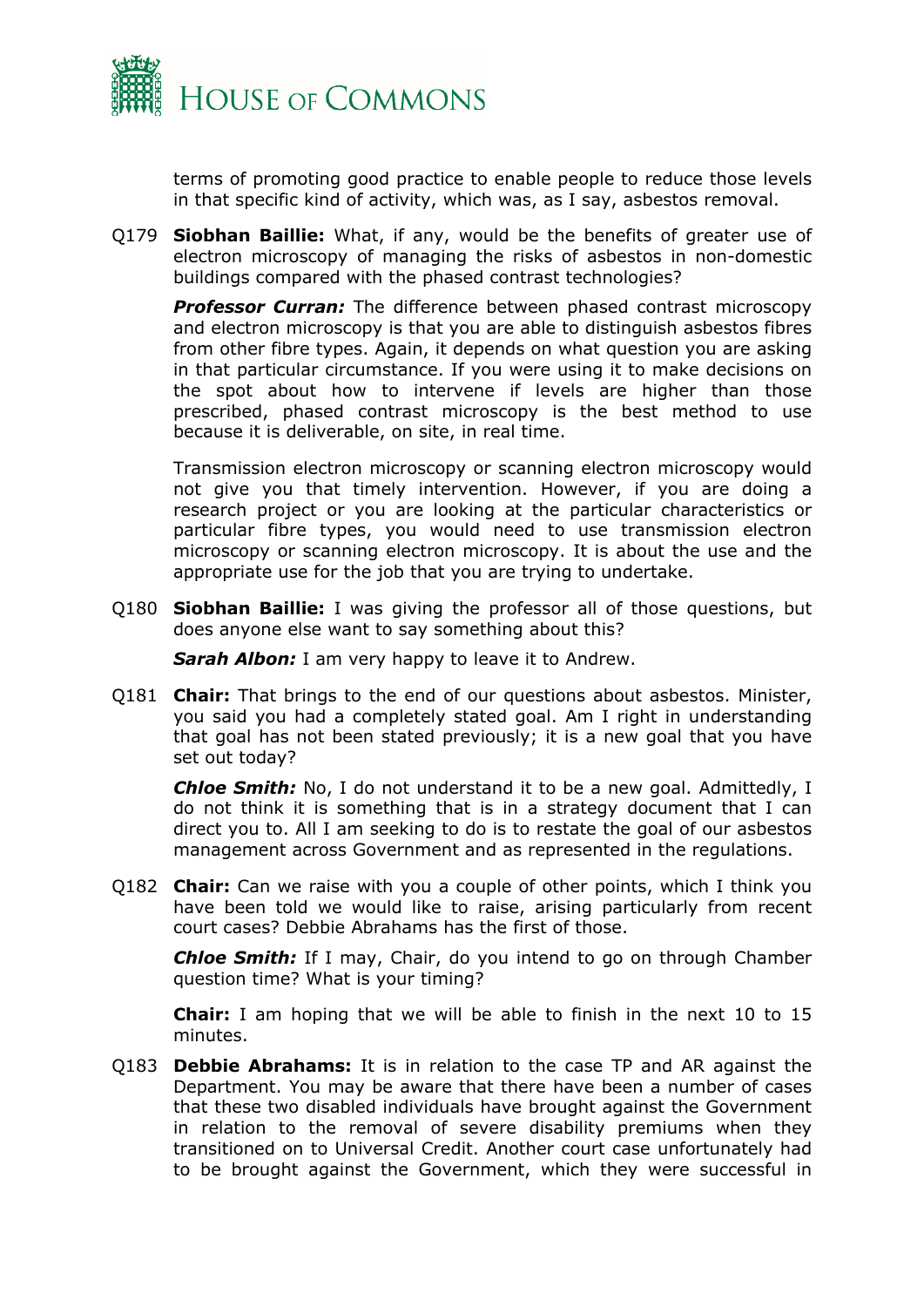

about 10 days ago, I think.

I note with some disappointment that the Government are again intending to appeal these. I just wondered exactly what the Department is thinking, given this has been found to be contrary to human rights law, they have been found wanting and have discriminated against disabled people in this regard. Why are the Government pursuing this?

*Chloe Smith:* There is only the most general point I could make because, as you will appreciate, as we do intend to appeal this, there is not going to be a great amount of detail I can go into today on the TP and AR number three judgment. The general point to make is that, like you, I want to be able to support the most vulnerable in our society and have a welfare system that is able to do that, that supports disabled people.

As you know, in the design of Universal Credit there is the intention to be able to target and support correctly the most disabled. That is the point that is there in the broader Universal Credit architecture. Beyond that I do not think I am going to be able to go into more details on that particular judgment.

Q184 **Debbie Abrahams:** I cannot leave it unchallenged and I apologise, Minister—I know you are new to the role—but there was no allowance around disability premiums in the Universal Credit architecture. They were completely removed. This is why TP and AR have been successful in their court cases; on numerous court cases going back a number of years now. These were removed when they transferred to Universal Credit. There is no equivalent that is allowed.

Again, I am sorry, I know you are new in your role—and I have huge personal regard for you—but the Government are not providing the same support in terms of UC compared to legacy benefits. I hate that phrase because most people have paid, as TP and AR when they were well, were working and were paying into the system. It is not a benefit. Again, the Government have not made sure that this is available to them and have been found wanting on a number of occasions.

I express in the strongest terms that the Government need to think again, and certainly in terms of their appeal.

*Chloe Smith:* I can just substantiate the point I make in that through Universal Credit. Disabled people in receipt of the LCW and WRA addition, the design there is that they do receive more than double the equivalent monthly rates that would be there in the same circumstances on employment and support allowance. That is why I refer to targeting support for the most disabled. I think that is right and that is the goal we ought to have.

As you correctly note, the point in dispute in the court case includes about transitional protection. The very nature of having transitional protection does acknowledge that the new system has some differences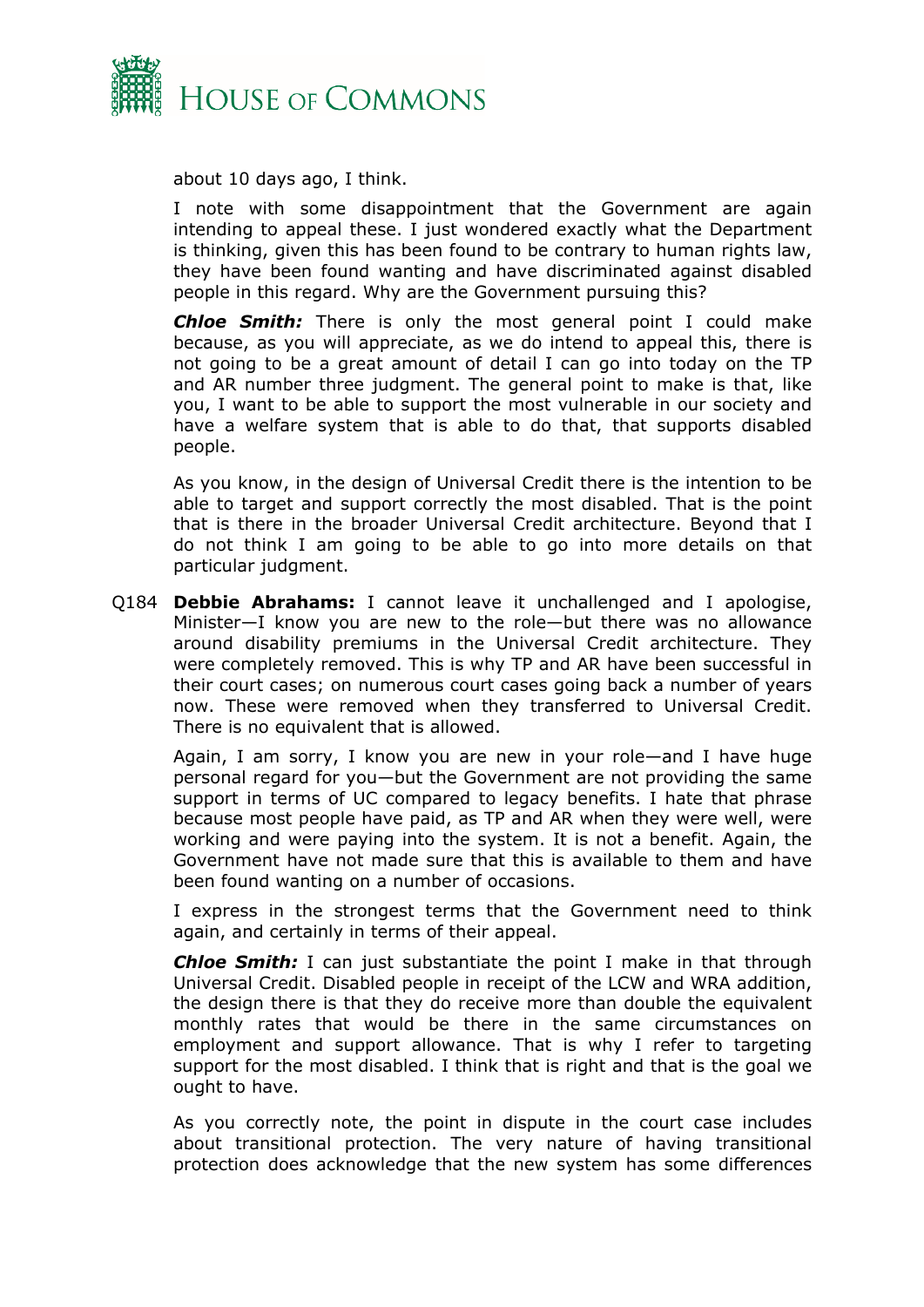

to the old system. I do not think we ought to be debating whether it is identical to the old system because that is not quite the point.

I am sorry, I do not think there is more I can say to you here about the appeal or the nature of the argument beyond that, other than the points I have just added, there to substantiate my earlier point.

Q185 **Chair:** Can I ask you about another court case, which the Department lost last week? This was touched on in the Westminster Hall debate yesterday. The case about whether it had properly consulted disabled people on the National Strategy for Disabled People and the court concluded that it had not.

In a report in January last year, the Department's Social Security Advisory Committee said this, "DWP officials themselves acknowledge that the Department is not trusted by many disabled people and by some of the organisations, which are led by or work with disabled people". The SSAC is saying officials acknowledge that. Do you acknowledge that problem?

*Chloe Smith:* I did so in fact yesterday, in the debate that we were having in Westminster Hall. I pointed out that our Green Paper sets out to build greater trust, and I quoted from the Green Paper. It is there on record that the Department wants to do more to build trust in its services and to get its services right, which is the subject then of the Green Paper that we gave a lot of time to debating to yesterday.

Q186 **Chair:** You acknowledge that there is a problem or has been a problem.

*Chloe Smith:* Yes, as I say, because we say how we want to address that and we have said that in the Green Paper. There is much more to do that I will be bringing forward that seeks to do this.

Going on to the National Disability Strategy point. I do think it is fair to recognise that—first, again, the same legal point applies, which is that we would seek to appeal that and therefore we need to be able to consider our next steps carefully. It is worth placing on record here today that the way that the judgment found a number of different things, indeed found in favour of the Government on two points and in favour of the claimants on two points. I am sure you have absorbed that detail.

As such, we think it is correct to be able to continue to say that we went to extensive lengths to listen to disabled people in the construction of that strategy and that the things we said we would do in the strategy are the right things to do and we are working hard to do them.

Q187 **Chair:** For the Department to have won that case last week the judge would have had to agree with the Department that the survey was not a consultation but an information-gathering exercise. Surely the Department should be consulting properly, not doing something that is a bit different in order to avoid the legal obligations that go with consultation?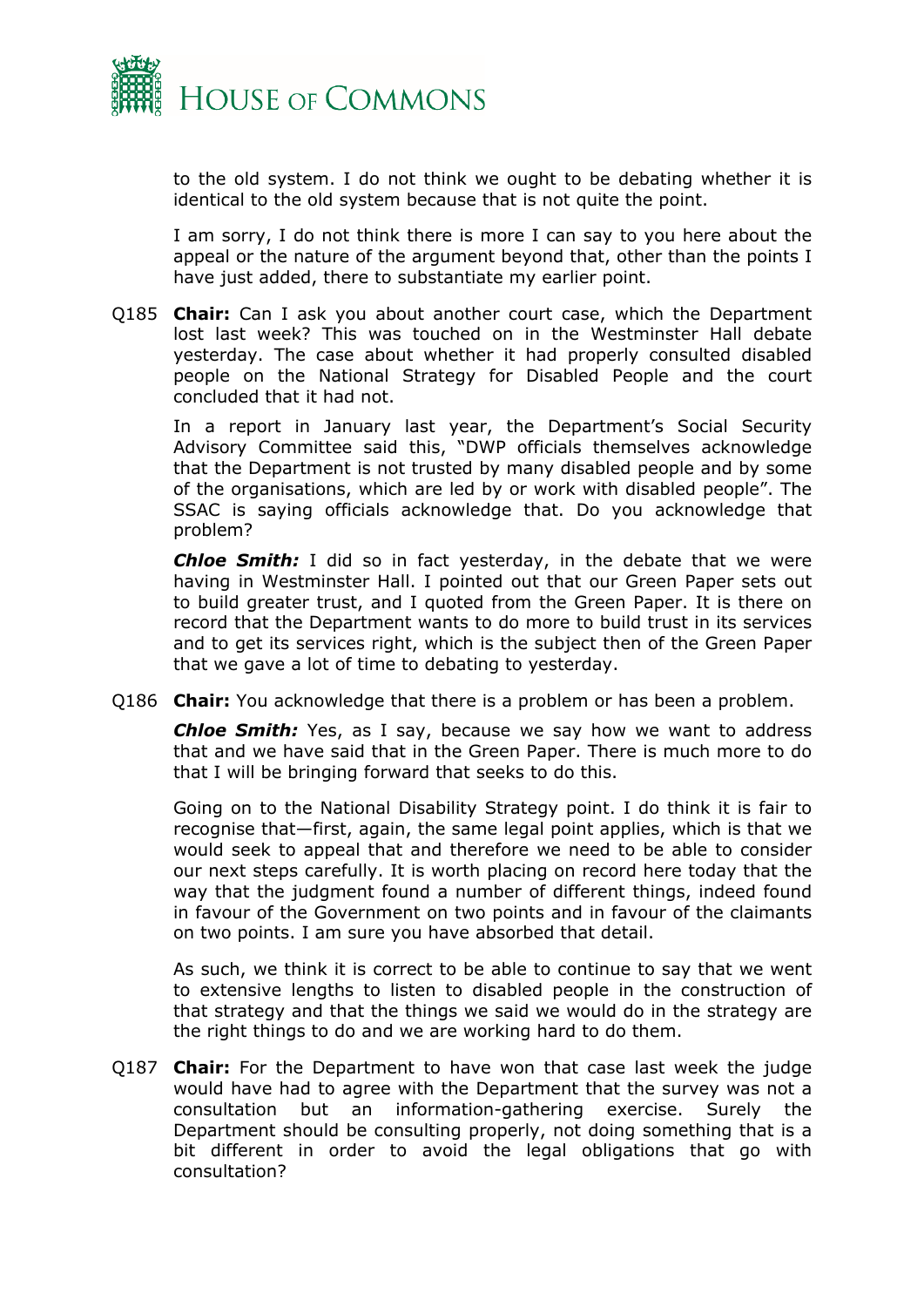

*Chloe Smith:* I do not think that is the case because the judge dismissed the claimant's claim that the Secretary of State was subject to a duty to consult. That point was answered by the judge.

Q188 **Chair:** Sorry, the judge agreed with the Department that it did not have a duty to consult, but surely the Department wants to consult.

*Chloe Smith:* The Department wants very much to listen to disabled persons, yes, which is why we then did that. We did precisely that. The technical point of whether that needs to be in the form of a Gunning principle consultation was decided by the court.

What we did, very proudly, was go out to listen to thousands of disabled people and to use what they told us in the form of the strategy. I think it is fair to say as well, in terms that parliamentarians understand and deal with every day, that every strategy does not have to be in the form of a proposition that you could consult upon. This strategy is in the format of 100-plus commitments from a range of Government Departments, which we intend to do, and that in many cases we have an additional evidence basis for and that are the right things to do.

However, much of this was the subject of the court judgment and, as I say, we would like to be able to appeal that.

Q189 **Chair:** You have acknowledged that there is a problem about trust in the Department on the part of disabled people, but the Committee plans to publish tomorrow the NatCen report on disabled people's experience of the benefit system, which the Secretary of State in breach of the Government protocol on social research decided not to publish. Does building trust require the Department to stop trying to bury uncomfortable truths?

*Chloe Smith:* We are not trying to bury uncomfortable truths. What we are doing here is in connection to the Green Paper, in particular, that we have already spoken about and the intention to be able to publish a White Paper in due course; a natural progression form Green Paper to White Paper. Therefore, we think that there is a quite legitimate space for policy work, which is a recognised concept of course in Government terms. When you were a Minister you will no doubt have found yourself arguing the very same thing: that it is right and proper to have space in which to do policy work that is informed by various sources of evidence.

As you heard the Secretary of State say in front of this Committee before, we do think that argument applies to this report. We have since said that we would like to be able to publish that report ourselves alongside the White Paper. In other words, at the end of that policy development. Although I acknowledge the news that you have just delivered to me this morning about your intention to publish it tomorrow.

Q190 **Chair:** I do not think we have been told, or certainly I have not been told formally, that there was an intention to publish it with the White Paper. The Government protocol on social research adopted in 2015 makes the